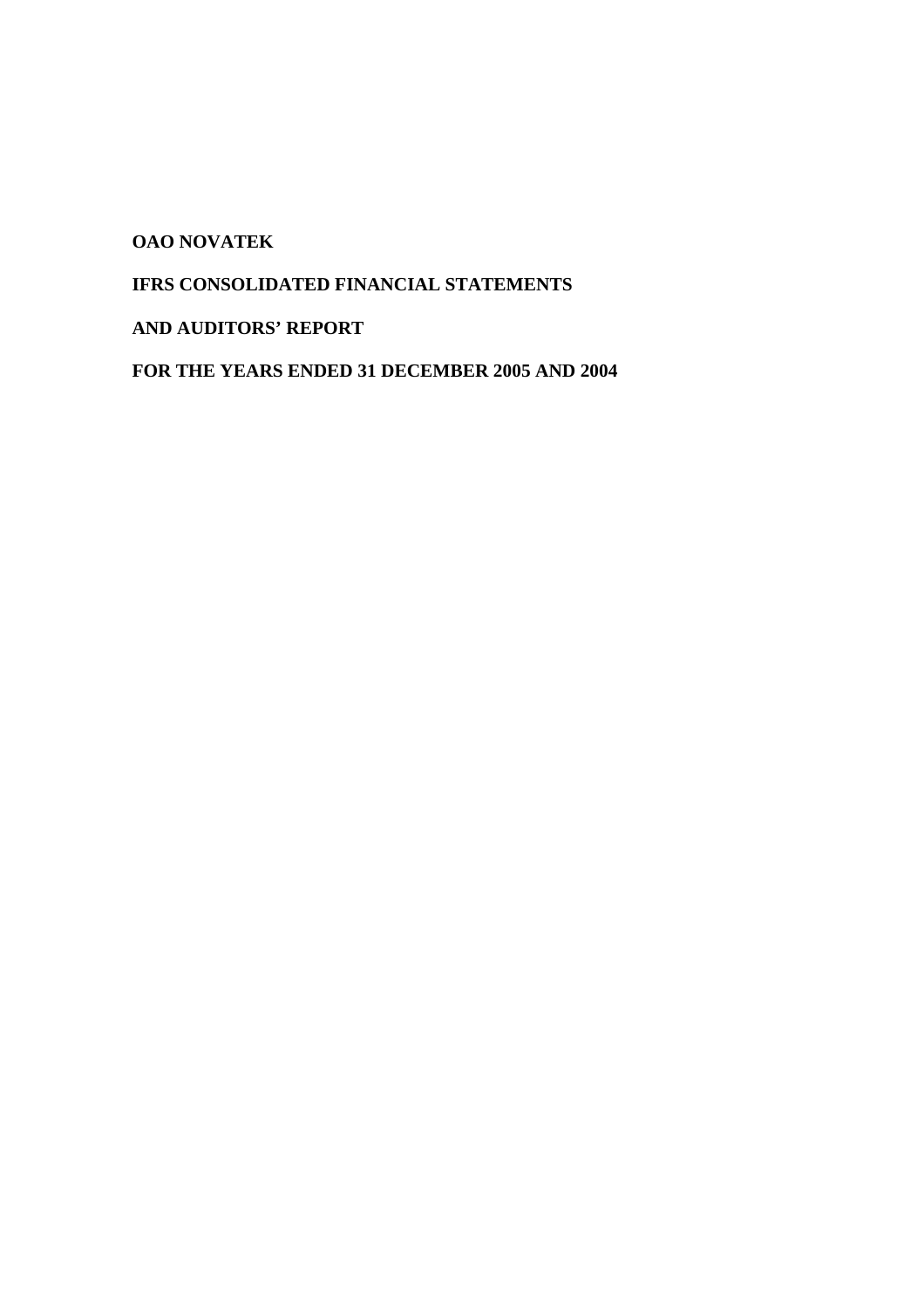# **CONTENTS Page**

| <b>Auditors' Report</b>                                    | 3              |
|------------------------------------------------------------|----------------|
| <b>Consolidated Balance Sheets</b>                         | $\overline{4}$ |
| <b>Consolidated Statements of Income</b>                   | 5              |
| <b>Consolidated Statements of Cash Flows</b>               | 6              |
| Consolidated Statements of Changes in Shareholders' Equity | 7              |
| Notes to the Consolidated Financial Statements             | $8 - 34$       |
| Unaudited Supplemental Oil and Gas Disclosures             | $35 - 39$      |
| <b>Contact Information</b>                                 | 40             |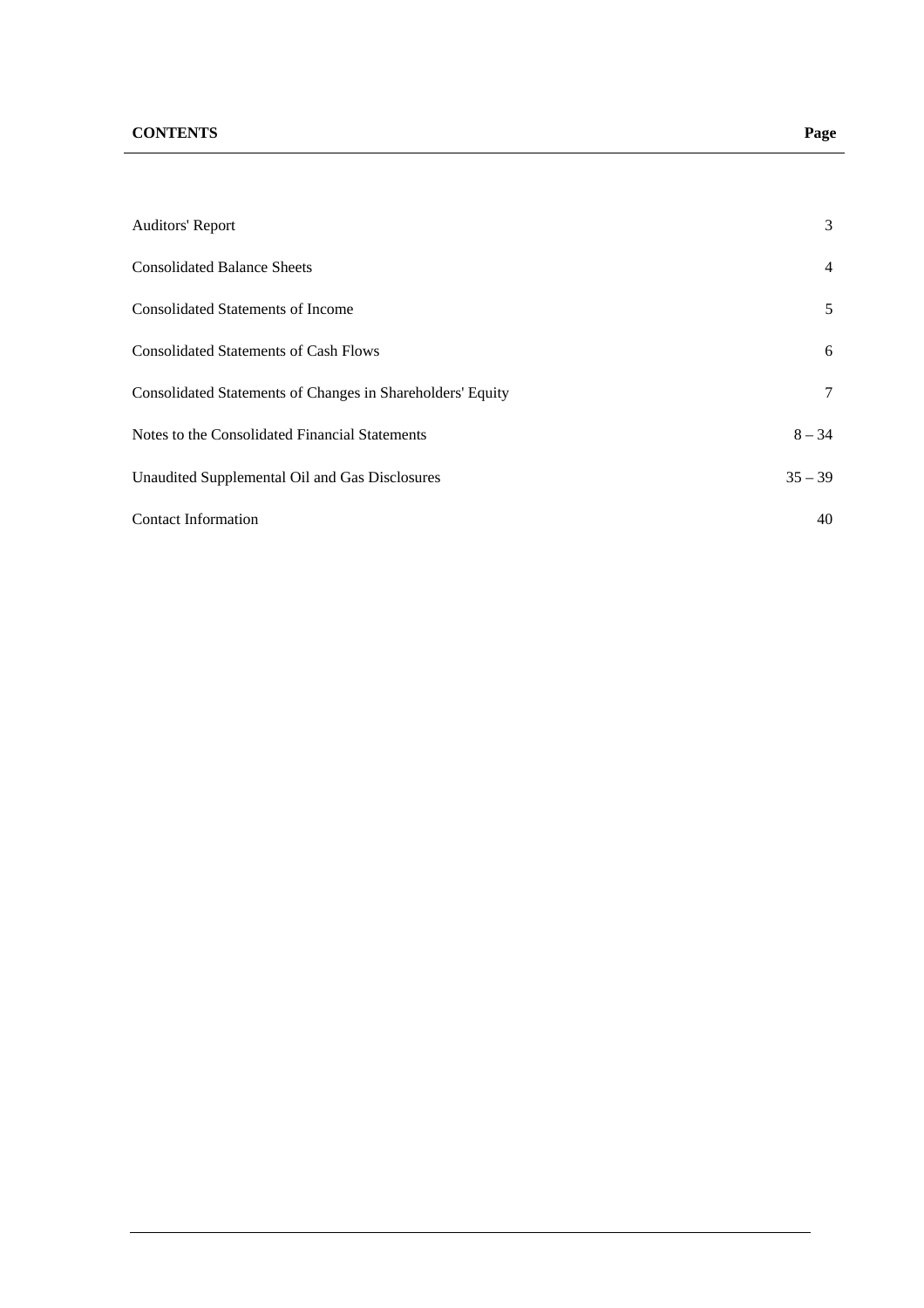

**ZAO PricewaterhouseCoopers Audit**  Kosmodamianskaya Nab. 52, Bld. 5 115054 Moscow Russia Telephone +7 (495) 967 60 00 Facsimile +7 (495) 967 60 01

#### **AUDITORS' REPORT**

To the shareholders and directors of OAO NOVATEK

- 1 We have audited the accompanying consolidated balance sheet of OAO NOVATEK and its subsidiaries (the "Group") as at 31 December 2005 and the related consolidated statement of income, of cash flows and of changes in shareholders' equity for the year then ended. These financial statements as set out on pages 4 to 34 are the responsibility of the Group's management. Our responsibility is to express an opinion on these financial statements based on our audit.
- 2 We conducted our audit in accordance with International Standards on Auditing. Those standards require that we plan and perform the audit to obtain reasonable assurance about whether the financial statements are free of material misstatement. An audit includes examining, on a test basis, evidence supporting the amounts and disclosures in the financial statements. An audit also includes assessing the accounting principles used and significant estimates made by management, as well as evaluating the overall financial statement presentation. We believe that our audit provides a reasonable basis for our opinion.
- 3 In our opinion, the accompanying consolidated financial statements present fairly, in all material respects, the financial position of the Group as at 31 December 2005 and the results of its operations and its cash flows for the year then ended in accordance with International Financial Reporting Standards.

ZAO PriewatchouseCoopes Aucht

Moscow, Russian Federation 14 April 2006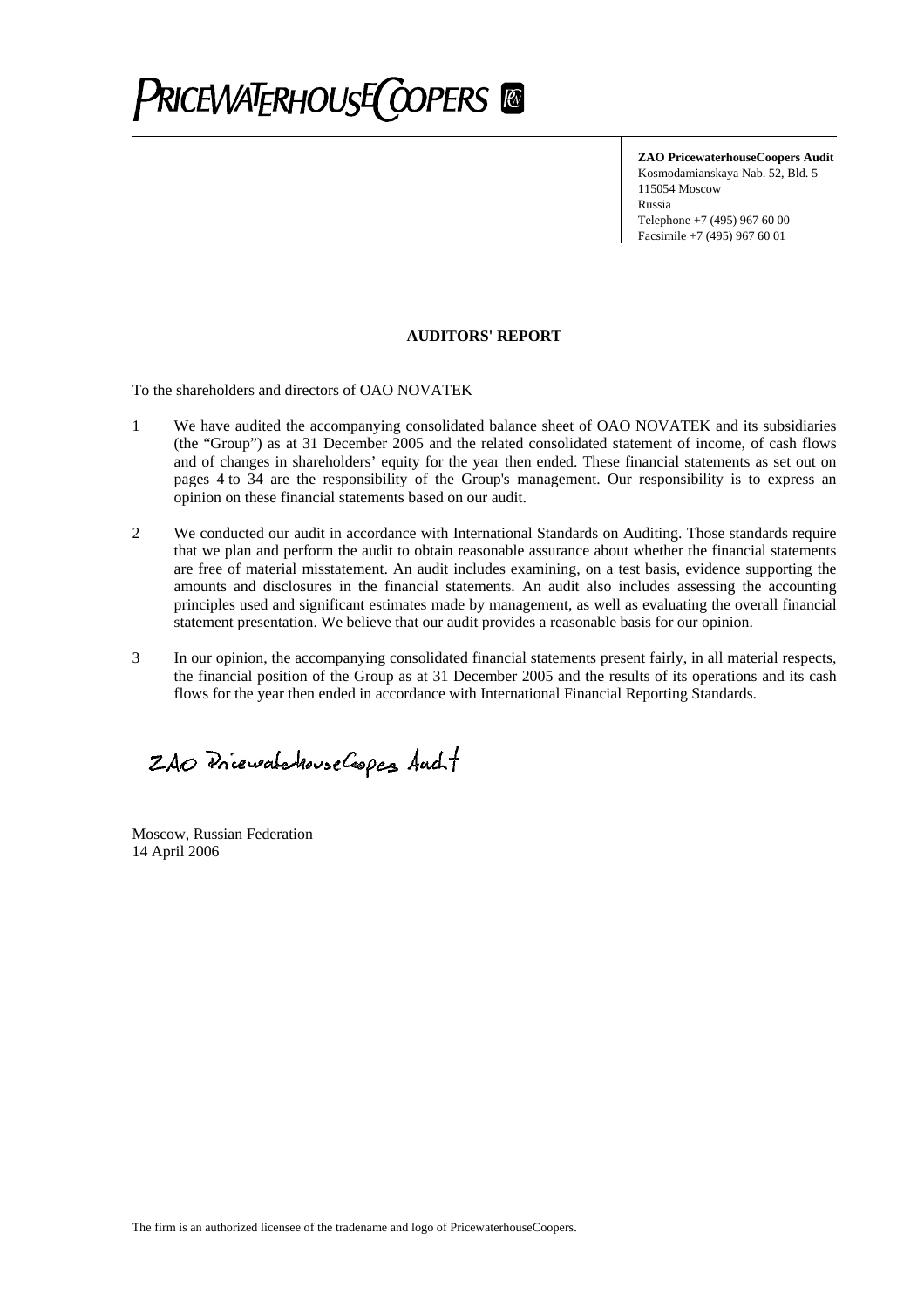**At 31 December: Notes 2005 2004 ASSETS Non-current assets**  Property, plant and equipment, net 65,675 62,683 Other non-current assets 1,063 1,090 Investments in associates  $\frac{7}{2}$   $\frac{1,945}{2}$ Long-term loans receivable 20 102 7,832 **Total non-current assets 66,840 73,550 Current assets**  Prepayments and other current assets 2,426 1,039 Inventories  $8 \t3.524 \t929$ Trade and other receivables 8 6 4,849 3,456 Short-term loans receivable 167 707<br>
Cash and cash equivalents 2,956 3,003 Cash and cash equivalents 2,956 3,003 **Total current assets 11,922 9,134 Total assets 78,762 82,684 LIABILITIES AND EQUITY Non-current liabilities**  Long-term debt 10 892 13,232 Deferred income tax liability 17 8,396 8,953 Other non-current liabilities 1,493 1,188 **Total non-current liabilities 10,781 23,373 Current liabilities**  Short-term debt and current portion of long-term debt 11 8,202 10,768 Other taxes payable 923 1,280 Income taxes payable 228 Trade payables and accrued liabilities 1,261 1,963 **Total current liabilities** 10,432 14,239 **11**,239 **Total liabilities 21,213 37,612 Equity attributable to Group shareholders**  Ordinary share capital 393 393 Additional paid-in capital 29,905 29,797 Asset revaluation surplus 5,481 5,481 5,481 Retained earnings 21,489 8,952 **Total equity attributable to Group shareholders** 12 **57,268 44,623 Minority interest** 281 449 **Total equity** 57,549 45,072 **Total liabilities and equity 78,762 82,684** 

The accompanying notes are an integral part of these consolidated financial statements.

Approved and authorized for issue on 14 April 2006:

m for

L. Mikhelson M. Gyetvay General Director Financial Director Financial Director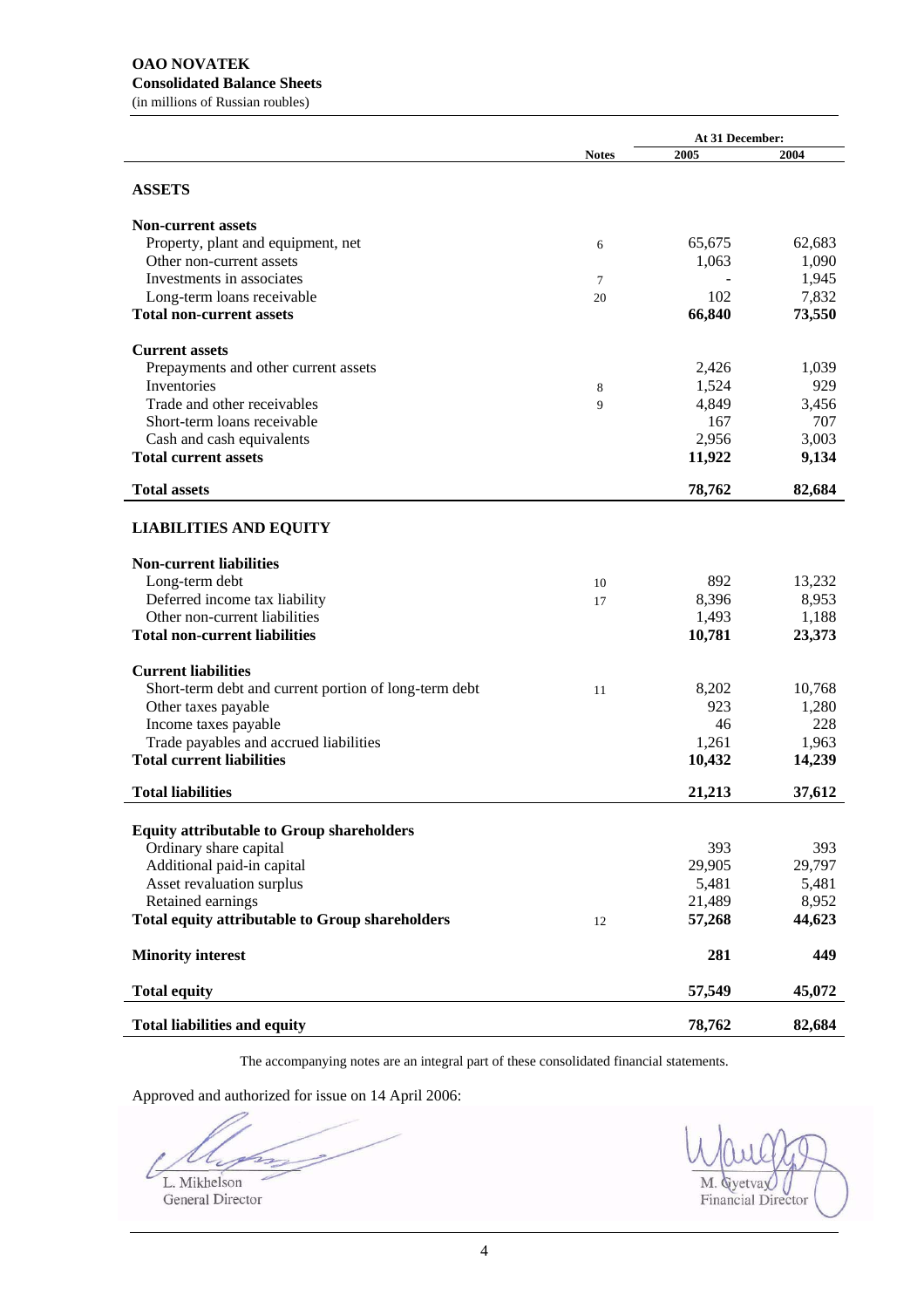## **OAO NOVATEK Consolidated Statements of Income**

(in millions of Russian roubles)

|                                                              |              | <b>Year ended 31 December:</b> |           |  |
|--------------------------------------------------------------|--------------|--------------------------------|-----------|--|
|                                                              | <b>Notes</b> | 2005                           | 2004      |  |
|                                                              |              |                                |           |  |
| <b>Revenues</b>                                              |              |                                |           |  |
| Oil and gas sales                                            | 13           | 37,246                         | 21,018    |  |
| Oil and gas construction services                            |              |                                | 2,053     |  |
| Sales of polymer and insulation tape                         |              | 964                            | 617       |  |
| Other revenues                                               |              | 313                            | 456       |  |
| <b>Total revenues</b>                                        |              | 38,523                         | 24,144    |  |
| Net gain (loss) on disposal of investments in oil and gas    |              |                                |           |  |
| producing subsidiaries and associates                        |              | 3,611                          | (12)      |  |
| Net gain on disposal of construction services and other      |              |                                |           |  |
| subsidiaries                                                 |              | 20                             | 210       |  |
| Other income                                                 |              | 33                             | 385       |  |
|                                                              |              |                                |           |  |
| <b>Total revenues and other income</b>                       |              | 42,187                         | 24,727    |  |
| <b>Operating expenses</b>                                    |              |                                |           |  |
| Materials, services and other                                | 14           | (3, 473)                       | (3,795)   |  |
| Purchases of oil, gas condensate and natural gas             |              | (2,065)                        | (5,708)   |  |
| <b>Transportation expenses</b>                               |              | (6,605)                        | (3,690)   |  |
| Taxes other than income tax                                  | 15           |                                |           |  |
|                                                              | 16           | (4, 494)                       | (1,569)   |  |
| General and administrative expenses                          |              | (2, 417)                       | (1,605)   |  |
| Depreciation, depletion and amortization                     | 6            | (3,372)                        | (681)     |  |
| Net impairment (expense) reversal                            |              | (87)                           | 118       |  |
| <b>Exploration</b> expenses                                  |              | (348)                          | (183)     |  |
| <b>Total operating expenses</b>                              |              | (22, 861)                      | (17, 113) |  |
| <b>Profit from operations</b>                                |              | 19,326                         | 7,614     |  |
| Finance income (expense)                                     |              |                                |           |  |
| Foreign exchange (loss) gain                                 |              | (280)                          | 109       |  |
| Interest income                                              |              | 672                            | 462       |  |
| Interest expense                                             |              | (1,121)                        | (863)     |  |
| <b>Total finance expense</b>                                 |              | (729)                          | (292)     |  |
|                                                              |              |                                |           |  |
| Profit before income tax and share of income from associates |              | 18,597                         | 7,322     |  |
| Share of income from associates, net of income tax           | 7            | 143                            | 764       |  |
| Profit before income tax                                     |              | 18,740                         | 8,086     |  |
|                                                              |              |                                |           |  |
| Income tax expense                                           |              |                                |           |  |
| Current income tax expense                                   |              | (5,615)                        | (1,906)   |  |
| Deferred income tax benefit (expense)                        |              | 537                            | (212)     |  |
| <b>Total income tax expense</b>                              | 17           | (5,078)                        | (2,118)   |  |
| Profit for the period                                        |              | 13,662                         | 5,968     |  |
| Profit (loss) attributable to:                               |              |                                |           |  |
| Minority interest                                            |              | (35)                           | 274       |  |
| <b>Shareholders of OAO NOVATEK</b>                           |              | 13,697                         | 5,694     |  |
| Basic and diluted earnings per share (in Russian roubles)    | 22           | 4,511                          | 2,510     |  |
|                                                              |              |                                |           |  |
| Weighted average shares outstanding                          |              | 3,036,306                      | 2,268,654 |  |

The accompanying notes are an integral part of these consolidated financial statements.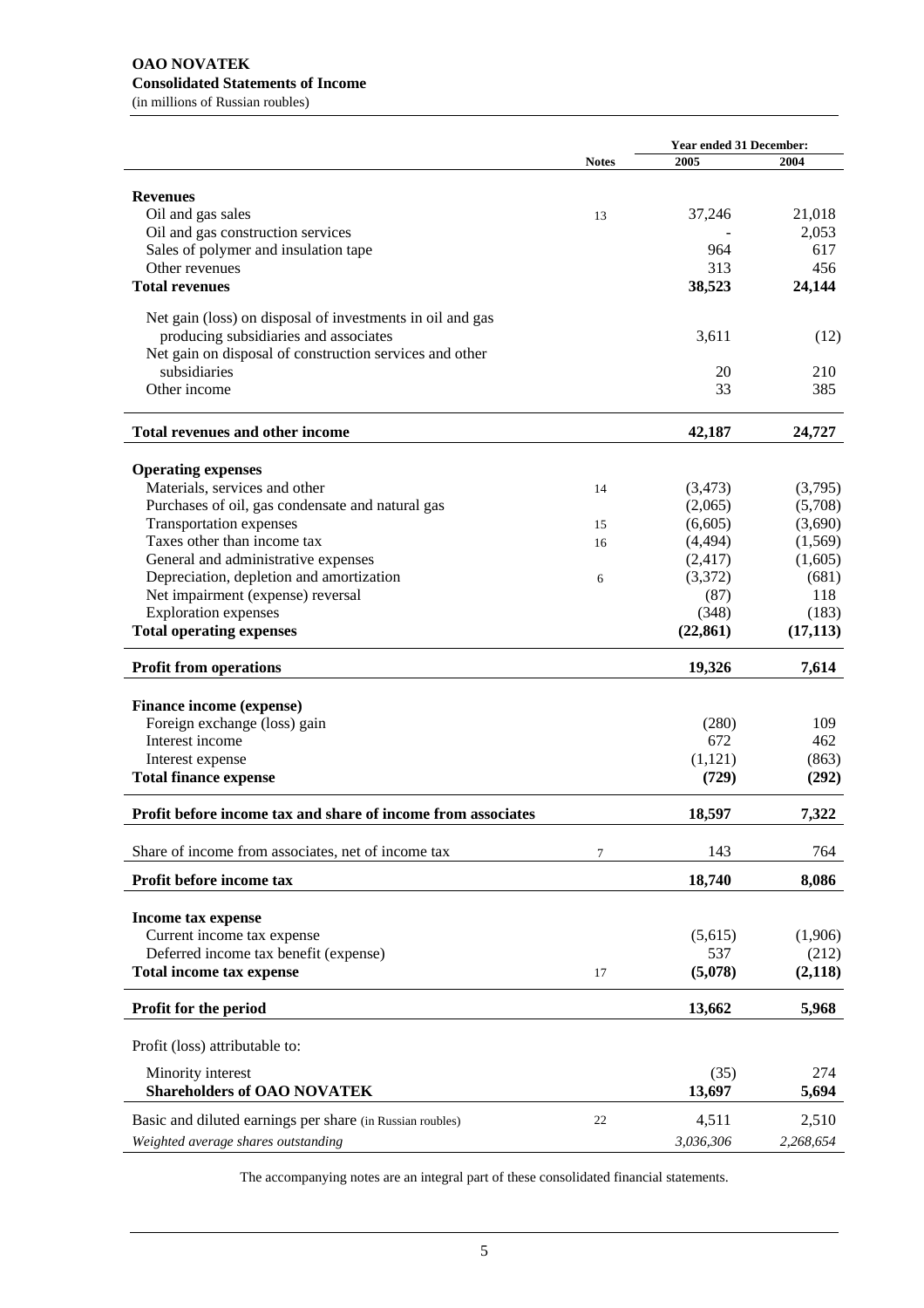(in millions of Russian roubles)

|                                                                 |              | <b>Year ended 31 December:</b> |           |  |
|-----------------------------------------------------------------|--------------|--------------------------------|-----------|--|
|                                                                 | <b>Notes</b> | 2005                           | 2004      |  |
| Profit before income tax                                        |              | 18,740                         | 8,086     |  |
| Adjustments to profit before income tax:                        |              |                                |           |  |
| Depreciation, depletion and amortization                        |              | 3,410                          | 699       |  |
| Net impairment loss (reversal of impairment)                    |              | 87                             | (118)     |  |
| Net foreign exchange loss (gain)                                |              | 280                            | (109)     |  |
| Net gain on disposal of assets, subsidiaries and associates     |              | (3,664)                        | (586)     |  |
| Share-based compensation                                        | 20           | 108                            |           |  |
| Interest expense                                                |              | 1,121                          | 863       |  |
| Interest income                                                 |              | (672)                          | (462)     |  |
| Share of income from associates, net of income tax              |              | (143)                          | (764)     |  |
| <b>Working capital changes</b>                                  |              |                                |           |  |
| Decrease (increase) in trade and other receivables, prepayments |              |                                |           |  |
| and other current assets                                        |              | (2,667)                        | (479)     |  |
| Decrease (increase) in inventories                              |              | (610)                          | 171       |  |
| Decrease (increase) in trade payables and accrued liabilities,  |              |                                |           |  |
| excluding interest and dividends                                |              | 196                            | (603)     |  |
| Increase (decrease) in other taxes payable                      |              | 467                            | 336       |  |
| Total effect of working capital changes                         |              | (2,614)                        | (575)     |  |
| Income taxes paid                                               |              | (6,407)                        | (2,217)   |  |
| Net cash provided by operating activities                       |              | 10,246                         | 4,817     |  |
|                                                                 |              |                                |           |  |
| <b>Cash flows from investing activities</b>                     |              |                                |           |  |
| Purchases of property, plant and equipment                      |              | (4, 433)                       | (5,362)   |  |
| Acquisition of subsidiaries and associated companies, net of    |              |                                |           |  |
| cash acquired                                                   |              | (52)                           | 298       |  |
| Proceeds from disposals of subsidiaries and associates          | 5, 7         | 5,565                          | 361       |  |
| Interest paid and capitalized                                   |              | (608)                          | (305)     |  |
| Loans provided                                                  |              | (260)                          | (11,661)  |  |
| Repayments of loans provided                                    |              | 8,085                          | 3,289     |  |
| Dividends and non banking interest received                     |              | 686                            | 488       |  |
| Net cash provided by (used in) investing activities             |              | 8,983                          | (12, 892) |  |
|                                                                 |              |                                |           |  |
| <b>Cash flows from financing activities</b>                     |              |                                |           |  |
| Proceeds from long-term borrowings                              |              | 2,058                          | 11,493    |  |
| Proceeds from short-term borrowings                             |              | 2,755                          | 5,633     |  |
| Repayments of long-term borrowings                              |              | (14, 102)                      | (624)     |  |
| Repayments of short-term borrowings                             |              | (7,110)                        | (4,350)   |  |
| Interest paid: non-banking                                      |              | (992)                          | (709)     |  |
| Dividends paid                                                  | 12           | (1,889)                        | (2,010)   |  |
| Net cash provided by (used in) financing activities             |              | (19,280)                       | 9,433     |  |
| Effect of exchange rate on cash and cash equivalents            |              | (12)                           | (21)      |  |
| Net change in restricted cash                                   |              | 16                             | 48        |  |
| Net increase (decrease) in cash and cash equivalents            |              | (47)                           | 1,385     |  |
| Cash and cash equivalents at beginning of the year              |              | 3,003                          | 1,618     |  |
|                                                                 |              |                                |           |  |
| Cash and cash equivalents at end of the year                    |              | 2,956                          | 3,003     |  |

The accompanying notes are an integral part of these consolidated financial statements.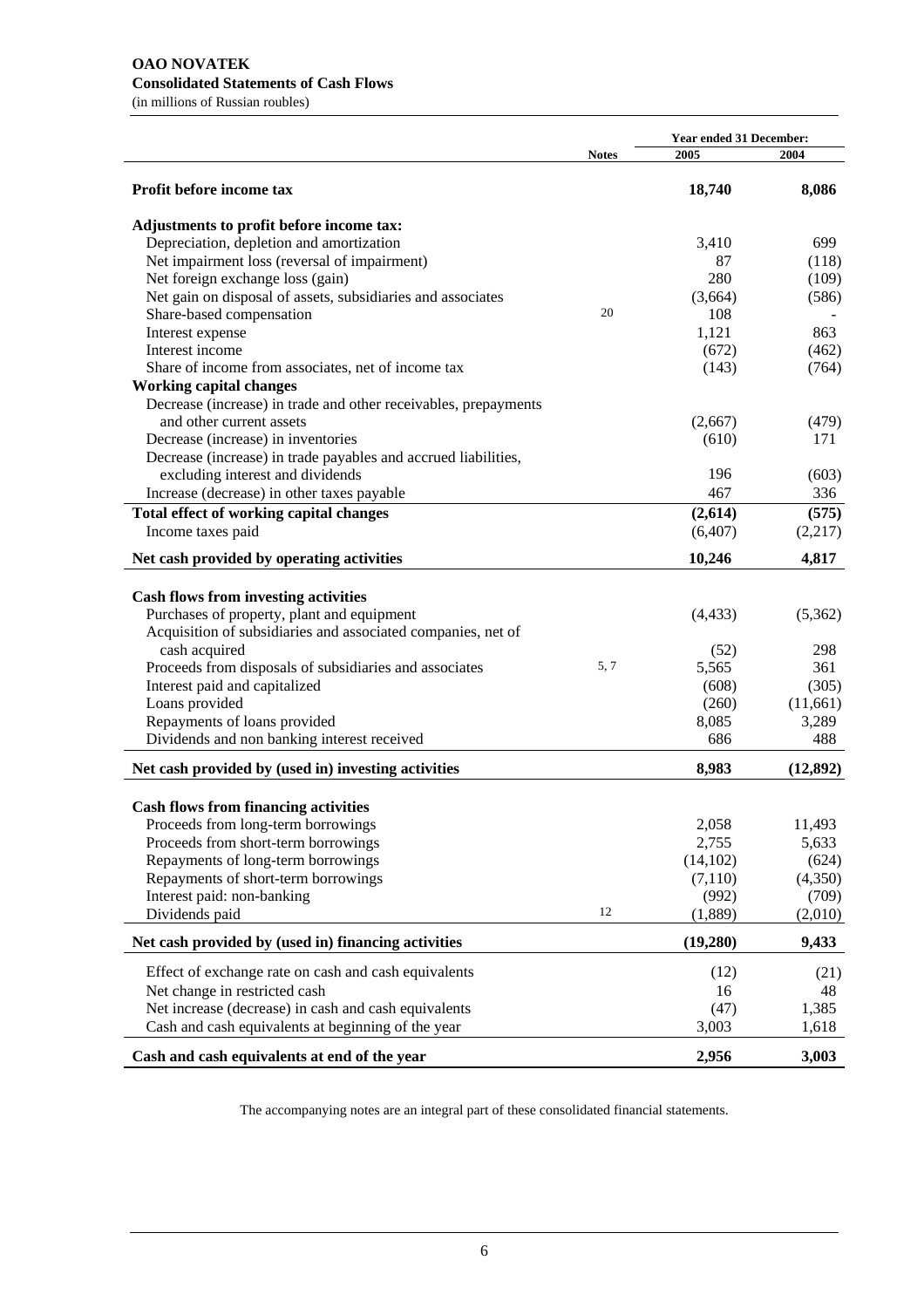#### **OAO NOVATEK Consolidated Statements of Changes in Shareholders' Equity**

(in millions of Russian roubles, unless otherwise stated)

|                                                                                                                          | Number of<br>ordinary<br>shares | Ordinary<br>share<br>capital | <b>Additional</b><br>paid in<br>capital | <b>Asset</b><br>revaluation<br>surplus | <b>Retained</b><br>earnings | <b>Equity</b><br>attributable to<br>Group<br>shareholders | <b>Minority</b><br>interest | <b>Total</b><br>equity |
|--------------------------------------------------------------------------------------------------------------------------|---------------------------------|------------------------------|-----------------------------------------|----------------------------------------|-----------------------------|-----------------------------------------------------------|-----------------------------|------------------------|
| At 31 December 2003                                                                                                      | 2,247,030                       | 314                          | 5,963                                   |                                        | 5,268                       | 11,545                                                    | 468                         | 12,013                 |
| Acquisition (see Note 4)                                                                                                 | 789,276                         | 79                           | 23,849                                  | 5,481                                  |                             | 29,409                                                    |                             | 29,409                 |
| Profit for the period                                                                                                    |                                 | $\blacksquare$               |                                         | $\blacksquare$                         | 5,694                       | 5,694                                                     | 274                         | 5,968                  |
| Dividends                                                                                                                |                                 |                              |                                         | $\overline{\phantom{a}}$               | (2,010)                     | (2,010)                                                   |                             | (2,010)                |
| Distribution to shareholders                                                                                             |                                 |                              | (15)                                    | $\overline{\phantom{a}}$               |                             | (15)                                                      |                             | (15)                   |
| Impact of disposals and acquisitions<br>on minority interest                                                             |                                 |                              |                                         |                                        |                             |                                                           | (293)                       | (293)                  |
| At 31 December 2004                                                                                                      | 3,036,306                       | 393                          | 29,797                                  | 5,481                                  | 8,952                       | 44,623                                                    | 449                         | 45,072                 |
| Cumulative effect of adoption of<br><b>IFRS 3, Business Combinations</b><br>(Note 3)<br>At 31 December 2004, as restated |                                 |                              |                                         |                                        | 762                         | 762                                                       |                             | 762                    |
| for adoption of IFRS 3,                                                                                                  |                                 |                              |                                         |                                        |                             |                                                           |                             |                        |
| <b>Business Combinations</b>                                                                                             | 3,036,306                       | 393                          | 29,797                                  | 5,481                                  | 9,714                       | 45,385                                                    | 449                         | 45,834                 |
| Profit (loss) for the period                                                                                             |                                 | $\overline{a}$               |                                         | $\blacksquare$                         | 13,697                      | 13,697                                                    | (35)                        | 13,662                 |
| Dividends                                                                                                                |                                 |                              |                                         | $\overline{\phantom{a}}$               | (1,922)                     | (1,922)                                                   |                             | (1,922)                |
| Share-based compensation funded<br>by shareholders                                                                       |                                 |                              | 108                                     |                                        |                             | 108                                                       |                             | 108                    |
| Impact of disposals and acquisitions<br>on minority interest                                                             |                                 |                              |                                         |                                        |                             |                                                           | (133)                       | (133)                  |
| At 31 December 2005                                                                                                      | 3,036,306                       | 393                          | 29,905                                  | 5,481                                  | 21,489                      | 57,268                                                    | 281                         | 57,549                 |

The accompanying notes are an integral part of these consolidated financial statements.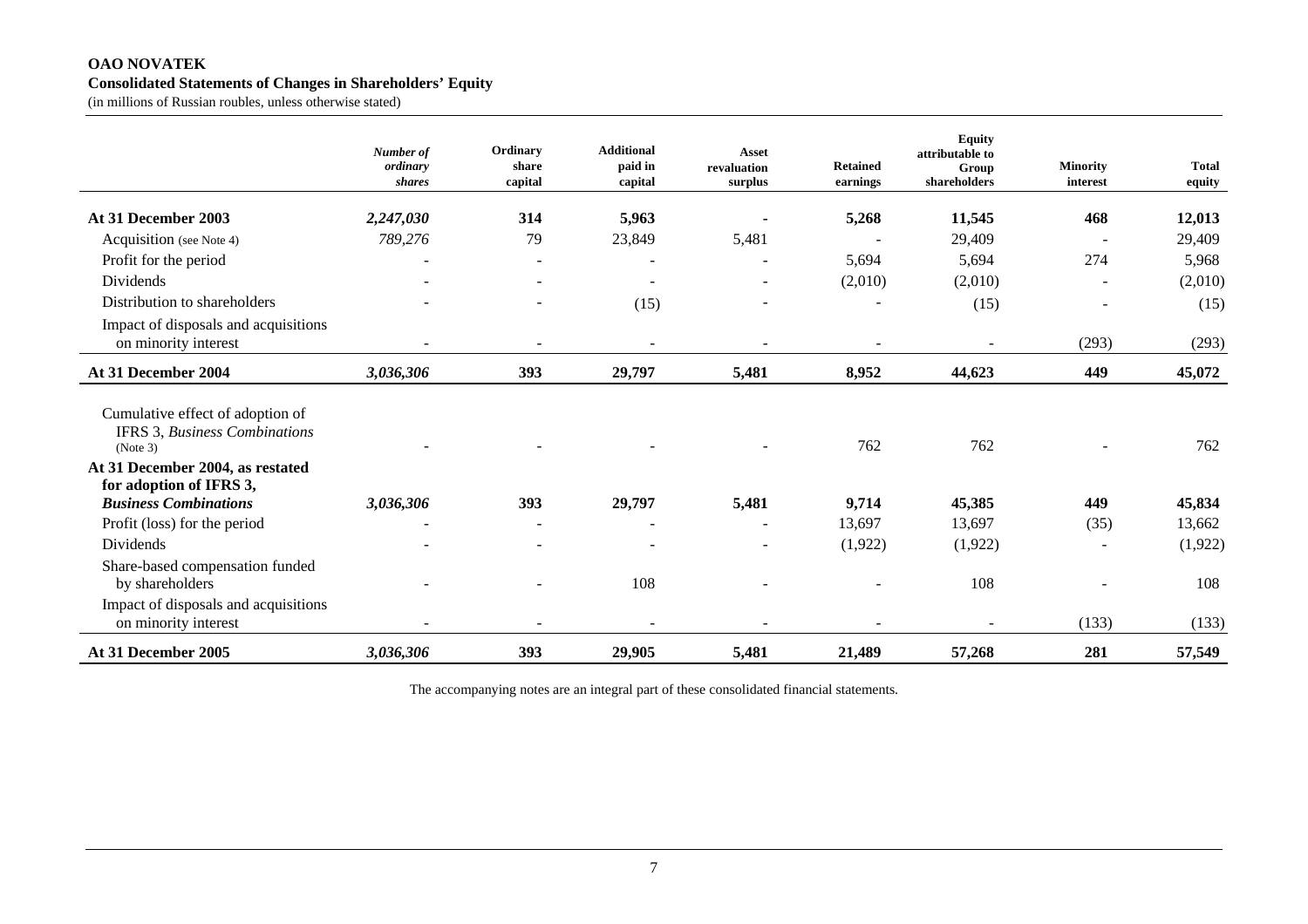## **1 ORGANISATION AND PRINCIPAL ACTIVITIES**

OAO NOVATEK (hereinafter referred to as "NOVATEK") and its subsidiaries (hereinafter jointly referred to as the "Group") is an independent oil and gas company engaged in the acquisition, exploration, development, production and processing of hydrocarbons with its core operations of oil and gas properties located and incorporated in the Yamal-Nenets Autonomous Region ("YNAO") in the Russian Federation.

In June 2004, the Group sold its subsidiaries that represented substantially all of it's oil and gas construction services segment (the "disposed segment") to focus its activities on oil and gas exploration, production and processing of hydrocarbons (see Note 22).

In December 2004, the Group acquired controlling stakes in two of its primary equity affiliates, OAO NK Tarkosaleneftegas ("Tarkosaleneftegas") and OOO Khancheyneftegas ("Khancheyneftegas") (collectively the "acquired subsidiaries"). Following the acquisition, the Group's ownership in these subsidiaries increased to 100 percent. Prior to December 2004, Tarkosaleneftegas and Khancheyneftegas were accounted for as equity associates (see Note 4).

As a result of the sale of the disposed segment and the purchase of the acquired subsidiaries, the Group's results of operations for the year ended 31 December 2005 differ significantly from those of prior periods. Most notably, prior to the acquisition, a significant proportion of the hydrocarbon production of Tarkosaleneftegas and all of the production of Khancheyneftegas was purchased by the Group and then resold on to third parties. Accordingly, in prior periods, the Group's statements of income included purchases from the acquired subsidiaries. Following the acquisition, the Group consolidated the activities of the acquired subsidiaries and, accordingly, all intragroup transactions have been eliminated.

Moreover, in prior periods, the Group included those activities of the disposed segment to the extent the disposed segment provided services to third parties. Beginning in July 2004, the Group no longer included such operations and any oil and gas drilling and construction services purchased from third parties are either capitalized to property, plant and equipment or expensed within materials, services and other, as deemed appropriate.

In May 2005, the Group disposed of its equity stake in ZAO NOVA Bank, a Group subsidiary, to ZAO Levit ("Levit"), a Group shareholder (see Note 5), and merged Khancheyneftegas into Tarkosaleneftegas, after converting Tarkosaleneftegas from an open joint stock company to a limited liability company.

In June 2005, the Group disposed of its 66 percent participation interest in OOO Geoilbent, its 34 percent interest in OAO Selkupneftegas, and its 25.1 percent interest in OAO Tambeyneftegas, Group associates (see Note 7).

In November and December 2005, the Group established Novatek Overseas AG and Runitek GmbH (both registered in Switzerland) to manage the administration, marketing and trading of crude oil, stable gas condensate, liquefied petroleum gas, and other oil products to international markets.

The Group's natural gas sales fluctuate on a seasonal basis due mostly to Russian weather conditions, with sales peaking in the winter months of December and January and dipping in the summer months of July and August.

## **2 BASIS OF PRESENTATION**

The accompanying financial statements have been prepared in accordance with International Financial Reporting Standards ("IFRS"), including International Accounting Standards ("IAS"), and Interpretations issued by the International Accounting Standards Board ("IASB") and the International Accounting Standards Board's International Financial Reporting Interpretations Committee ("IFRIC"). In the absence of specific IFRS guidance for oil and gas producing companies, the Group has developed accounting policies in accordance with other generally accepted accounting principles for oil and gas producing companies insofar as they do not conflict with IFRS principles.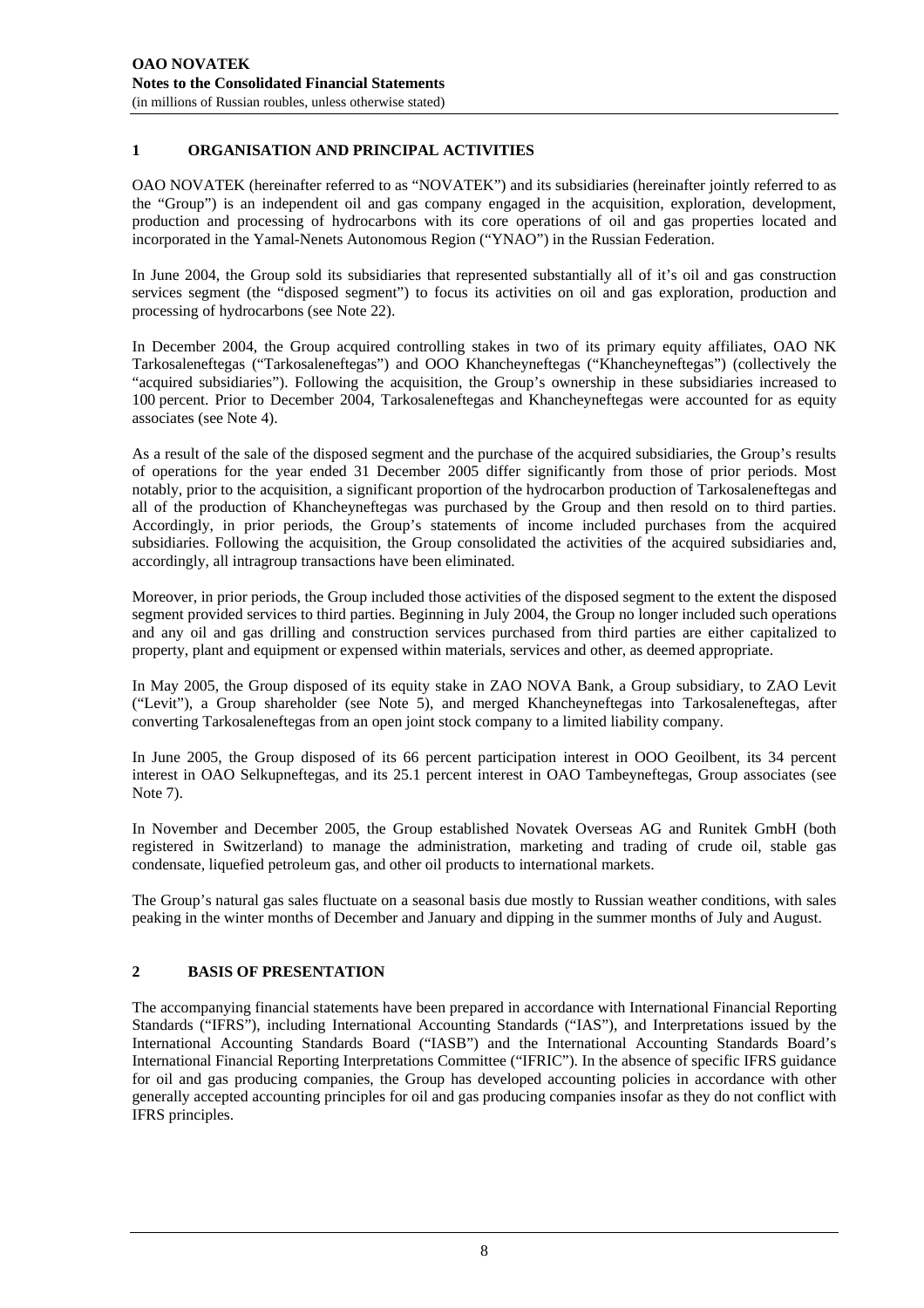#### **2 BASIS OF PRESENTATION (CONTINUED)**

The Group maintained their statutory financial statements in accordance with the Regulations on Accounting and Reporting of the Russian Federation ("RAR"). The Group's financial statements are based on the statutory records with adjustments and reclassifications recorded in the financial statements for the fair presentation in accordance with IFRS. The principal adjustments primarily relate to (1) depreciation, depletion and amortization, and valuation of property, plant and equipment, (2) consolidation of subsidiaries, (3) business combinations, (4) accounting for income taxes, and (5) valuation of unrecoverable assets, expense recognition and other provisions.

The consolidated financial statements have been prepared under the historical cost convention. The Group's functional currency is the Russian rouble ("RR").

*Use of estimates.* The preparation of consolidated financial statements in conformity with IFRS requires management to make estimates and assumptions that affect the reported amounts of assets and liabilities at the date of the financial statements preparation and the reported amounts of assets, liabilities, revenues and expenses, and the disclosure of contingent assets and liabilities during the reporting period. Estimates have principally been made in respect to fair values of assets and liabilities, impairment provisions, oil and gas reserves and deferred income taxes. Actual results may differ from such estimates.

*Exchange rates, restrictions and controls.* The official rate of exchange of the Russian rouble to the US dollar ("USD") at 31 December 2005 and 2004 was 28.78 and 27.75 Russian roubles to USD 1.00, respectively. The official Russian inflation rates as per Goskomstat, a Russian official statistical agency, were 10.9 percent and 11.7 percent in 2005 and 2004, respectively. Additionally, exchange restrictions and controls exist relating to converting Russian roubles into other currencies. At present, the Russian rouble is not a convertible currency in most countries outside of the Russian Federation and, further, the Group is required to convert 10 percent (25 percent from July 2003 through December 2004) of its hard currency proceeds into Russian roubles. Any translation of Russian rouble amounts to US dollars or any other hard currency should not be construed as a representation that such Russian rouble amounts have been, could be, or will in the future be converted into hard currency at the exchange rate shown or at any other exchange rate.

*Reclassifications.* The Group previously disclosed transportation expenses rechargeable to customers with no margin and associated revenue within transportation expenses and oil and gas sales, respectively. Management believes that their presentation on a net basis more appropriately reflects the substance of the transactions. Additionally, certain expenses incurred by the Group's headquarters and administrative functions of the production subsidiaries previously reported within materials, services and other have been reclassified to general and administrative expenses to more appropriately reflect their nature. Comparative amounts for the year ended 31 December 2004 have been adjusted as follows:

|                                     | As originally<br>reported | <b>Reclassifications</b> | After<br>reclassifications |
|-------------------------------------|---------------------------|--------------------------|----------------------------|
| Oil and gas sales                   | 21,489                    | (471)                    | 21,018                     |
| Materials, services and other       | (4,175)                   | 380                      | (3,795)                    |
| Transportation expenses             | (4,234)                   | 544                      | (3,690)                    |
| General and administrative expenses | (1,152)                   | (453)                    | (1,605)                    |

Management believes that the current year presentation more accurately represents the Group's activities.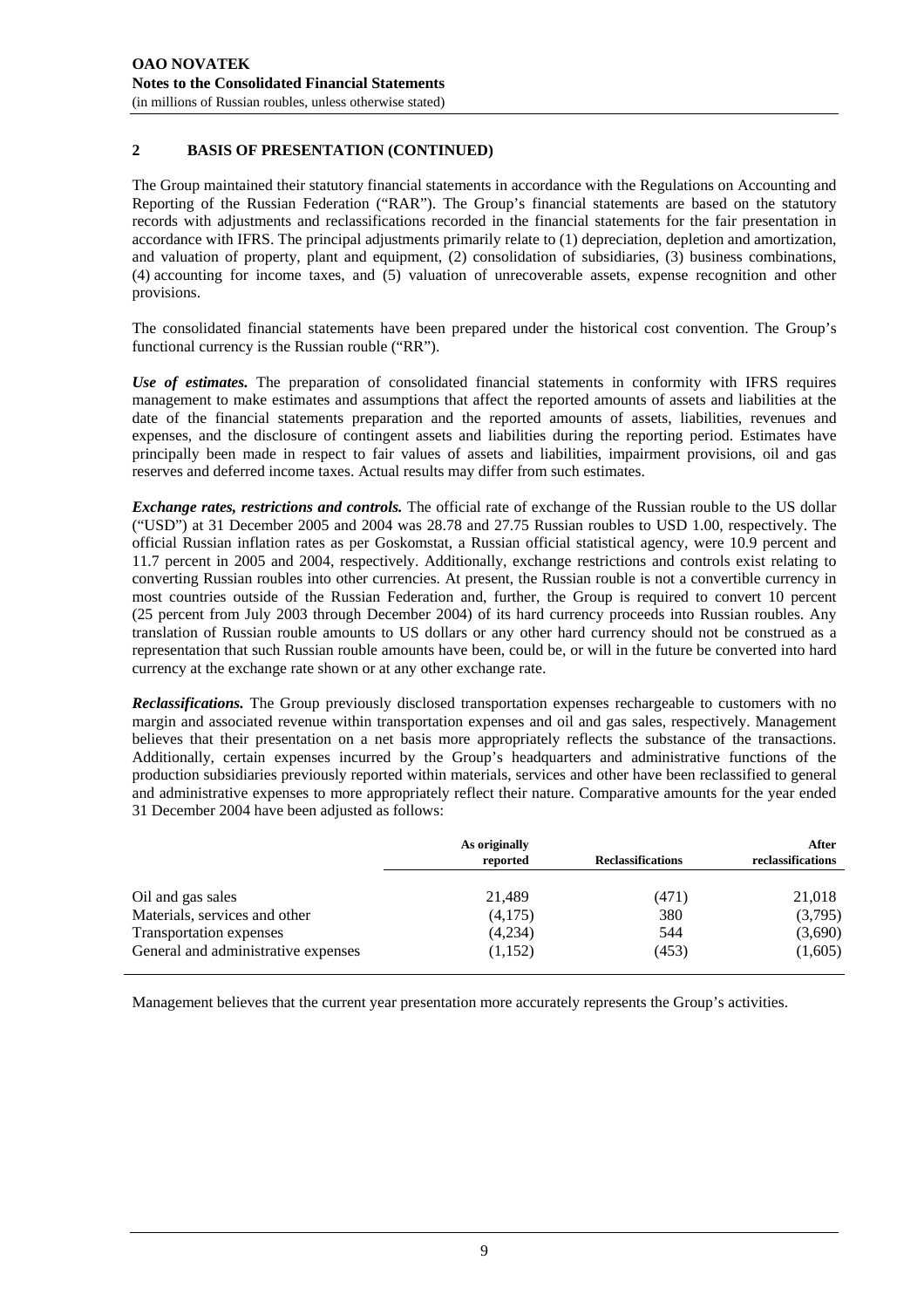#### **2 BASIS OF PRESENTATION (CONTINUED)**

Additionally, certain adjustments were made to 2004 amounts related to the finalization of the Group's purchase accounting for its 2004 acquisitions (see Note 4). The table below discloses the amounts before and after the adjustments.

|                               | As originally<br>reported | Adjustment | After<br>finalization |
|-------------------------------|---------------------------|------------|-----------------------|
| Property, plant and equipment | 62,449                    | 234        | 62,683                |
| Deferred income tax liability | 8,855                     | 98         | 8,953                 |
| Asset revaluation surplus     | 5,345                     | 136        | 5,481                 |

# **3 SUMMARY OF SIGNIFICANT ACCOUNTING POLICIES**

*Principles of consolidation.* The accompanying consolidated financial statements include the operations of all controlled companies in which NOVATEK directly or indirectly owns more than 50 percent of the voting stock or otherwise has the power to govern the financial and operating policies. Subsidiaries are consolidated from the date on which control is obtained unless the acquisition occurred between entities under common control, which are accounted for from the beginning of the earliest period presented, and are no longer consolidated from the date that control ceases. Except for the acquisition of entities under common control, the purchase method of accounting is used to account for the acquisition of subsidiaries.

Upon achieving a controlling interest in an entity in which the Group previously held a non-controlling interest, the acquiree's identifiable assets, liabilities and contingent liabilities are restated to their fair values as of the date of achieving control. The effect of revaluing previously held interests to current fair values is recorded within asset revaluation surplus in the consolidated statement of shareholders' equity.

*Goodwill.* Goodwill represents the excess of the cost of an acquisition over the fair value of the Group's share of the net assets of the acquired subsidiary/associate at the date of acquisition. Goodwill on an acquisition of a subsidiary is included in other non-current assets. Goodwill on an acquisition of an associate is included in investments in associates.

The Group applied the transitional rules of IFRS 3, *Business Combinations*, in respect of goodwill and negative goodwill arising from business combinations for which the agreement date was before 31 March 2004. In accordance with IFRS 3, goodwill arising from business combinations for which the agreement date is on or after 31 March 2004 is tested annually for impairment and carried at cost less accumulated impairment losses. Negative goodwill arising from a business combination for which the agreement is on or after 31 March 2004 is recognized directly in the consolidated statement of income. Beginning 1 January 2005, previously recognized goodwill is no longer amortized and is now tested for impairment in accordance with IAS 36, *Impairment of Assets*. At 31 December 2004, the Group had negative goodwill of RR 762 million recorded within other longterm assets in its consolidated balance sheet. On 1 January 2005, this negative goodwill was derecognized in accordance with IFRS 3 and retained earnings were increased by the same amount.

The gain or loss on disposal of an entity includes the balance of goodwill relating to the disposed entity.

*Property, plant and equipment.* Property, plant and equipment are carried at historical cost of acquisition or construction and adjusted for accumulated depreciation, depletion, amortization and impairment.

The Group follows the successful efforts method of accounting for its oil and gas properties and equipment whereby property acquisitions, successful exploratory wells, all development costs and support equipment and facilities are capitalized. Unsuccessful exploratory wells are charged to expense at the time the wells are determined to be non-productive. Production costs, overheads and all exploration costs other than exploratory drilling are charged to expense as incurred. Acquisition costs of unproved properties are evaluated periodically and any impairment assessed is charged to expense.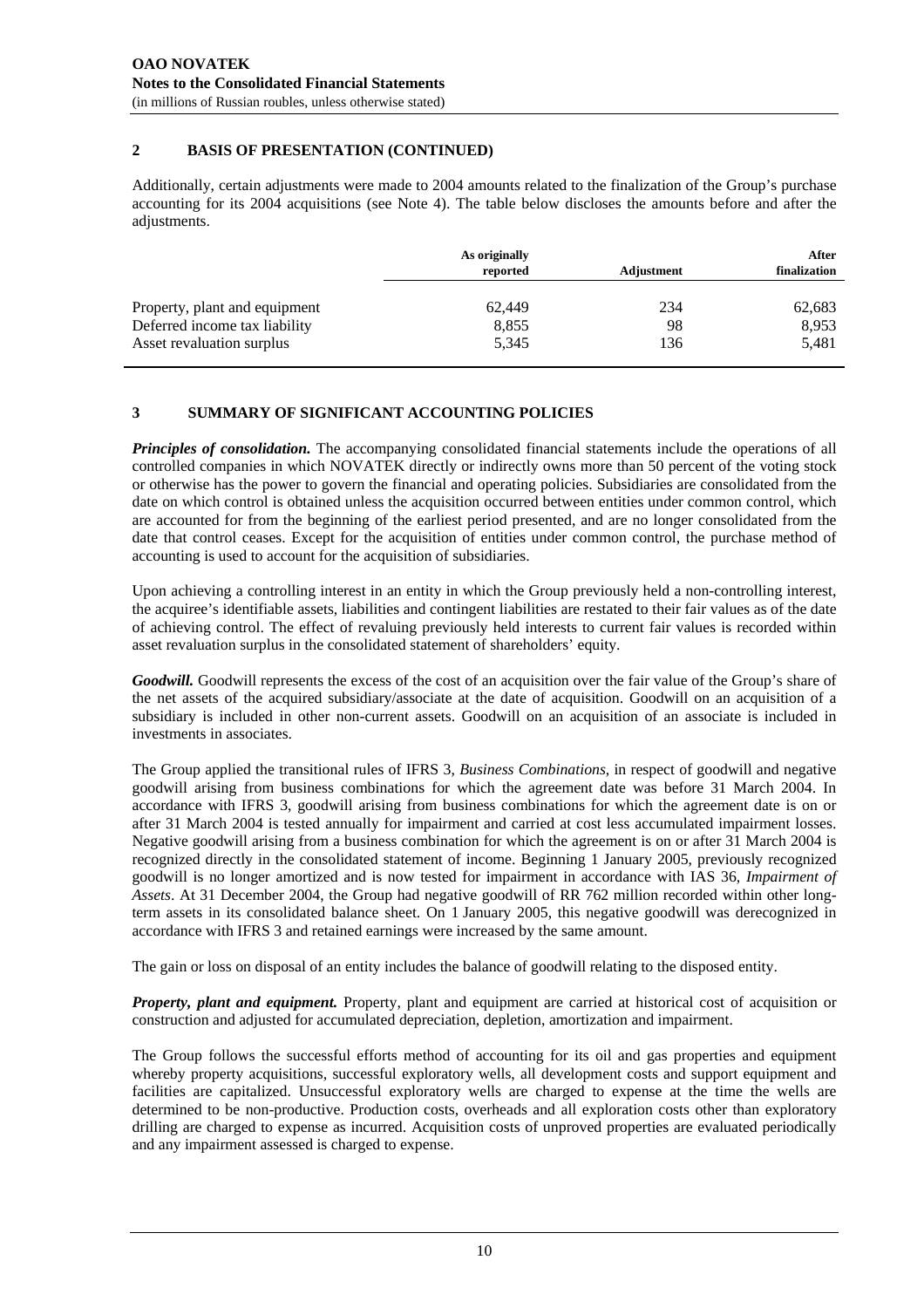Depreciation, depletion and amortization of oil and gas properties and equipment (except for processing facilities) is calculated using the unit-of-production method for each field based upon proved developed reserves for development costs, and total proved reserves from acquisitions of proved properties. Reserve amounts used for depreciation, depletion and amortization calculations include reserves expected to be produced beyond license expiry dates. Management believes that there is requisite legislation to extend mineral licenses at the initiative of the Group and, as such, intends to extend its licenses for properties expected to produce beyond the current license expiry dates. In February 2005, the Group successfully extended its license on Yurkharovskoye field from 2020 through 2034, which year represents the expected end of the economic life of the field. The cost of license extension was not material.

The Group's principal reserves have been independently estimated by internationally recognized petroleum engineers. Other oil and gas reserves of the Group have been determined based on estimates of mineral reserves prepared by management in accordance with internationally recognized definitions. The present value of the estimated costs of dismantling oil and gas production facilities, including abandonment and site restoration costs, are recognized when the obligation is incurred and are included within the carrying value of property, plant and equipment, subject to depletion using the unit-of-production method.

Interest costs on borrowings to finance the construction of property, plant and equipment are capitalized during the period of time that is required to complete and prepare the asset for its intended use.

Gains or losses from retirements or sales are included in the determination of net income.

Major renewals and improvements are capitalized. Maintenance, repairs and minor renewals are expensed as incurred. Minor renewals include all expenditures that do not result in a technical enhancement of the asset beyond its capability.

Property, plant and equipment, other than oil and gas properties and equipment, are depreciated on a straight-line basis over their estimated useful lives. Assets under construction are not depreciated.

The estimated useful lives of the Group's other assets are as follows:

|                         | <u>Years</u> |
|-------------------------|--------------|
| Machinery and equipment | $5 - 15$     |
| Processing facilities   | 20-30        |
| <b>Buildings</b>        | $25 - 50$    |

*Investments in associates.* Associated companies are entities over which the Group has significant influence, but which it does not control. Generally, significant influence exists when the Group has between 20 percent and 50 percent of the voting rights. Associated companies are accounted for using the equity method.

The Group's interest in each associated company is carried in the balance sheet at an amount that reflects cost, including goodwill or negative goodwill at acquisition, plus its share of income and losses and other equity movements during the year. Provisions are recorded for any impairment in value. Unrealized gains on transactions between the Group and its associated companies are eliminated to the extent of the Group's interest in the associated companies; unrealized losses are also eliminated unless the transaction provides evidence of an impairment of the asset transferred.

Equity accounting is discontinued when the carrying amount of the investment in an associated company reaches zero, unless the Group has incurred obligations or guaranteed obligations in respect of the associated company.

*Inventories.* Natural gas, crude oil, gas condensate and natural gas liquids inventories are valued at the lower of cost or net realizable value. The cost of inventories includes applicable purchase costs of raw materials, direct operating costs, and related overhead expenses and is recorded at average cost. Net realizable value is the estimate of the selling price in the ordinary course of business, less selling expenses.

Materials and supplies inventories are recorded at average cost and are carried at amounts which do not exceed their respective amounts recoverable in the normal course of business.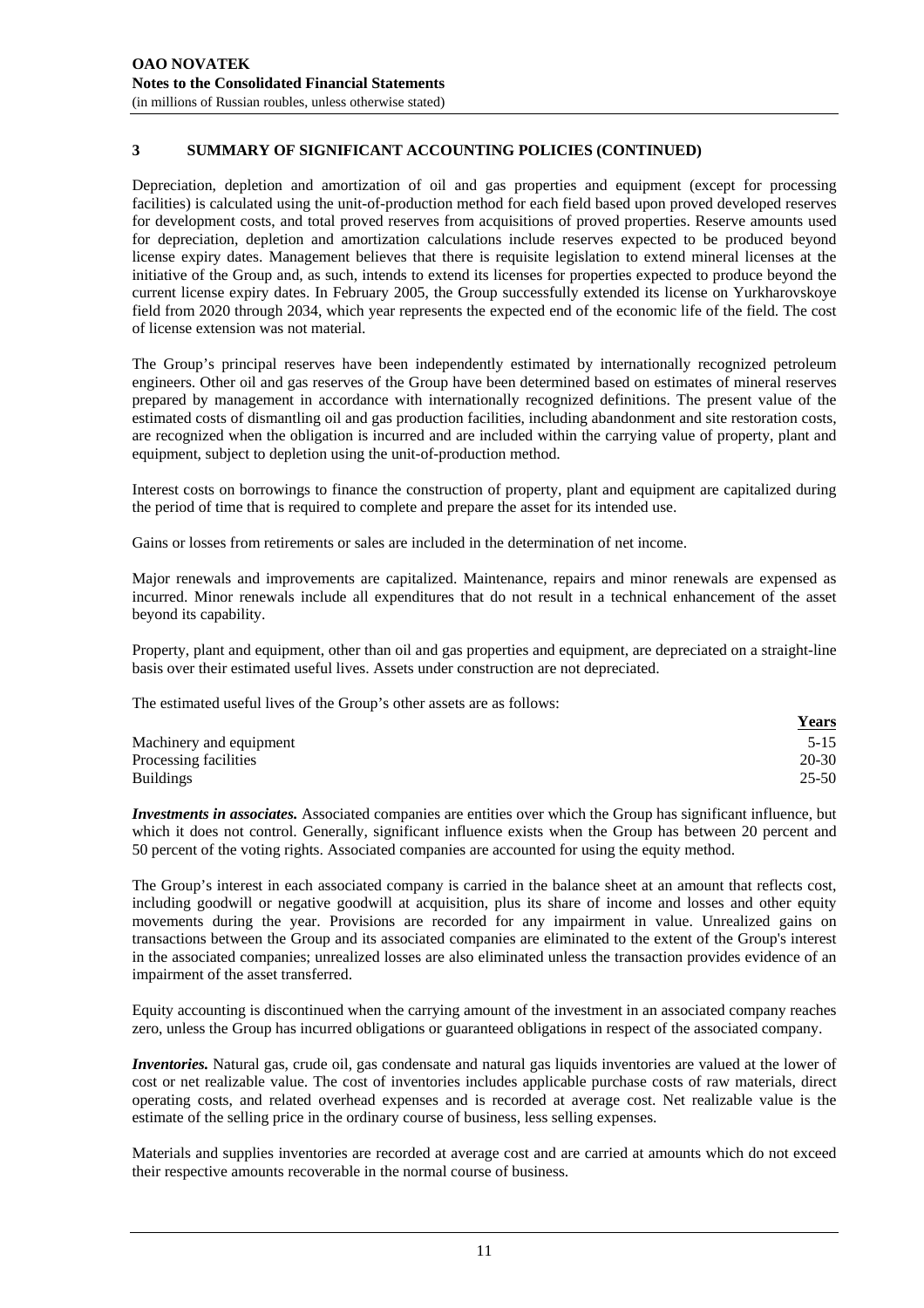*Trade and other receivables.* Trade receivables are represented by amounts due from regular customers in the ordinary course of business (production and marketing of natural gas, gas condensate, crude oil, and associated products; production and marketing of polymer and insulation tape products). Trade and other receivables are presented at recoverable amounts and include value-added and excise taxes, which are payable to tax authorities upon collection of such receivables. An estimate is made for impairment of receivables based on a review of all outstanding amounts at year end, and the movement in the estimate is charged or credited to the consolidated statement of income. Bad debts are provided for during the year in which they are identified.

*Cash and cash equivalents.* Cash and cash equivalents comprises cash on hand, cash deposits held with banks, and investments which are readily convertible to known amounts of cash and which are not subject to significant risk of change in value and have an original maturity of three months or less.

*Borrowings.* Borrowings received or provided are recognized initially at cost, which is the fair value of the consideration received or provided, net of transaction costs incurred, if any. Borrowings denominated in foreign currencies are re-measured at each period end at the foreign exchange rate as of the balance sheet date. Borrowings received or provided that are originated by the Group are subsequently measured at amortized cost and, for borrowings provided, net of any impairment losses.

*Financial instruments.* Financial instruments carried on the balance sheet include cash and cash equivalents, receivables, trade payables and debt. The particular recognition methods adopted are disclosed in the individual policies related to each item. Except for long-term debt, the difference, where material, between the fair value at inception of the financial instruments, where these can be estimated reliably, and the nominal amount of financial instruments at their inception are recognized in the consolidated statement of income, consolidated balance sheet, or consolidated statement of changes in shareholders' equity in accordance with the underlying nature of such differences.

*Deferred income taxes.* Deferred income tax assets and liabilities are calculated in respect of temporary differences in accordance with IAS 12, *Income Taxes*.

The Group uses the balance sheet liability method for financial reporting and accounting for deferred income taxes. Deferred income taxes are provided for all temporary differences arising between the tax basis of assets and liabilities and their carrying values for financial reporting purposes. However, if the deferred income tax arises from initial recognition of an asset or liability in a transaction other than a business combination that at the time of the transaction affects neither accounting nor taxable income nor loss, it is not recognized. A deferred income tax asset is recorded only to the extent that it is probable that taxable income will be available against which the deductible temporary differences can be utilized. Deferred income tax assets and liabilities are measured at tax rates that are expected to apply to the period when the asset is realized or the liability is settled, based on tax rates that have been enacted or substantively enacted at the balance sheet date.

*Value-added tax.* The tax authorities permit the settlement of sales and purchases value added tax ("VAT") on a net basis.

VAT payable represents VAT related to sales payable to tax authorities upon collection of receivables from customers net of VAT on purchases which have been settled at the balance sheet date. In addition, VAT related to sales which have not been settled at the balance sheet date (deferred VAT) is also included in VAT payable. Where provision has been made for impairment of receivables, impairment loss is recorded for the gross amount of the debtor, including VAT.

VAT recoverable relates to purchases which have not been settled at the balance sheet date and property, plant and equipment not yet put into operation. VAT recoverable is reclaimable against VAT payable upon payment for the purchases and putting property, plant and equipment into operation.

In July 2005, new amendments to the Tax Code of the Russian Federation were adopted changing the tax rules with respect to VAT. Effective 1 January 2006, VAT balances become payable or eligible for recovery on an accrual basis subject to certain transitional provisions. Additionally, the requirement to defer the recovery of VAT recoverable on capital expenditures was withdrawn.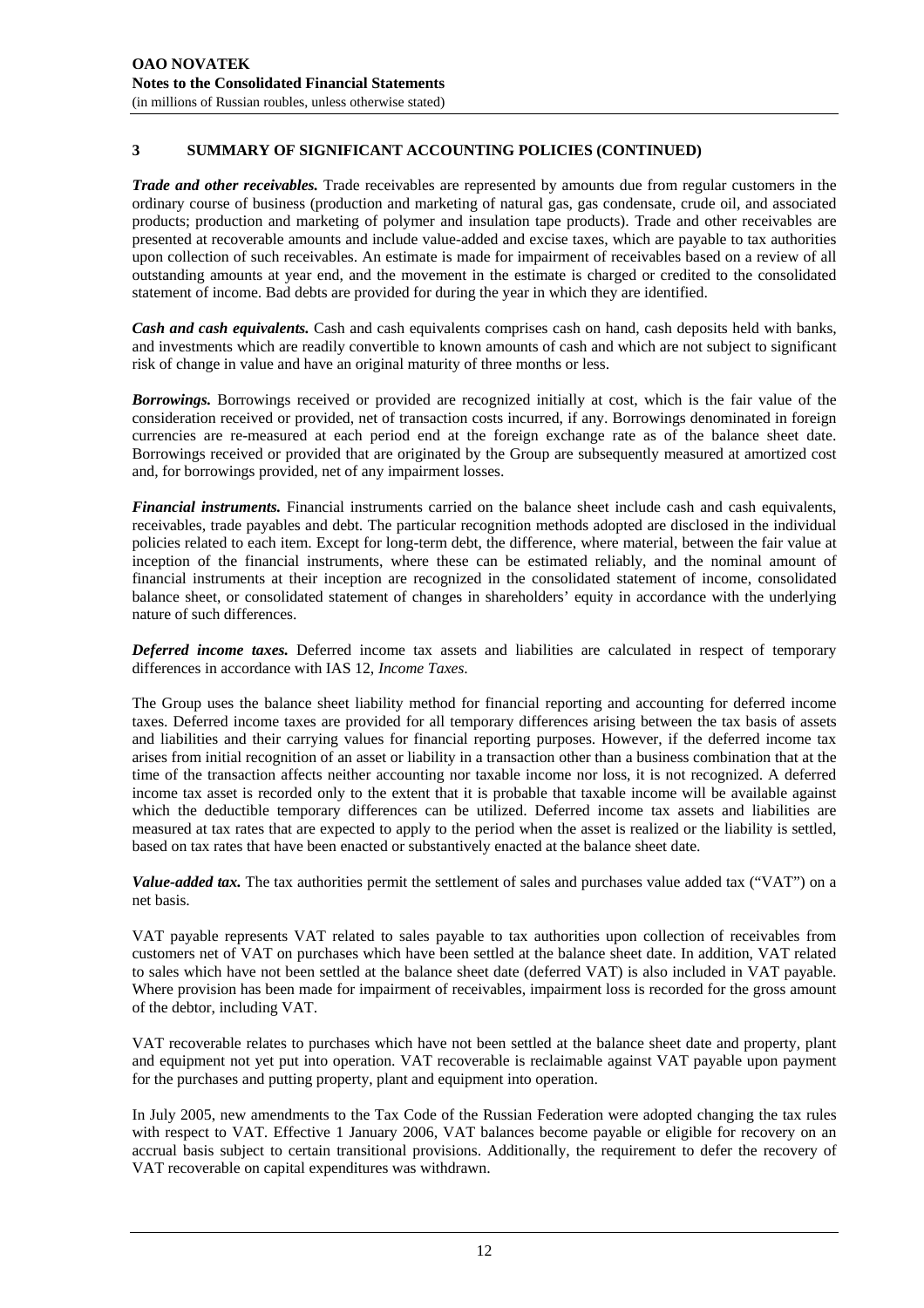*Dividends.* Dividends are recognized as a liability and deducted from shareholders' equity at the balance sheet date only if they are declared before or on the balance sheet date. Dividends are disclosed when they are proposed before the balance sheet date or proposed or declared after the balance sheet date but before the financial statements are issued.

*Revenue recognition.* Revenues from oil and gas sales and sales of polymer and insulation tape are recognized when such products are delivered to customers and title has transferred. Revenues are stated net of value-added tax, excise tax and export duties.

Revenues from rendering construction services were based on the stage of completion determined by reference to services performed to date as a percentage of total services to be performed.

*General and administrative expenses.* General and administrative expenses represent overall corporate management and other expenses related to the general management and administration of the business unit as a whole. They include management and administrative compensation, certain legal and other advisory expenses, insurance of properties, social expenses and other expenses necessary for the administration of the Group.

*Impairment of assets.* An assessment is made at each balance sheet date to determine whether there is objective evidence that an asset or a group of assets may be impaired. When there is an indication that an asset may be impaired, the asset is measured at its estimated recoverable amount, which is the higher of the net selling price and value in use.

Net selling price is the amount obtainable from the sale of an asset in an arm's length transaction between knowledgeable, willing parties, after deducting any direct incremental disposal costs. Value in use is the present value of estimated future cash flows expected to arise from continuing use of an asset and from its disposal at the end of its useful life.

In assessing value in use, the estimated future cash flows are discounted to their present value using a pre-tax discount rate that reflects current market assessments of the time value of money and the risks specific to the asset. For an asset that does not generate cash inflows largely independent of those from other assets, the recoverable amount is determined for the cash-generating unit to which the asset belongs.

Impairment loss is recognized for the difference between the estimated recoverable amount and the carrying value. The carrying amount of the asset is reduced to its estimated recoverable amount either directly or through the use of an allowance accounts and the amount of the loss is included in the consolidated statement of income for the period.

An impairment loss is reversed if the subsequent increase in the recoverable amount can be related objectively to an event occurring after the impairment loss was recognized. An impairment loss is only reversed to the extent that the asset's carrying amount does not exceed the carrying amount that would have been determined, net of depreciation, if no impairment loss had been recognized.

*Pension and post-employment benefits.* The Group's mandatory contributions to the governmental pension scheme in the Russian Federation are expensed when incurred. Discretionary pension and other postemployment benefits are not material.

*Foreign currency transactions.* The Russian rouble is the Group's functional currency. Transactions denominated in foreign currencies are converted into Russian roubles at the exchange rates prevailing on the date of transactions. Exchange gains and losses resulting from foreign currency translation are included in the determination of net income.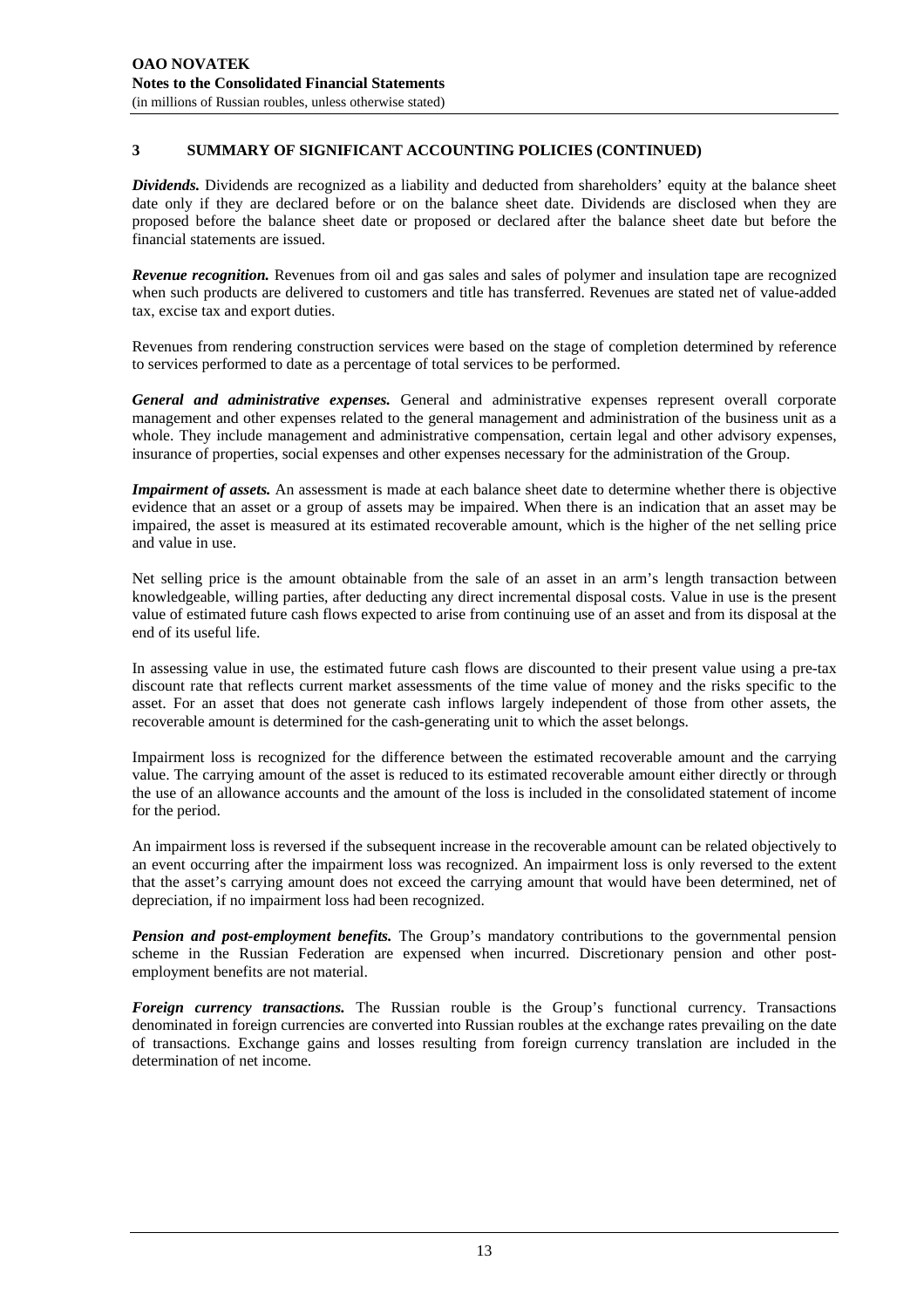*Provisions.* Provisions are recognized when the Group has a present legal or constructive obligation as a result of past events and when it is probable that an outflow of resources embodying economic benefits will be required to settle the obligation, and a reliable estimate of the amount of the obligation can be made. Provisions are reassessed at each reporting date and changes in the provisions resulting from the passage of time are reflected in the consolidated statement of income within non-operating income and expenses. Other changes in provisions, related to a change in the expected pattern of settlement of the obligation or in the estimated amount of the obligation or changes in the discount rates, are treated as a change in an accounting estimate in the period of the change and, with the exception of asset retirement obligations, reflected in the consolidated statement of income. Changes in estimated asset retirement obligations are reflected as adjustments to the carrying value of property, plant and equipment.

An asset retirement obligation is recognized when the Group has a present legal or constructive obligation to dismantle, remove and restore items of property, plant and equipment. The amount of the obligation is the present value of the estimated expenditures expected to be required to settle the obligation, determined using pretax risk free discount rates adjusted for risks specific to the obligation. Changes in the obligation resulting from the passage of time are recognized as interest expense. Changes in the obligation, reassessed at each balance sheet date, related to a change in the expected pattern of settlement of the obligation, or in the estimated amount of the obligation or in the discount rates, are treated as a change in an accounting estimate in the period. Such changes are reflected as adjustments to the carrying value of property, plant and equipment and the corresponding liability.

*Share based payments.* The Group accounts for share-based payments in accordance with IFRS 2, *Share-based Payment* ("IFRS 2"). The fair value of the employee services received in exchange for the grant of the equity instruments is recognized as an expense. The total amount to be expensed over the vesting period is determined by reference to the fair value of the instruments granted. The proceeds received net of any directly attributable transaction costs are credited to share capital (nominal value) and additional paid in capital when awards are exercised. For transactions with parties other than employees, the Group accounts for the transaction based upon the fair value of goods or services provided, unless the fair values are not reliably estimable.

For share-based payments made to employees by shareholders, an increase to additional paid in capital is recorded equal to the associated compensation expense each period.

*Non-current assets held for sale and discontinued operations.* The Group accounts for non-current assets held for sale and discontinued operations in accordance with IFRS 5, *Non-current Assets Held for Sale and Discontinued Operations* ("IFRS 5")*.* IFRS 5 replaced IAS 35, *Discontinuing Operations*. Assets or disposal groups that are classified as held for sale are presented separately on the balance sheet and are carried at the lower of the carrying amount or fair value less costs to sell. Additionally, the results of discontinued operations are shown separately on the face of the consolidated statement of income.

*New accounting developments.* In December 2003, the IASB released 15 revised International Accounting Standards and withdrew one IAS standard. The revised standards are all mandatory for periods starting on or after 1 January 2005. In 2004, the IASB published five new standards, two revisions and two amendments to existing standards. In addition, the IFRIC issued five new interpretations in 2004 and two in 2005. Significant changes relevant to the Group as a result of the new effective or early adopted IFRSs are:

**IAS 1 (revised 2003),** *Presentation of Financial Statements* **("IAS 1 (revised)").** IAS 1 (revised) requires the classification as current all financial liabilities for which the Group does not have an unconditional right to defer their settlement for at least twelve months after the balance sheet date. Additionally, IAS 1 (revised) requires that minority interest be presented within total equity and that profit or loss for the period is allocated between profit or loss attributable to minority interest and profit or loss attributable to shareholders of the reporting entity on the face of the consolidated statements of income. The revised standard is applied retrospectively in accordance with IAS 8.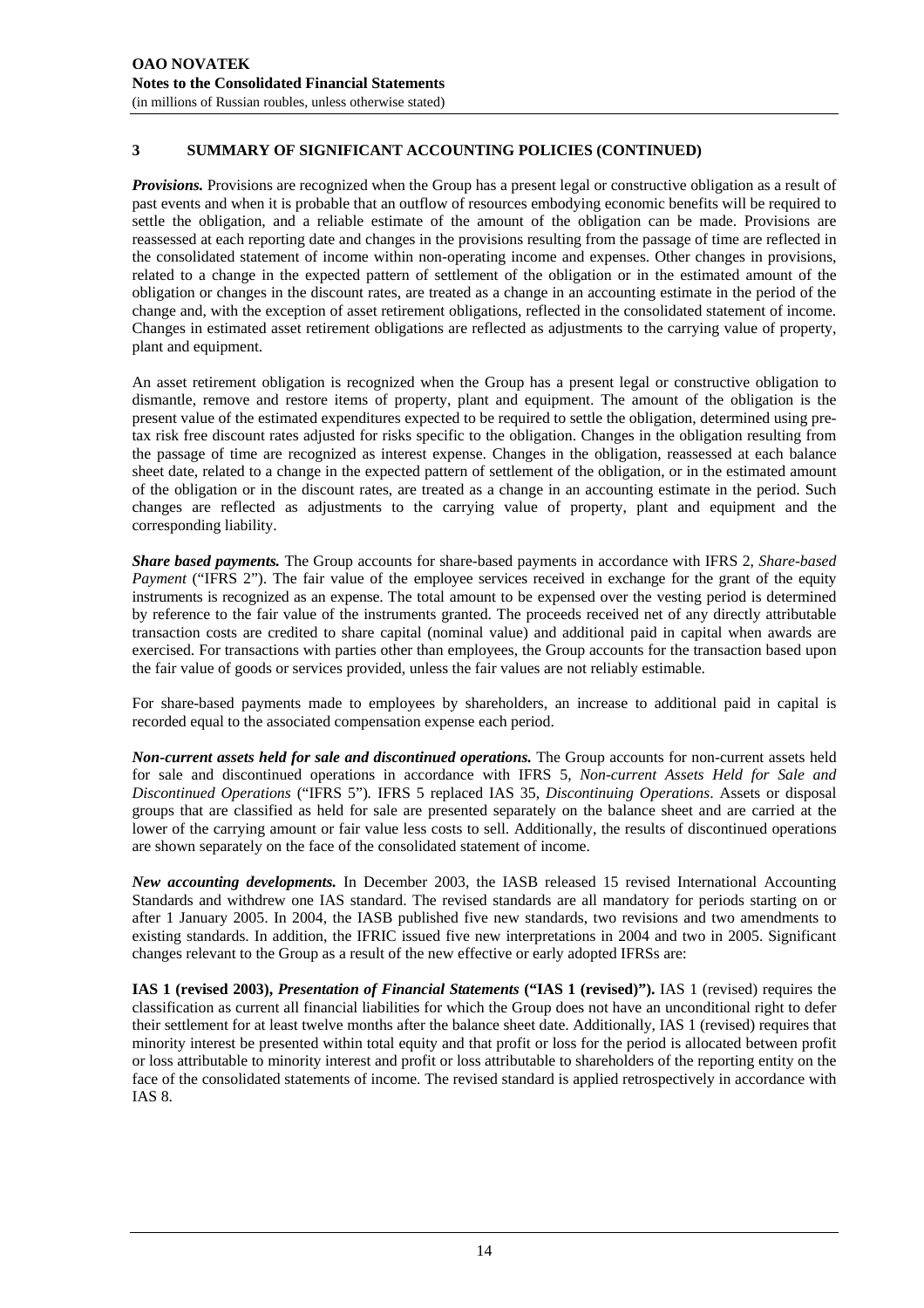**IAS 8 (revised 2003),** *Accounting Policies, Changes in Accounting Estimates and Errors* **("IAS 8 (revised)").** The Group now applies all voluntary changes in accounting policies retrospectively. Comparatives are amended in accordance with the new policies. All material errors are now corrected retrospectively in the first set of financial statements after their discovery.

**IAS 21 (revised 2003),** *The Effects of Changes in Foreign Exchange Rates* **("IAS 21 (revised)").** IAS 21 (revised) clarifies the method of translation of foreign currencies to the functional and presentation currency and clarifies that goodwill and fair value adjustments to assets and liabilities resulting from acquisitions are treated as part of the assets and liabilities of the acquired entity and translated at the exchange rate on the balance sheet date.

**IAS 24 (revised 2003),** *Related Party Disclosures.* The definition of related parties was extended and additional disclosures required by the revised standard were made in these financial statements. The revised standard is applied retrospectively in accordance with IAS 8 (revised).

**IAS 36 (revised 2004),** *Impairment of Assets* **("IAS 36 (revised)").** The Group now performs impairment tests of goodwill, intangible assets not yet available for use and intangible assets with indefinite useful life at least annually. The 'bottom-up/top-down' approach to testing goodwill was replaced by a simpler method. As applicable, the goodwill is, from the acquisition date, allocated to each of the acquirer's cash-generating units ("CGU"), or groups of CGUs, that are expected to benefit from the synergies of the business combination. Each CGU or group of CGUs to which the goodwill is allocated represents the lowest level at which the goodwill is monitored and is not larger than a segment. Reversals of impairment losses of goodwill are prohibited. Management assesses the reasonableness of the assumptions on which the Group's current cash flow projections are based by examining the causes of differences between past cash flow projections and actual cash flows. The IAS 36 (revised) is applied in accordance with the Standard's transitional provisions to goodwill and intangible assets acquired in business combinations for which the agreement date is on or after 31 March 2004 and to all other assets prospectively from 1 January 2005.

**IAS 38 (revised 2004),** *Intangible Assets* **("IAS 38 (revised)").** The IAS 38 (revised) is applied prospectively in accordance with its transitional provisions. The amended accounting policies apply to intangible assets acquired in business combinations for which the agreement date is on or after 31 March 2004 and to all other intangible assets acquired on or after 1 January 2005. Intangible assets now include assets that arise from contractual or other legal rights, regardless of whether those rights are transferable or separable. The probability of inflow of economic benefits recognition criterion is now deemed to be always met for intangibles that are acquired separately or in a business combination. The Group's policies were amended to introduce the concept of indefinite life intangible assets which exist when, based on an analysis of all of the relevant factors, management concludes that there is no foreseeable limit to the period over which the asset is expected to generate net cash inflows. Such intangibles are not amortized but tested for impairment at least annually. The Group has reassessed the useful lives of its intangible assets in accordance with the transitional provisions of IAS 38 (revised). No adjustment resulted from this reassessment.

**IFRS 3,** *Business Combinations.* IFRS 3 requires accounting for all business combinations by applying the purchase method and separate recognition, at the acquisition date, of the acquiree's contingent liabilities if their fair values can be measured reliably. It also requires that the identifiable assets, liabilities and contingent liabilities are measured at their fair values irrespective of the extent of any minority interest. Any resulting goodwill is tested for impairment annually, or when there are indications of impairment. The excess of the Group's interest in the net fair value of an acquiree's identifiable assets, liabilities and contingent liabilities over the cost ("negative goodwill") is recognized immediately in the consolidated statement of income. The Group applied transitional provisions of IFRS 3 and applies it to all business combinations for which the agreement date is on or after 31 March 2004.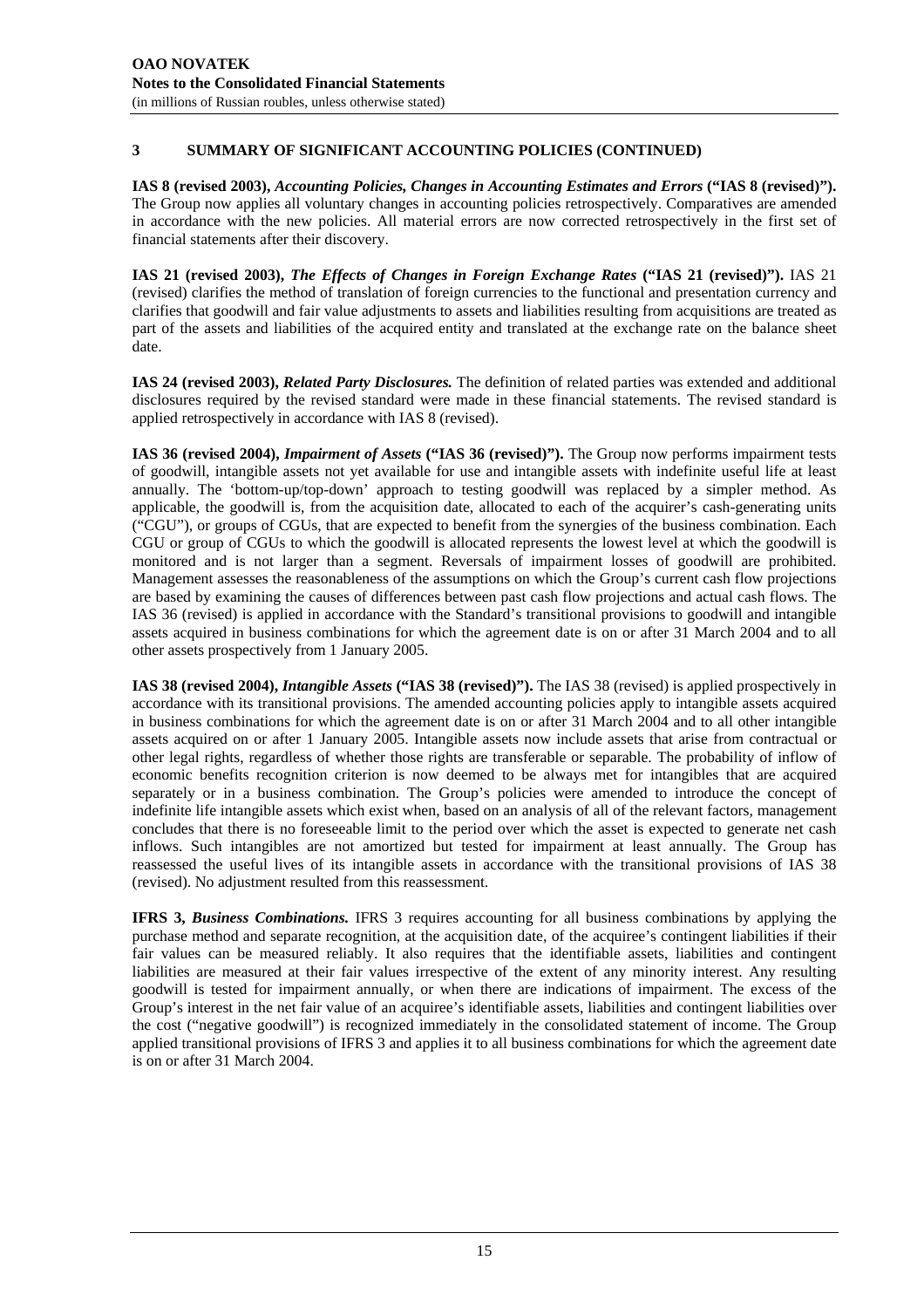**IFRS 5 (issued 2005),** *Non-current Assets Held for Sale and Discontinued Operations* **("IFRS 5").** The Group applies IFRS 5 prospectively in accordance with its transitional provisions to non-current assets (or disposal groups) that meet the criteria to be classified as 'held for sale' and operations that meet the criteria to be classified as 'discontinued' after 1 January 2005. The Group's accounting policies now describe assets 'held for sale' as those that will be recovered principally through a sales transaction rather than through continuing use. Subject to certain exceptions, assets or disposal groups that are classified as 'held for sale' are measured at the lower of carrying amount and fair value less costs to sell. Such assets cease to be depreciated and are presented separately on the face of the balance sheet.

**IFRS 6,** *Exploration for and Evaluation of Mineral Resources* **("IFRS 6").** IFRS 6 was early adopted by the Group. IFRS 6 allows an entity to continue using the accounting policies for exploration and evaluation assets applied immediately before adopting the IFRS, subject to certain impairment test requirements. Adoption of the standard did not require changes of the Group's accounting policies.

**IAS 21 (Amendment),** *Net Investment in a Foreign Operation.* The amendment to IAS 21 was early adopted by the Group. It clarifies treatment of foreign exchange differences on intercompany loans that form part of a net investment in a foreign operation.

Other than the effect of adoption of IFRS 3 discussed above, the adoption of these standards as well as all the other new or revised standards that are effective for 2005 did not have a material impact on the Group's financial position, consolidated statement of income or of cash flows.

*New or revised standards not yet effective.* Certain new standards and interpretations have been published that are mandatory for the Group's accounting periods beginning on or after 1 January 2006 or later periods and which the Group has not early adopted:

IFRIC 4, *Determining whether an Arrangement contains a Lease* (effective from 1 January 2006); IAS 39 (Amendment), *The Fair Value Option* (effective from 1 January 2006); IAS 39 (Amendment), *Cash Flow Hedge Accounting of Forecast Intragroup Transactions* (effective from 1 January 2006); IAS 39 (Amendment), *Financial Guarantee Contracts* (effective from 1 January 2006); IFRS 7, *Financial Instruments*: Disclosures and a Complementary Amendment to IAS 1 *Presentation of Financial Statements - Capital Disclosures* (effective from 1 January 2007); IAS 19 (Amendment), *Employee Benefits* (effective from 1 January 2006); IFRS 1 (Amendment), *First-time Adoption of International Financial Reporting Standards* and IFRS 6 (Amendment), *Exploration for and Evaluation of Mineral Resources* (effective from 1 January 2006); IFRIC 5, *Rights to Interests arising from Decommissioning, Restoration and Environmental Rehabilitation Funds* (effective from 1 January 2006); IFRIC 6, *Liabilities arising from Participating in a Specific Market - Waste Electrical and Electronic Equipment* (effective for periods beginning on or after 1 December 2005); IFRIC 7, *Applying the Restatement Approach under IAS 29* (effective for periods beginning on or after 1 March 2006); IFRIC 8, *Scope of IFRS 2* (effective for periods beginning on or after 1 May 2006); and IFRIC 9 *Reassessment of Embedded Derivatives* (effective for annual periods beginning on or after 1 June 2006).

These new standards and interpretations are not expected to significantly affect the Group's financial statements when adopted on 1 January 2006 or later.

#### **4 ACQUISITION OF TARKOSALENEFTEGAS AND KHANCHEYNEFTEGAS**

*Description of the transaction*. In December 2004, the Group's interest in Tarkosaleneftegas and Khancheyneftegas was increased to 100 percent as a result of its purchase of an additional 67.7 percent interest in Tarkosaleneftegas and 57.0 percent in Khancheyneftegas. The Group purchased these stakes from its significant shareholders, SWGI Growth Fund (Cyprus) Limited and Levit, by issuing 789,276 new ordinary shares in NOVATEK. Immediately prior to the acquisition, SWGI Growth Fund (Cyprus) Limited and Levit purchased 43.9 percent of Tarkosaleneftegas and 26.8 percent of Khancheyneftegas from the ITERA Group. Also prior to the acquisition, Levit purchased six percent of Khancheneftegas from individuals. The shareholder purchases from the ITERA Group were partially funded through loans from the Group (see Notes 10, 20). As part of the acquisition, the Group agreed to the early repayment of loans from Tarkosaleneftegas to the ITERA Group and entered into a five-year commitment to sell gas to the ITERA Group at negotiated market prices.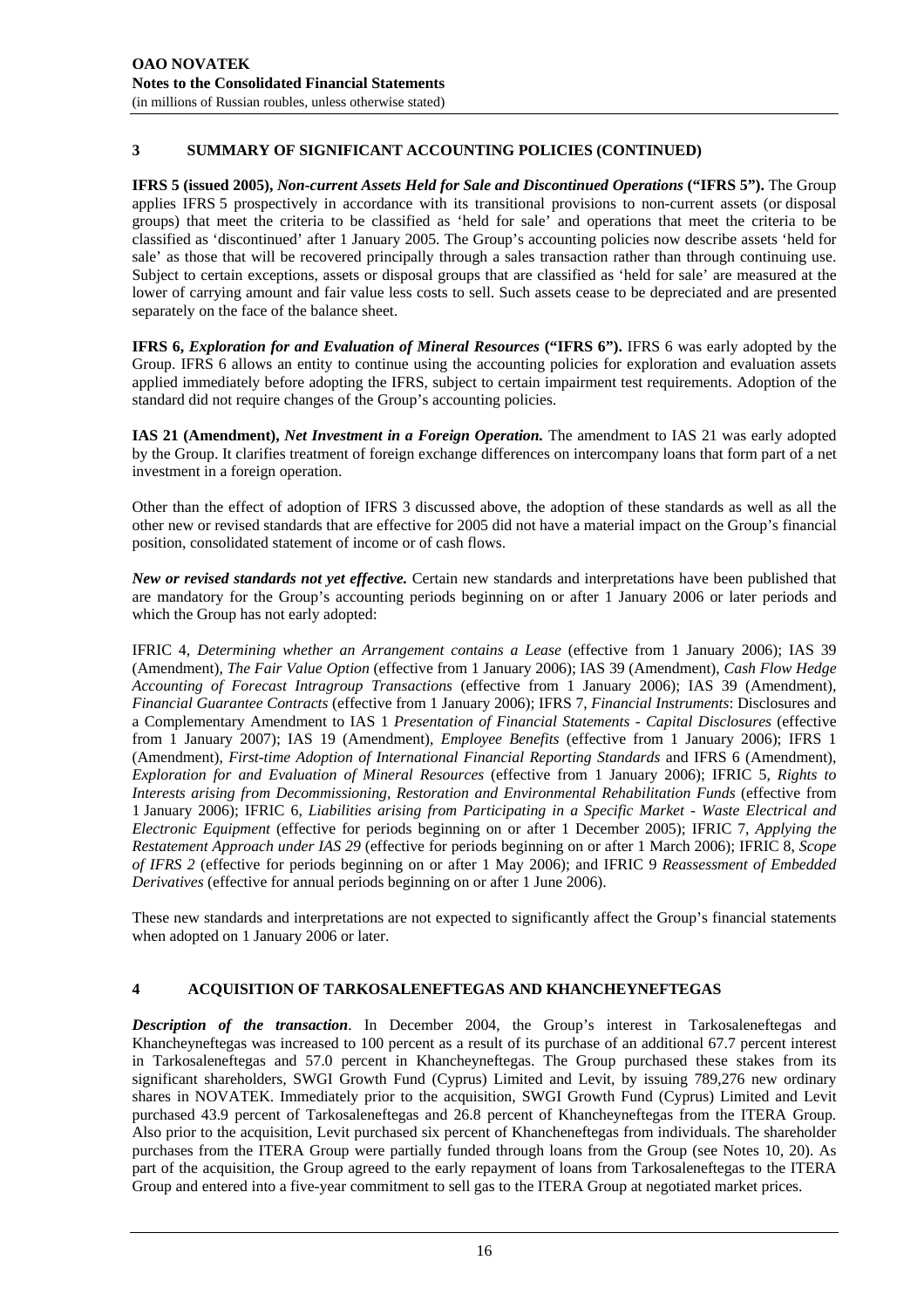#### **4 ACQUISITION OF TARKOSALENEFTEGAS AND KHANCHEYNEFTEGAS (CONTINUED)**

The value of the ordinary shares was determined by the market price of OAO NOVATEK shares on the date the transaction was entered into. Accordingly, the total purchase price for 67.7 percent of Tarkosaleneftegas and 57.0 percent of Khancheyneftegas comprises the following:

| Total purchase price                                           | 25,207 |
|----------------------------------------------------------------|--------|
| Value of five-year natural gas sales contract                  | 701    |
| Cost of early repayment of long-term debt by Tarkosaleneftegas | 578    |
| Issuance of 789,276 new ordinary shares of NOVATEK             | 23.928 |

At 31 December 2004, management's purchase accounting was preliminary and resulted in no goodwill being recognized. During 2005, management engaged an independent appraiser to assess the fair value of assets and liabilities of the acquired companies, which results are presented in the table below. The net fair values comprise 100 percent of the assets and liabilities of the acquirees, including the stakes in Tarkosaleneftegas and Khancheyneftegas held by the Group prior to the acquisition. Such stakes were also revalued to their fair values at the acquisition date. The results of the preliminary valuation totaled RR 5,345 million, which were recorded as asset revaluation surplus in the consolidated statement of shareholders' equity. This asset revaluation surplus was increased by RR 136 million to RR 5,481 million as a result of the final purchase accounting. There was no goodwill recorded as a result of the acquisition. Differences between the fair values of the acquirees' total net assets and the purchase price include the cost of the early repayment of long-term debt and the value of the fiveyear gas sales contract.

The table below provides information on IFRS carrying values of the identifiable assets and liabilities of the acquirees immediately before the acquisition in their respective IFRS accounts, and the assessed fair values following purchase accounting adjustments.

|                                      | <b>Tarkosaleneftegas</b>                                  |                                                  | Khancheyneftegas                                          |                                                  |
|--------------------------------------|-----------------------------------------------------------|--------------------------------------------------|-----------------------------------------------------------|--------------------------------------------------|
|                                      | <b>IFRS</b> carrying<br>amounts before<br>the acquisition | <b>Fair values</b><br>at the<br>acquisition date | <b>IFRS</b> carrying<br>amounts before<br>the acquisition | <b>Fair values</b><br>at the<br>acquisition date |
| Current assets                       | 2,165                                                     | 2,220                                            | 654                                                       | 654                                              |
| Oil and gas properties and equipment | 14,137                                                    | 35,578                                           | 3,166                                                     | 13,084                                           |
| Other non-current assets             | 174                                                       | 203                                              | 25                                                        | 25                                               |
| Current liabilities                  | (4,783)                                                   | (4,743)                                          | (1,863)                                                   | (1,863)                                          |
| Non-current liabilities              | (722)                                                     | (5,990)                                          | (1,297)                                                   | (3,675)                                          |

*Summary combined financial information.* The following table sets forth summary combined financial information for the year ended 31 December 2004 that is presented to provide information to evaluate the financial effects of the acquisition of Tarkosaleneftegas and Khancheyneftegas as if it had occurred on 1 January 2004. The following information comprises financial data for the full financial year ended 31 December 2004.

|                   | Group results excluding<br>its share of income from<br>Tarkosaleneftegas and<br><b>Khanchevneftegas</b> | <b>Tarkosaleneftegas</b> | <b>Khanchevneftegas</b> | Summary<br>combined |
|-------------------|---------------------------------------------------------------------------------------------------------|--------------------------|-------------------------|---------------------|
| Total revenues    | 24,144                                                                                                  | 4,680                    | 2,749                   | 31,573              |
| Net income (loss) | 5.513                                                                                                   | (104)                    | 421                     | 5,830               |

The summary combined financial information should not be construed to represent consolidated financial information. Specifically, no adjustments have been made for the following: (a) revenues were not adjusted to conform with the terms of the five-year gas sales contract with the ITERA Group; (b) depreciation, depletion and amortization was not increased to reflect the higher carrying values of property, plant and equipment following fair value adjustments; (c) intercompany eliminations; and (d) income taxes.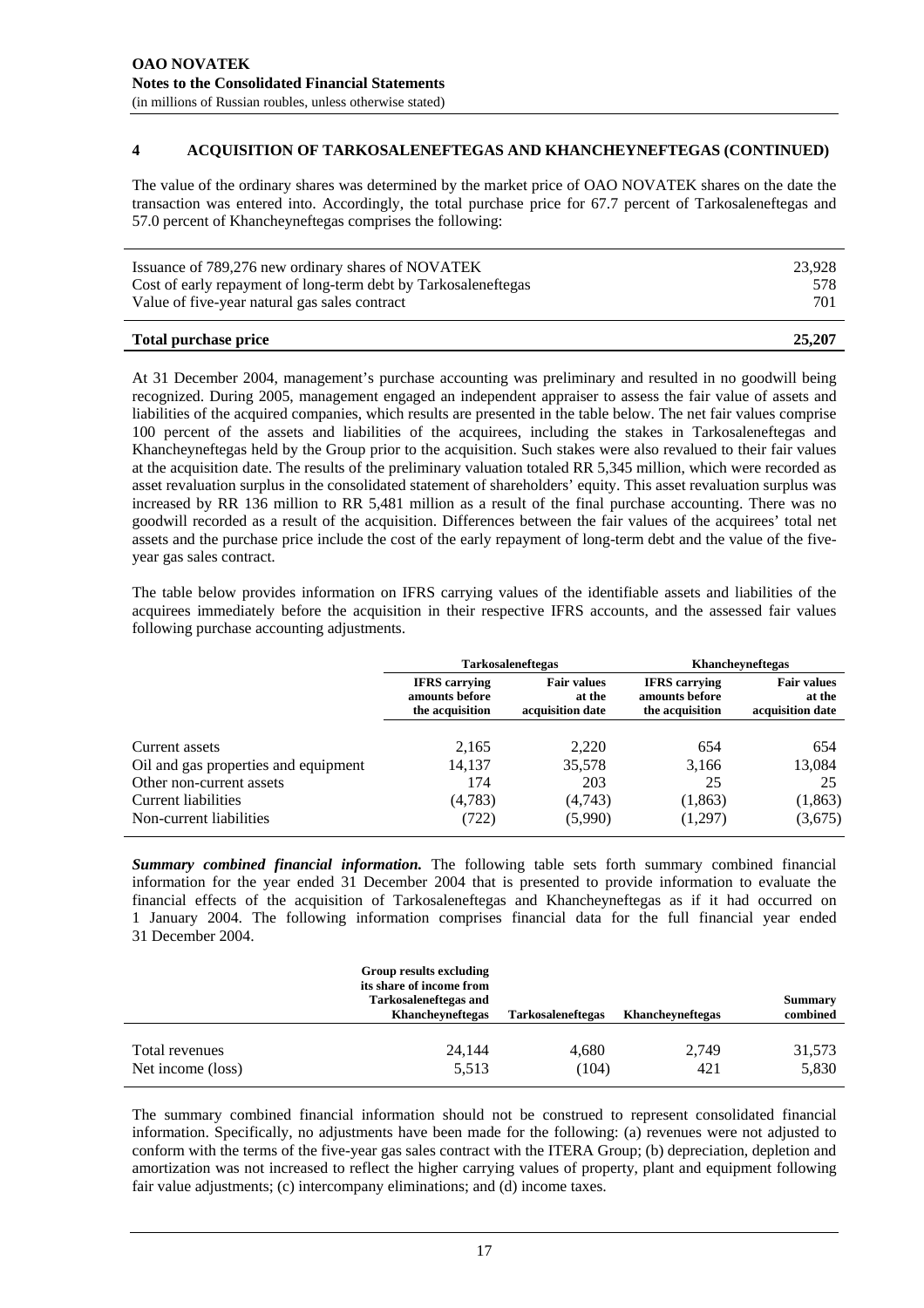#### **5 INVESTMENTS IN SUBSIDIARIES**

*Acquisition of stakes in NOVATEK-Polymer.* In May 2004, the Group acquired an additional 19 percent of the total outstanding shares of NOVATEK-Polymer, a Group subsidiary, from a third party for RR 67 million in cash, and, in August 2004, another 25.5 percent of the total outstanding shares of NOVATEK-Polymer in an auction from the Russian Federal Property Fund for RR 61 million in cash. In addition, in August 2004, the Group also purchased an additional 1.25 percent for RR 4 million.

*Acquisition of additional stake in PNGG.* During 2004, the Group entered into an agreement with OAO Gazprom, the Russian gas monopoly, whereby the Group exchanged its title to the mineral license in the West-Tarkosalinskoye field, held by OOO Purgazdobycha, a wholly-owned subsidiary of Purneftegasgeologiya (hereinafter "PNGG"), a Group subsidiary, for an 8.34 percent interest in PNGG. The acquisition increased the Group's effective interest in PNGG to 78.0 percent. Within the framework of this agreement, the Group retained its rights to 10 percent of the natural gas extracted from the Cenomanian reservoir and 50 percent of the hydrocarbon liquids from the Neocomian reservoir from the West-Tarkosalinskoye field for the whole period of the license (which expires in 2018). At the same time, the Group leased the gas production assets from the field to OAO Gazprom under a long-term finance lease. The Group recognized a gain of RR 278 million, net of tax of RR 88 million, on the disposal.

*Disposals.* In June 2004, the Group disposed of substantially all of its oil and gas construction services segment (see Note 22). Also during 2004, the Group disposed of its interest in various non-core business entities to both third and related parties realizing a net gain of RR 480 million; and sold 10 percent of its interest of PNGG for RR 12 million, recognizing a loss of RR 29 million.

In September 2004, NOVA Bank issued an additional six million shares to Levit, a Group shareholder, for total consideration of RR 60 million. As a result, the Group's interest in NOVA Bank decreased from 88.6 percent to 62 percent, and correspondingly, the Group recognized a loss on the transaction of RR 6 million.

In December 2004, the Group disposed of its 66.7 percent interest in OAO Yamaltelecom, a Group telecommunication subsidiary, for total consideration of RR 19 million, recognizing a gain of RR 6 million on the transaction.

In May 2005, the Group disposed of its equity stake in NOVA Bank to Levit, a Group shareholder, for RR 156 million, recognizing a gain on the sale of RR 12 million, net of associated income tax of RR 8 million. The disposal of NOVA Bank did not have a material effect on the Group's financial position and results of operations. NOVA Bank's financial position and results of operations were included within "Other" in the Group's segment information.

## **6 PROPERTY, PLANT AND EQUIPMENT**

|                                                      | At 31 December: |        |
|------------------------------------------------------|-----------------|--------|
|                                                      | 2005            | 2004   |
| Cost                                                 |                 |        |
| Oil and gas properties and equipment                 | 62,341          | 53,708 |
| Assets under construction                            | 4,174           | 8,728  |
| Other                                                | 3,482           | 1,159  |
|                                                      | 69,997          | 63,595 |
| Accumulated depreciation, depletion and amortization |                 |        |
| Oil and gas properties and equipment                 | (4,065)         | (806)  |
| Other                                                | (257)           | (106)  |
|                                                      | (4,322)         | (912)  |
| Property, plant and equipment, net                   | 65,675          | 62,683 |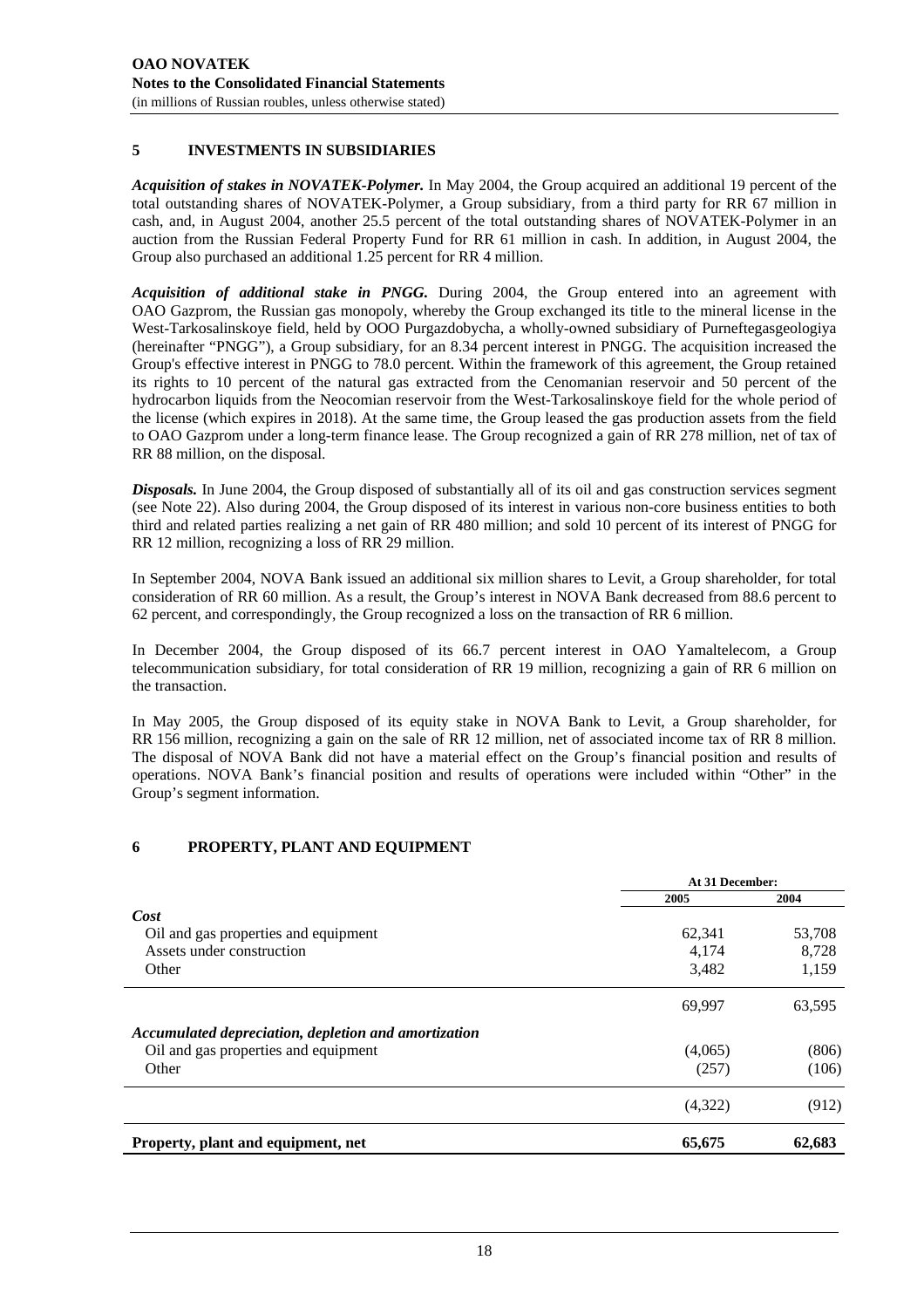## **6 PROPERTY, PLANT AND EQUIPMENT (CONTINUED)**

Movements in property, plant and equipment, for the years ended 31 December 2005 and 2004 were as follows:

|                                          | Oil and gas<br>properties and<br>equipment | Assets under<br>construction | Other | <b>Total</b> |
|------------------------------------------|--------------------------------------------|------------------------------|-------|--------------|
| At 31 December 2003                      | 6,462                                      | 2,553                        | 1,042 | 10,057       |
| Acquisitions                             | 44,677                                     | 2,342                        | 431   | 47,450       |
| Additions                                | 1,062                                      | 6,220                        | 130   | 7,412        |
| <b>Transfers</b>                         | 1,909                                      | (2,105)                      | 196   |              |
| Depreciation, depletion and amortization | (584)                                      |                              | (115) | (699)        |
| Disposals, net                           | (687)                                      | (282)                        | (680) | (1,649)      |
| Impairments                              | 63                                         |                              | 49    | 112          |
| At 31 December 2004                      | 52,902                                     | 8,728                        | 1,053 | 62,683       |
| <b>Additions</b>                         | 1,144                                      | 4,346                        | 970   | 6,460        |
| <b>Transfers</b>                         | 7,491                                      | (8,894)                      | 1,403 |              |
| Depreciation, depletion and amortization | (3,255)                                    |                              | (155) | (3,410)      |
| Disposals, net                           | (36)                                       | (6)                          | (85)  | (127)        |
| Impairments                              | 30                                         |                              | 39    | 69           |
| At 31 December 2005                      | 58,276                                     | 4,174                        | 3,225 | 65,675       |

Included within oil and gas properties and equipment balance at 31 December 2005 and 2004 are proved properties of RR 29,125 million and RR 30,583 million, net of accumulated depreciation, depletion and amortization and impairment expense of RR 1,527 million and RR 69 million, respectively.

Included within general and administrative expenses are RR 38 million and RR 18 million of depreciation of administrative buildings for the years ended 31 December 2005 and 2004, respectively.

Estimated costs of dismantling oil and gas production facilities, including abandonment and site restoration costs, amounting to RR 398 million and RR 268 million at 31 December 2005 and 2004, respectively, are included in the cost of oil and gas properties and equipment. The Group has estimated its liability based on current environmental legislation using estimated costs when the expenses are expected to be incurred through 2038. The corresponding obligation is recorded within other non-current liabilities in the Group's consolidated balance sheets. Governmental authorities are continually considering environmental regulations and their enforcement. Consequently, the Group's ultimate environmental liabilities may differ from the recorded amounts.

Included in additions to property, plant and equipment for the years ending 31 December 2005 and 2004 was capitalized interest of RR 608 million and RR 446 million, respectively. The interest capitalization rates for 2005 and 2004 used for additions were 9.14 percent and 10.25 percent, respectively.

During 2005, the transfers and additions to oil and gas property and equipment included the completion of the Purovsky Gas Condensate Plant in the amount of RR 4,862 million. The Group also completed the BOP Plant (Biaxial-Oriented Polypropylene Plant) for RR 1,047 million recorded within other.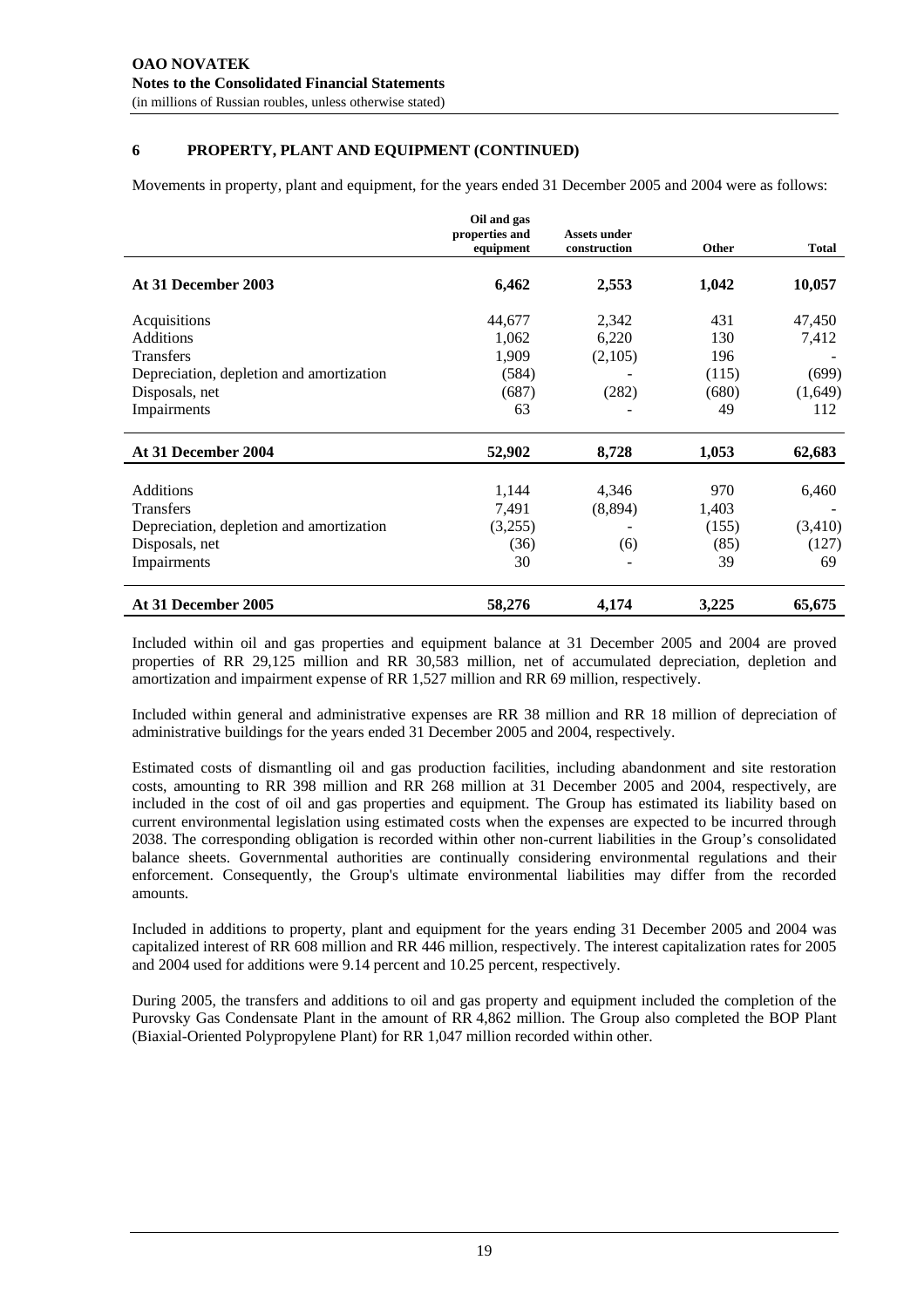## **7 INVESTMENTS IN ASSOCIATES**

|                                                 | <b>Year ended 31 December:</b> |         |
|-------------------------------------------------|--------------------------------|---------|
|                                                 | 2005                           | 2004    |
| Balance at the beginning of year                | 1,945                          | 5,291   |
| Share of income before tax                      | 159                            | 721     |
| Share of income tax (expense) benefit           | (16)                           | 43      |
| Net income from associates                      | 143                            | 764     |
| Acquisition of associates                       |                                | 35      |
| Disposals of associates                         | (2,088)                        | (37)    |
| Acquisition of controlling stakes in associates |                                | (4,106) |
| Other movements                                 |                                | (2)     |
| Balance at the end of year                      |                                | 1,945   |

*Acquisition of stakes in Tarkosaleneftegas and Khancheyneftegas.* In December 2004, the Group completed an acquisition of two key operating subsidiaries, Tarkosaleneftegas and Khancheyneftegas, resulting in 100 percent ownership of both entities (see Note 4).

*Disposals.* In June 2005, the Group sold its 66 percent participation interest in Geoilbent to OAO LUKOIL and its subsidiary for RR 5,108 million, recognizing a gain on sale of RR 2,234 million, net of associated income tax of RR 793 million. The Group included its investment in Geoilbent within exploration and production in the Group's segment information.

In June 2005, the Group sold its 34 percent interest in Selkupneftegas, a Group associate, to OAO NK Rosneft for RR 573 million, recognizing a gain on sale of RR 436 million, net of associated income tax of RR 137 million. As the Group's carrying value for its investment in Selkupneftegas was nil, the full amount of the sales proceeds was recognized as a gain.

In June 2005, the Group disposed of its 25.1 percent interest in Tambeyneftegas to OOO Gazprombank-Invest for RR 120 million, recognizing a gain on sales of RR 4 million, net of associated income tax of RR 7 million. The Group included its investment in Tambeyneftegas within exploration and production in the Group's segment information.

# **8 INVENTORIES**

|                                                                                                                                                     | At 31 December: |            |
|-----------------------------------------------------------------------------------------------------------------------------------------------------|-----------------|------------|
|                                                                                                                                                     | 2005            | 2004       |
| Materials and supplies at net realizable value (net of provisions of<br>RR 91 million and RR 87 million at 31 December 2005 and 2004, respectively) | 565             | 479        |
| Materials and supplies at cost<br>Natural gas and hydrocarbon liquids                                                                               | 416<br>284      | 252<br>105 |
| Polymer and insulation tape products                                                                                                                | 243             | 66         |
| Other inventories                                                                                                                                   | 16              | 27         |
| <b>Total inventories</b>                                                                                                                            | 1.524           | 929        |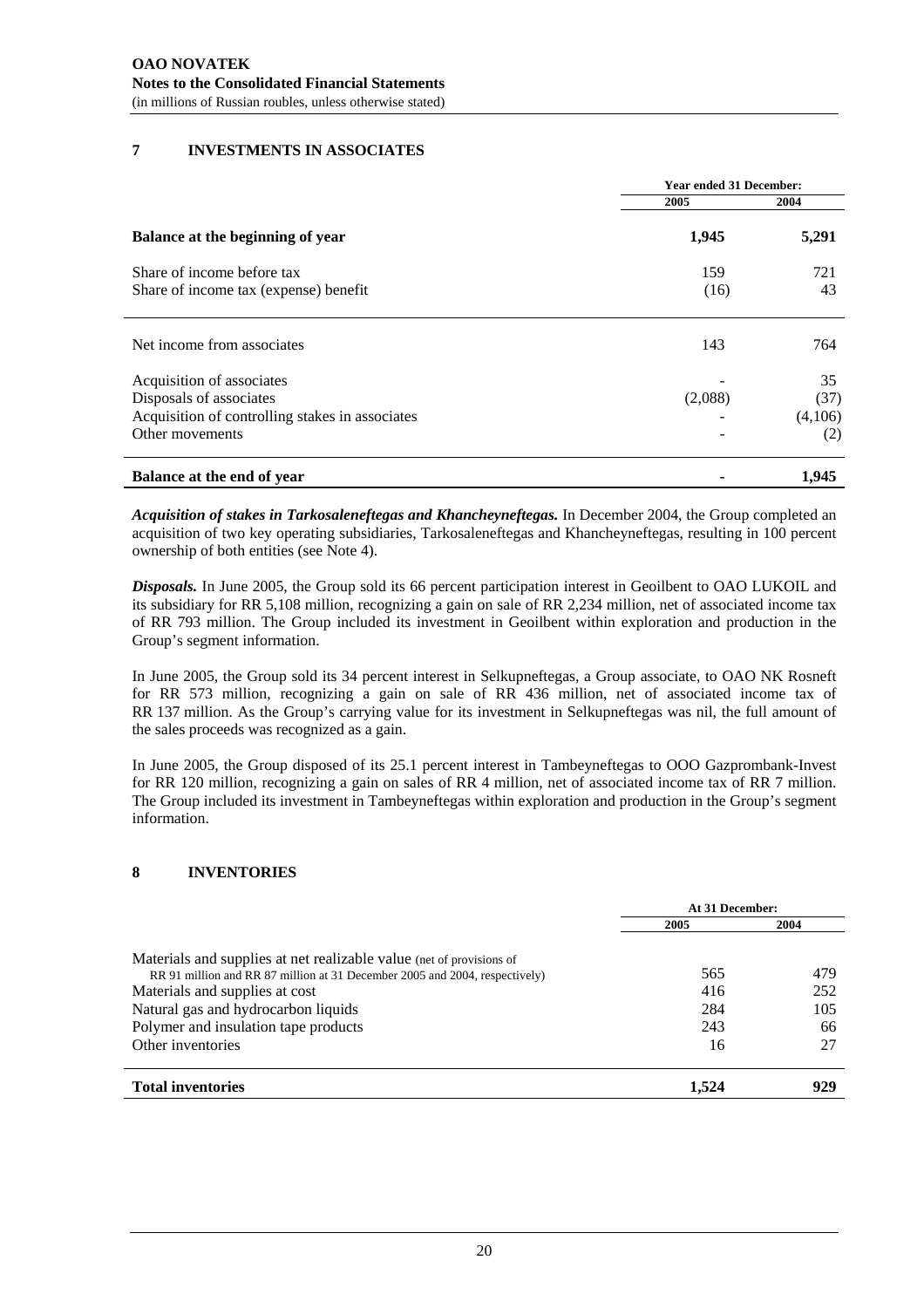## **9 TRADE AND OTHER RECEIVABLES**

|                                                                                                                                        | At 31 December: |       |
|----------------------------------------------------------------------------------------------------------------------------------------|-----------------|-------|
|                                                                                                                                        | 2005            | 2004  |
| Trade receivables (net of provision of nil and RR 21 million at 31 December<br>2005 and 2004, respectively)                            | 654             | 669   |
| Trade and other receivables - related parties (net of provision of<br>RR 59 million and nil at 31 December 2005 and 2004, respectively | 1,628           | 606   |
| Recoverable value-added tax                                                                                                            | 2,415           | 1,740 |
| Interest on loans receivable – related parties                                                                                         | 29              | 42    |
| Other receivables (net of provision of RR 62 million and RR 47 million at<br>31 December 2005 and 2004, respectively)                  | 123             | 399   |
| Total trade and other receivables                                                                                                      | 4.849           | 3.456 |

# **10 LONG-TERM DEBT**

|                                                                                                | At 31 December: |                |                            |       |        |
|------------------------------------------------------------------------------------------------|-----------------|----------------|----------------------------|-------|--------|
|                                                                                                | 2005            | 2004           |                            |       |        |
| US dollar denominated loans                                                                    | 6.116           | 11,586         |                            |       |        |
| Euro denominated loans<br>Russian rouble denominated bonds<br>Russian rouble denominated loans | 786<br>1,000    | 1,000<br>4,537 |                            |       |        |
|                                                                                                |                 |                | Loans from related parties |       | 1,497  |
|                                                                                                |                 |                | Total                      | 7,902 | 18,620 |
| Less: current portion of long-term debt                                                        | (7,010)         | (5,388)        |                            |       |        |
| <b>Total long-term debt</b>                                                                    | 892             | 13,232         |                            |       |        |

At 31 December 2005 and 2004, the Group's long-term debt by facility is as follows:

|                                         | At 31 December: |         |
|-----------------------------------------|-----------------|---------|
|                                         | 2005            | 2004    |
| C.R.R.B.V.                              | 5,757           | 8,324   |
| Russian rouble denominated bonds        | 1,000           | 1,000   |
| <b>S</b> berbank                        |                 | 3,354   |
| Vneshtorgbank                           |                 | 2,775   |
| Finance Department of YNAO              |                 | 1,130   |
| Yamal Regional Fund of Development      |                 | 1,126   |
| Other Russian rouble denominated loans  |                 | 424     |
| Other loans                             | 1,145           | 487     |
| Total                                   | 7,902           | 18,620  |
| Less: current portion of long-term debt | (7,010)         | (5,388) |
| <b>Total long-term debt</b>             | 892             | 13,232  |

*C.R.R. B.V.* At 31 December 2005 and 2004, US dollar denominated loans included a USD 200 million loan (RR 5,757 million and RR 5,549 million, respectively) from C.R.R. B.V. backed by unsecured, 18-month creditlinked notes with an annual coupon rate of 7.75 percent, payable semi-annually. The loan is guaranteed by Group subsidiaries, Yurkharovneftegas and Tarkosaleneftegas, and repayable in June 2006.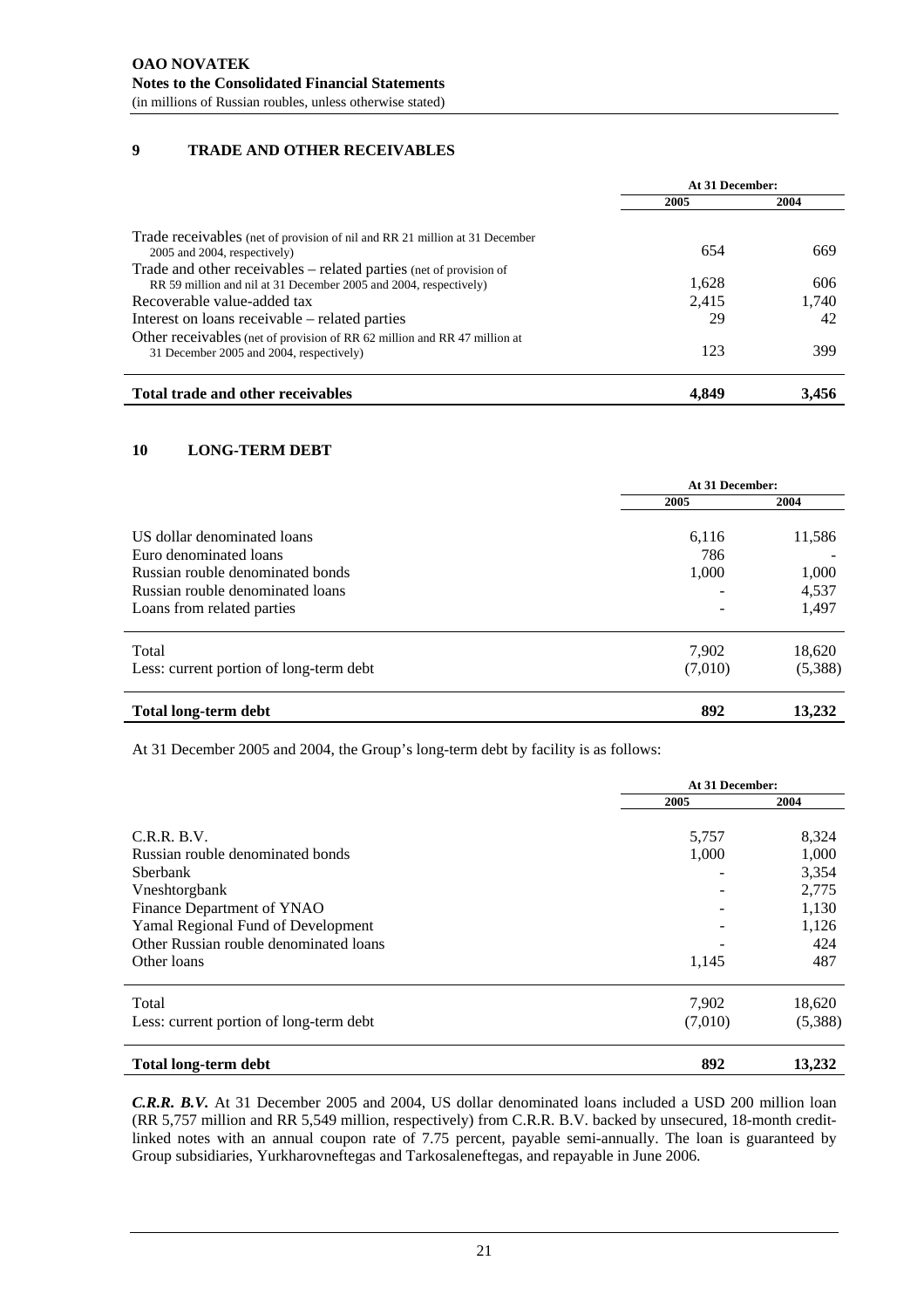#### **10 LONG-TERM DEBT (CONTINUED)**

At 31 December 2004, US dollar denominated loans also included a USD 100 million loan (RR 2,775 million) from C.R.R. B.V. backed by unsecured, 18-month credit-linked notes with an annual coupon rate of 9.125 percent. The loan was repaid in October 2005.

*Russian rouble denominated bonds.* In December 2004, the Group issued one million non-convertible Russian rouble denominated bonds, each with a nominal value of RR 1,000 and an annual coupon rate of 9.4 percent, payable semi-annually. The bonds are guaranteed by Yurkharovneftegas and mature in November 2006.

*Sberbank.* At 31 December 2004, Russian rouble denominated loans included loans from Sberbank in the aggregated amount of RR 3,354 million with annual interest rates between 10.5 and 13 percent. A portion of these loans in the amount of RR 600 million was collateralized by the Group's 2.5 percent share in Tarkosaleneftegas. During 2005, the loans were fully repaid and the shares pledged were released.

*Vneshtorgbank.* At 31 December 2004, US dollar denominated loans included a USD 100 million loan (RR 2,775 million) from Vneshtorgbank with annual interest rate of 9.75 percent. The loan was collateralized by 26 percent of the Group's participation interest in Tarkosaleneftegas. In August 2005, the Group fully repaid the loan ahead of its maturity schedule and the participation interest pledged was released.

*Finance Department of YNAO.* At 31 December 2004, Russian rouble denominated loans included a loan from the Finance Department of YNAO in the amount of RR 1,130 million. The loan bore interest of 11.75 percent per annum and was collateralized by 4.7 percent of the Group's participation interest in Tarkosaleneftegas. In August 2005, the Group fully repaid the loan ahead of its maturity schedule and the participation interest pledged was released.

*Yamal Regional Fund of Development.* At 31 December 2004, loans from related parties included loans from the Yamal Regional Fund of Development in the aggregated amount of RR 1,126 million with annual interest rates between 10 and 12 percent. A portion of these loans in the amount of RR 971 million was collateralized by 31 percent of the Group's participation interest in Yurkharovneftegas. During 2005, the loans were fully repaid ahead of its maturity schedule and the participation interest pledged was released.

*Other Russian rouble denominated loans.* At 31 December 2004, loans from related parties included interest free loans from Pur-Land in the total amount of RR 371 million. The loans were fully repaid in January 2005.

*Other loans.* At 31 December 2005 and 2004, other loans included US dollar denominated loans totaling RR 359 million (USD 12 million) and RR 487 million (USD 17.6 million), respectively, with a weighted average interest rate of 9.6 and 8.3 percent, respectively. The loans mature between 2006 and 2010. At 31 December 2005, other loans also included Euro denominated loans totaling RR 786 million (Euro 23 million) with an implied weighted average interest rate of 12 percent. The loans mature between 2006 and 2009.

Scheduled maturities of long-term debt outstanding are as follows:

|                               | <b>Scheduled maturities at 31 December:</b> |        |
|-------------------------------|---------------------------------------------|--------|
| <b>Year ended 31 December</b> | 2005                                        | 2004   |
|                               |                                             |        |
| 2006                          |                                             | 7,920  |
| 2007                          | 375                                         | 2,697  |
| 2008                          | 360                                         | 2,093  |
| 2009                          | 141                                         | 515    |
| Thereafter                    | 16                                          |        |
| <b>Total long-term debt</b>   | 892                                         | 13,232 |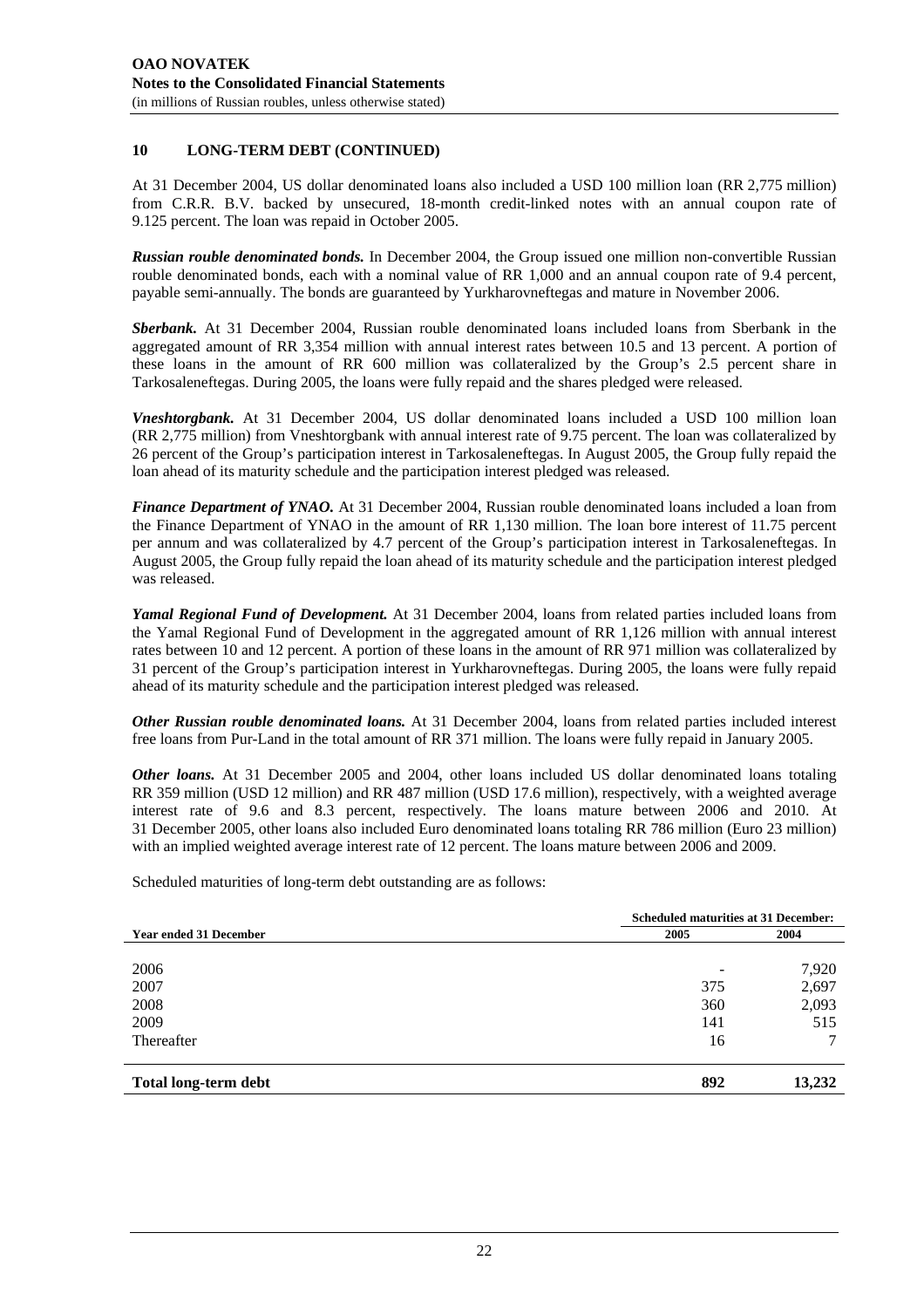#### **11 SHORT-TERM DEBT AND CURRENT PORTION OF LONG-TERM DEBT**

|                                                             | At 31 December: |        |
|-------------------------------------------------------------|-----------------|--------|
|                                                             | 2005            | 2004   |
| US dollar denominated loans                                 | 1,192           |        |
| Russian rouble denominated loans                            |                 | 3,680  |
| Promissory notes                                            |                 | 1,275  |
| Loans from related parties                                  |                 | 425    |
| Total                                                       | 1,192           | 5,380  |
| Add: current portion of long-term debt                      | 7,010           | 5,388  |
| Total short-term debt and current portion of long-term debt | 8.202           | 10,768 |

*US dollar denominated loans.* Short-term US dollar denominated loans had a weighted average interest rate of 7.8 percent (interest ranging from 7.6 percent to 7.9 percent) at 31 December 2005.

*Russian rouble denominated loans.* Short-term Russian rouble denominated loans had a weighted average interest rate of 10.5 percent (interest ranging from 8.8 to 12 percent) at 31 December 2004.

*Promissory notes.* At 31 December 2004, promissory notes included Tarkosaleneftegas Russian rouble denominated promissory notes repayable within one year of the balance sheet date. During 2005, the promissory notes, which were non interest-bearing, were fully repaid.

*Loans from related parties.* At 31 December 2004, loans from related parties included US dollar denominated loan from the Yamal Regional Fund of Development, at that time a Group shareholder, in the amount of RR 425 million (USD 15.3 million). The loan bore interest of 10 percent per annum and was fully repaid in February 2005.

## **12 SHAREHOLDERS' EQUITY**

*Ordinary share capital.* Share capital issued and outstanding consisted of 3,036,306 ordinary shares at 31 December 2005 and 2004 with a par value of RR 100 each. The total authorized number of ordinary shares was 10,593,682 shares at 31 December 2005 and 2004.

*Dividends.* On 10 June 2005, the Group's shareholders approved final dividends for 2004 totaling RR 777 million (RR 256 per share). On 14 December 2005, the Group's shareholders approved interim dividends for 2005 of RR 1,145 million (RR 377 per share), of which RR 33 million were still payable at the year end.

*Share-based compensation.* In 2005, certain shareholders provided share-based compensation to the Group's chief financial officer and to the Group's head of exploration and production activities. The share awards comprise shares in a limited liability company that indirectly holds shares of the Group. The fair value of the awards of RR 879 million is being recognized as compensation expense evenly over their five year vesting period beginning the second quarter of 2005. A corresponding increase is recorded to additional paid in capital as expense is recognized to reflect the shareholders contribution in providing the award. The fair value of the awards was determined by reference to the fair value of the limited liability company's net assets estimated by its owners.

*Distributable retained earnings.* The statutory accounting reports of NOVATEK are the basis for income distribution and other appropriations. Russian legislation identifies the basis of distribution as the current year net income calculated in accordance with Russian accounting regulations. However, this legislation and other statutory laws and regulations dealing with the distribution rights are open to legal interpretation. For the years ended 31 December 2005 and 2004, NOVATEK had a statutory net income of RR 15,179 million and RR 5,182 million, respectively, as reported in NOVATEK's statutory accounting reports.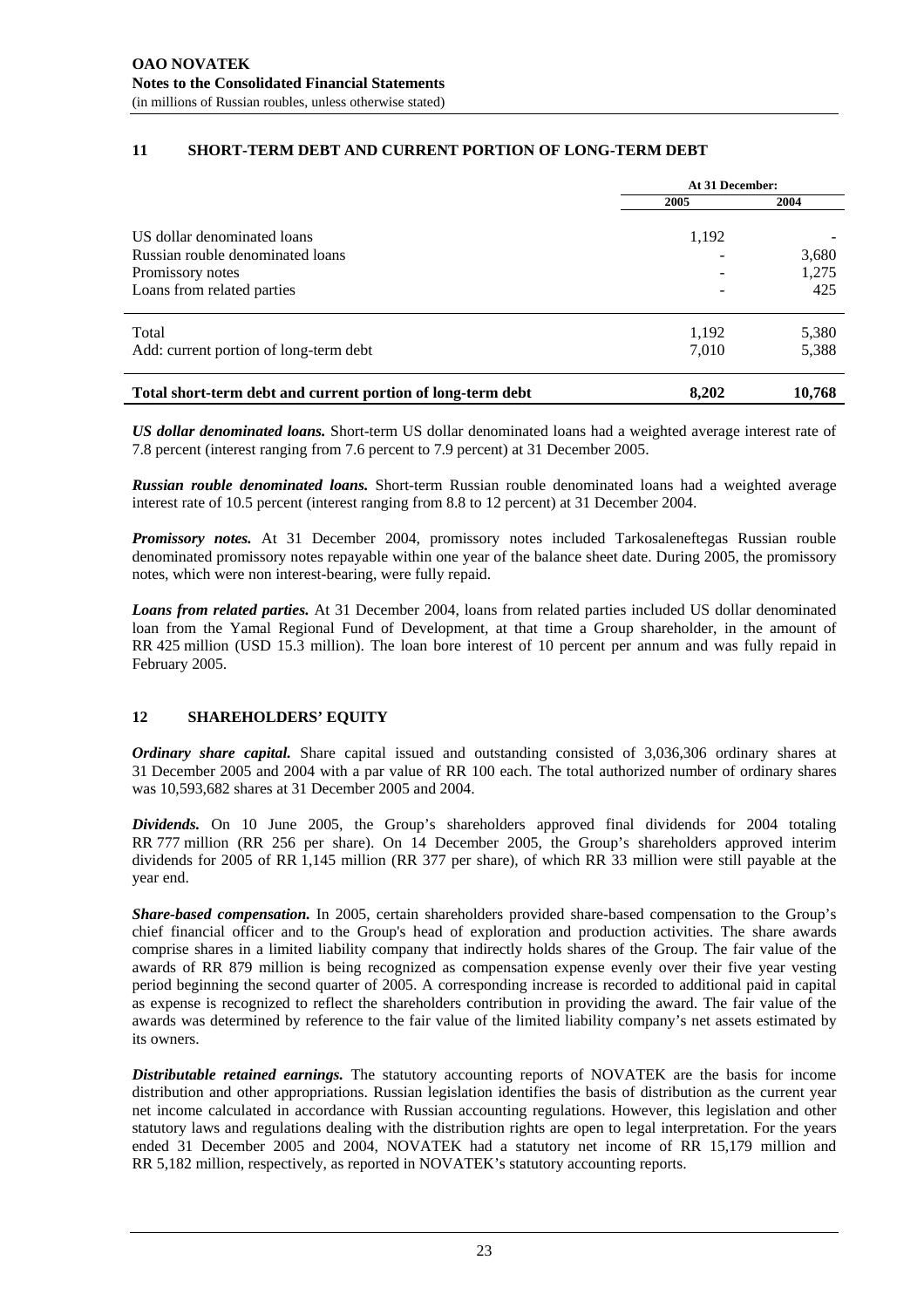## **13 OIL AND GAS SALES**

|                         | <b>Year ended 31 December:</b> |        |
|-------------------------|--------------------------------|--------|
|                         | 2005                           | 2004   |
| Natural gas             | 22,729                         | 12,943 |
| Stable gas condensate   | 6,349                          |        |
| Crude oil               | 3,899                          | 6,025  |
| Oil products            | 2.797                          | 2,050  |
| Liquefied petroleum gas | 1,472                          |        |
| Total oil and gas sales | 37,246                         | 21,018 |

## **14 MATERIALS, SERVICES AND OTHER**

|                                     | <b>Year ended 31 December:</b> |       |
|-------------------------------------|--------------------------------|-------|
|                                     | 2005                           | 2004  |
| Materials and supplies              | 1,212                          | 1,594 |
| Employee compensation               | 1,161                          | 675   |
| Tolling and processing fees         | 507                            | 481   |
| Repair and maintenance services     | 268                            | 110   |
| Electricity and fuel                | 135                            | 137   |
| Rent expense                        | 30                             | 95    |
| Construction services               |                                | 415   |
| <b>Extraction services</b>          |                                | 140   |
| Other                               | 160                            | 148   |
| Total materials, services and other | 3,473                          | 3,795 |

#### **15 TRANSPORTATION EXPENSES**

|                                                                                                   | <b>Year ended 31 December:</b> |       |
|---------------------------------------------------------------------------------------------------|--------------------------------|-------|
|                                                                                                   | 2005                           | 2004  |
| Natural gas transportation to customers<br>Stable gas condensate, liquefied petroleum gas and oil | 5,052                          | 2,938 |
| products transported by railroad                                                                  | 943                            | 9     |
| Transportation of unstable gas condensate from the fields to                                      |                                |       |
| the processing facilities through third party pipelines                                           | 163                            | 144   |
| Crude oil transportation to customers                                                             | 133                            | 277   |
| Insurance expense                                                                                 | 290                            | 304   |
| Other transportation costs                                                                        | 24                             | 18    |
| <b>Total transportation expenses</b>                                                              | 6,605                          | 3.690 |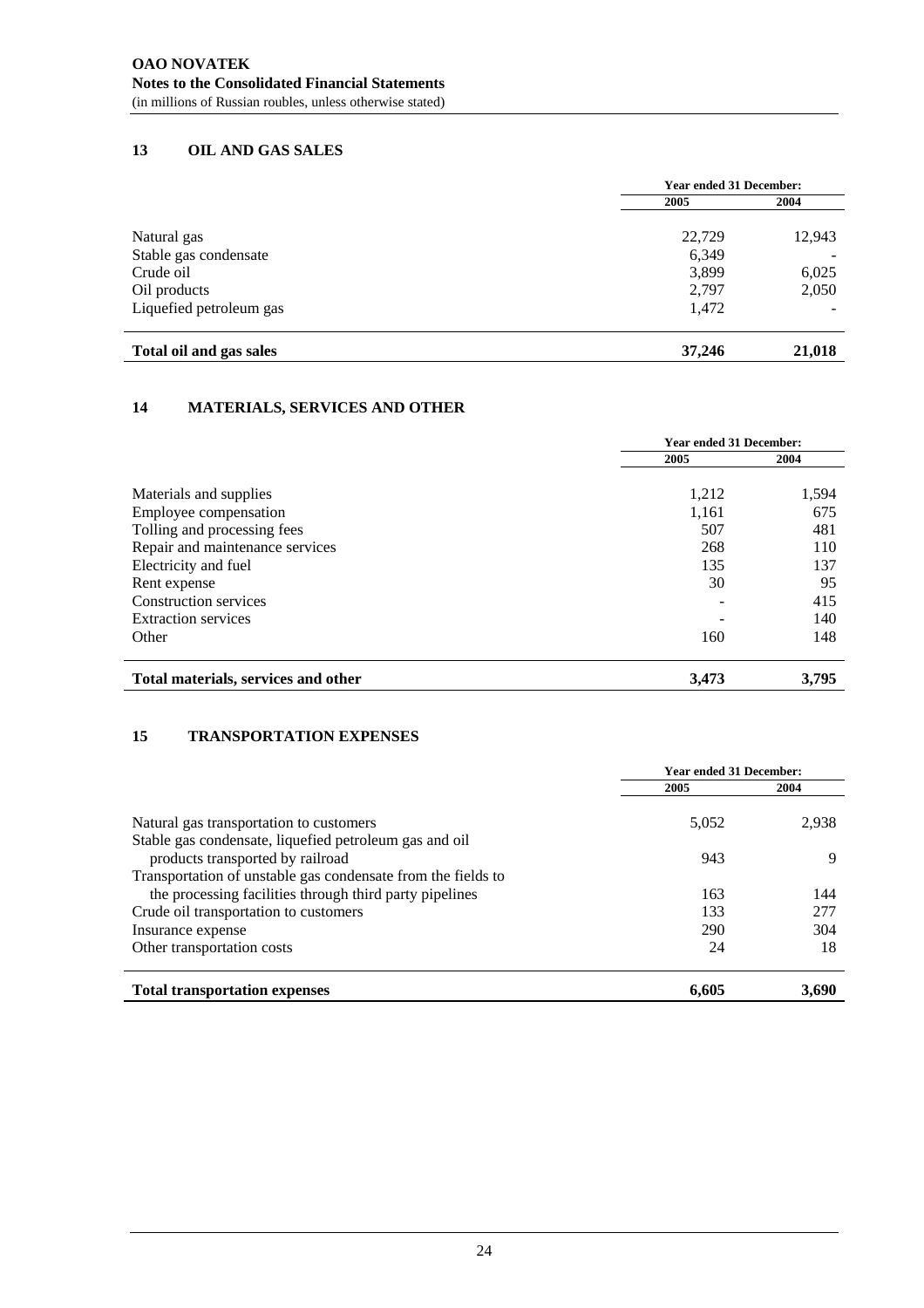#### **16 TAXES OTHER THAN INCOME**

The Group is subject to a number of taxes other than on income, which are detailed as follows:

|                                                                                       | <b>Year ended 31 December:</b> |                          |
|---------------------------------------------------------------------------------------|--------------------------------|--------------------------|
|                                                                                       | 2005                           | 2004                     |
| Unified natural resources production tax<br>Property tax<br>Excise tax<br>Other taxes | 4,367<br>327<br>102<br>125     | 1,293<br>106<br>93<br>77 |
| Subtotal<br>Less: reversal of provision for additional taxes                          | 4,921<br>(427)                 | 1,569                    |
| Total taxes other than income tax                                                     | 4.494                          | 1,569                    |

Under the Tax Code of the Russian Federation, the rate for the unified natural resources production tax on natural gas production was RR 107 per thousand cubic meters through 31 December 2004. Beginning 1 January 2005, the unified natural resources production tax for natural gas production was fixed at a rate of RR 135 per thousand cubic meters. Beginning 1 January 2006, the unified natural resources production tax for natural gas production was fixed at a rate of RR 147 per thousand cubic meters.

Under the Tax Code of the Russian Federation, from 1 January 2004, the unified natural resources production tax rate for gas condensate is set at 17.5 percent of gas condensate revenues recognized by the Group.

Under the Tax Code of the Russian Federation, the base rate for the unified natural resources production tax for crude oil was set at RR 347 per metric ton of crude oil produced at 31 December 2004. The rate for crude oil is adjusted depending on the market price of Urals blend and the RR/USD exchange rate. Between 1 January 2005 and 31 December 2006 the base rate is RR 419 per metric ton of crude oil. From 1 January 2007, the tax rate will be 16.5 percent of crude oil revenues recognized by the Group.

*Reversal of provision for additional taxes.* During 2004, the Russian tax authorities' position on calculating the tax basis for unified natural resources production tax on gas condensate differed from how the Group calculated the tax. As a result, through 31 March 2005, the Group recorded provisions for additional taxes in excess of its declarations submitted to the tax authorities. In July 2005, a revised methodology on calculating the unified natural resources production tax on gas condensate was enacted. The revision supported the Group's methodology and was retroactively effective from 1 January 2004. Accordingly, the Group reversed its previously recorded provisions of RR 427 million as of 1 April 2005.

## **17 INCOME TAX**

At 31 December 2005 and 2004, RR 732 million and RR 109 million of prepaid income tax were included within prepayments and other current assets, respectively.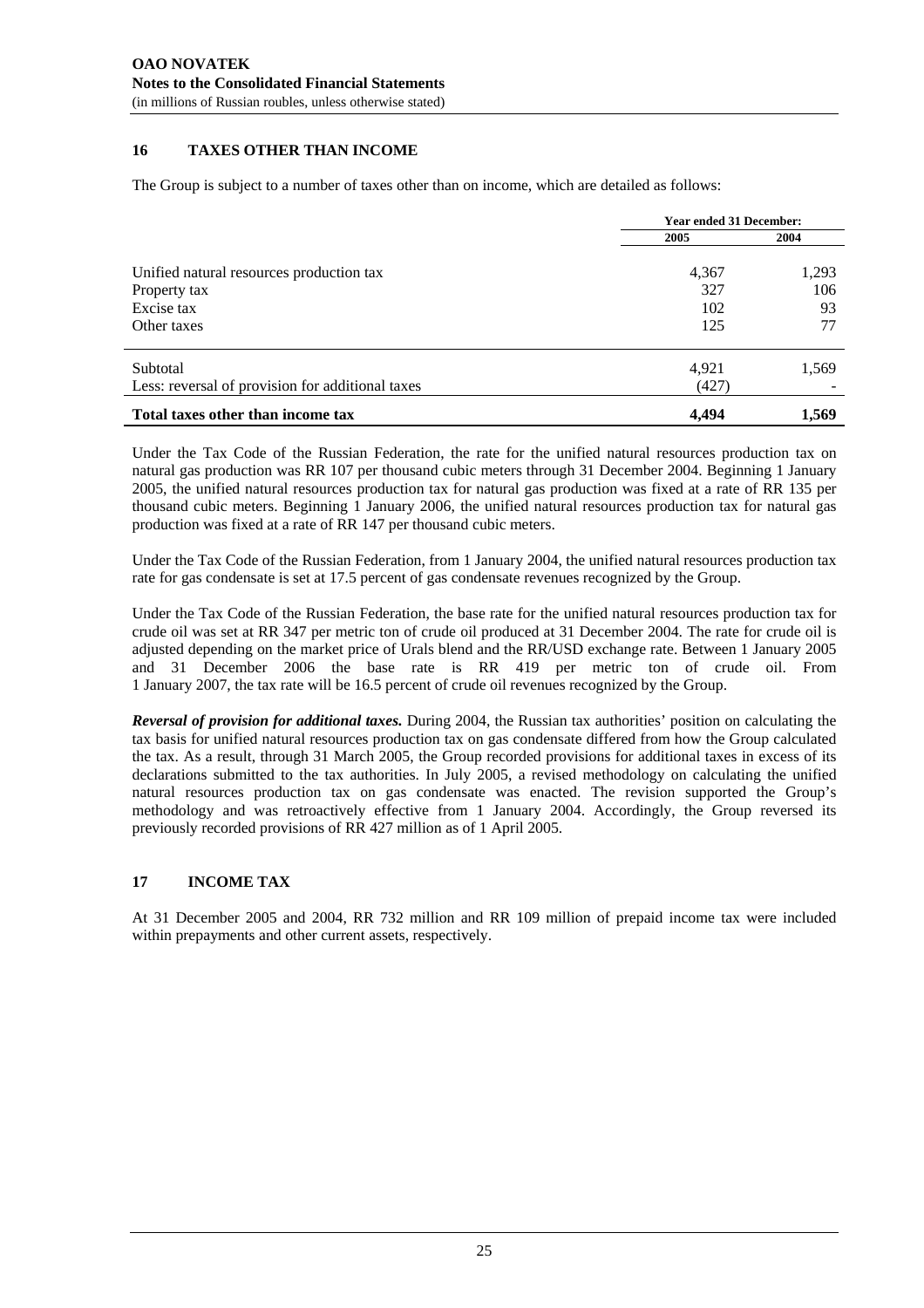## **17 INCOME TAX (CONTINUED)**

*Reconciliation of income tax.* The table below reconciles actual income tax expense and theoretical income tax, determined by applying the statutory tax rate to profit before income tax and share of income in associates.

|                                                                | <b>Year ended 31 December:</b> |       |
|----------------------------------------------------------------|--------------------------------|-------|
|                                                                | 2005                           | 2004  |
| Profit before income tax and share of income in associates     | 18,597                         | 7,322 |
| Theoretical income tax expense at statutory rate of 24 percent | 4,463                          | 1,757 |
| Increase (decrease) due to:                                    |                                |       |
| Non-deductible expenses                                        | 439                            | 156   |
| Tax losses carried forward                                     | (76)                           |       |
| Other non-temporary differences                                | 252                            | 205   |
| Total income tax expense                                       | 5,078                          | 2.118 |

*Effective income tax rate.* The Group's statutory income tax rate in 2005 and 2004 was 24 percent. For the years ended 31 December 2005 and 2004, the Group's effective income tax rate was 27.3 percent and 28.9 percent, respectively.

*Deferred income tax.* Differences between IFRS and Russian statutory tax regulations give rise to certain temporary differences between the carrying value of certain assets and liabilities for financial reporting purposes and for income tax purposes.

Deferred income tax balances are presented in the consolidated balance sheets as follows:

|                                                                                                           | At 31 December: |               |  |
|-----------------------------------------------------------------------------------------------------------|-----------------|---------------|--|
|                                                                                                           | 2005            | 2004          |  |
| Long-term deferred income tax asset (other non-current assets)<br>Long-term deferred income tax liability | 21<br>(8,396)   | 41<br>(8,953) |  |
| Net deferred income tax liability                                                                         | (8,375)         | (8,912)       |  |

Deferred income tax assets expected to be recovered within twelve months of 31 December 2005 and 2004 were RR 275 million and RR 224 million, respectively. Deferred tax liabilities expected to be recovered within twelve months of 31 December 2005 and 2004 were RR 45 million and RR 178 million, respectively.

Movements in deferred income tax assets and liabilities during the years ended 31 December 2005 and 2004 were as follows:

|                                       | At<br>31 December<br>2005 | Income<br>effect | At<br>statement 31 December<br>2004 | Income<br>statement<br>effect | <b>Acquisitions</b><br>and<br>disposals | At<br>- 31 December<br>2003 |
|---------------------------------------|---------------------------|------------------|-------------------------------------|-------------------------------|-----------------------------------------|-----------------------------|
| <b>Liabilities</b>                    |                           |                  |                                     |                               |                                         |                             |
| Property, plant and equipment         | (9,262)                   | (187)            | (9,075)                             | (202)                         | (8,245)                                 | (628)                       |
| Investments in associates             | $\overline{\phantom{0}}$  | 347              | (347)                               | (175)                         | 859                                     | (1,031)                     |
| Inventories                           | (24)                      | (18)             | (6)                                 | 11                            |                                         | (17)                        |
| Trade payables and accrued            |                           |                  |                                     |                               |                                         |                             |
| liabilities                           | (10)                      | 168              | (178)                               | (86)                          | (16)                                    | (76)                        |
| Total deferred income tax liabilities | (9,296)                   | 310              | (9,606)                             | (452)                         | (7, 402)                                | (1,752)                     |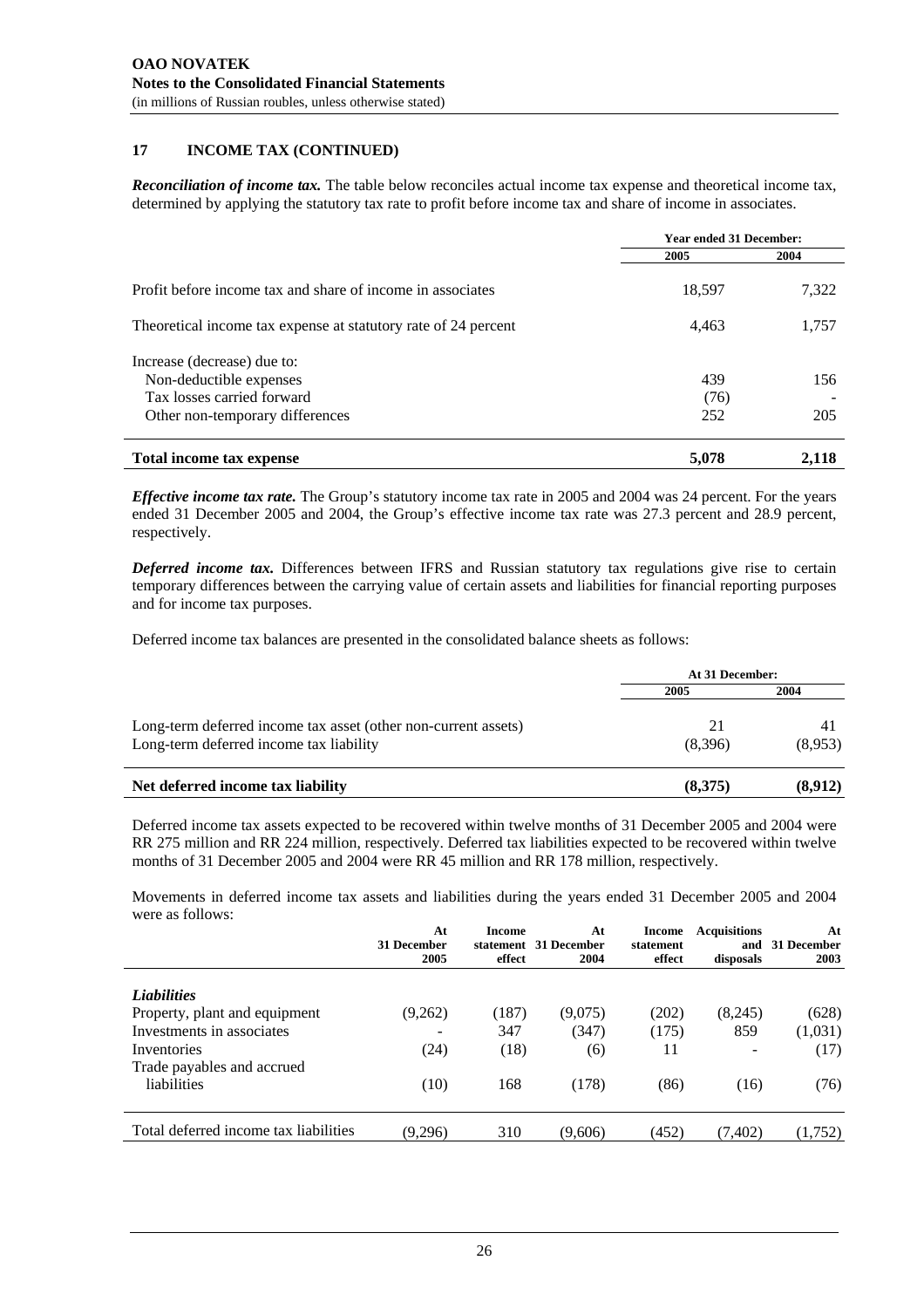## **17 INCOME TAX (CONTINUED)**

| At<br>31 December<br>2005 | Income<br>effect | At<br>2004 | Income<br>statement<br>effect    | <b>Acquisitions</b><br>and<br>disposals | At<br>31 December<br>2003 |
|---------------------------|------------------|------------|----------------------------------|-----------------------------------------|---------------------------|
|                           |                  |            |                                  |                                         |                           |
|                           |                  |            |                                  |                                         |                           |
| 153                       | 46               | 107        | (4)                              | 26                                      | 85                        |
| 36                        | (132)            | 168        | 89                               | 10                                      | 69                        |
|                           |                  |            |                                  |                                         |                           |
| 600                       | 218              | 382        | 148                              | 190                                     | 44                        |
| 76                        | 76               |            |                                  |                                         |                           |
| 56                        | 19               | 37         | 7                                | (31)                                    | 61                        |
| 921                       | 227              | 694        | 240                              | 195                                     | 259                       |
|                           |                  |            |                                  |                                         | (1, 493)                  |
|                           | (8,375)          | 537        | statement 31 December<br>(8,912) | (212)                                   | (7,207)                   |

At 31 December 2005 and 2004, the Group had recognized deferred income tax assets of RR 76 million and nil in respect of unused tax loss carry forwards of RR 317 million and RR 337 million, respectively. Tax losses can be carried forward for relief against taxable profits for 10 year after they are incurred, subject to certain limitations.

At 31 December 2005 and 2004, the Group had not recorded a deferred tax liability in respect of taxable temporary differences of RR 7,084 million and RR 7,040 million, respectively, associated with investments in subsidiaries as the Group is able to control the timing of the reversal of those temporary differences and does not intend to reverse them in the foreseeable future.

# **18 FINANCIAL INSTRUMENTS**

*Foreign exchange*. The Group's overall strategy is to have no significant net exposure in currencies other than the Russian rouble or the US dollar, and it does not use foreign exchange or forward contracts. At 31 December 2005, cash, trade and other receivables, short-term and long-term debt denominated in US dollars amounted to RR 1,289 million, RR 1,507 million, RR 1,192 million, RR 6,116 million, respectively, translated at the official Russian rouble to US dollar exchange rate used by the Central Bank of the Russian Federation.

*Interest rates.* The Group obtains funds from and deposits surpluses with banks at current market interest rates, and does not use any hedging instruments to manage its exposure to changes in interest rates. Management does not believe that it has significant exposure to interest rate risk as the majority of its borrowings are at fixed interest rates.

*Credit risks.* Cash and cash equivalents are deposited only with banks that are considered by the Group at the time of deposit to have minimal risk of default. The Group does not require collateral or other security to support receivables from customers. Although collection of accounts receivable could be influenced by economic factors affecting these customers, management believes there is no significant risk of loss to the Group beyond the provisions already recorded.

*Fair values.* The fair value of financial instruments is determined with reference to various market information and other valuation methods as considered appropriate. At 31 December 2005, the fair values, where determinable, of financial instruments held by the Group did not materially differ from their carrying values.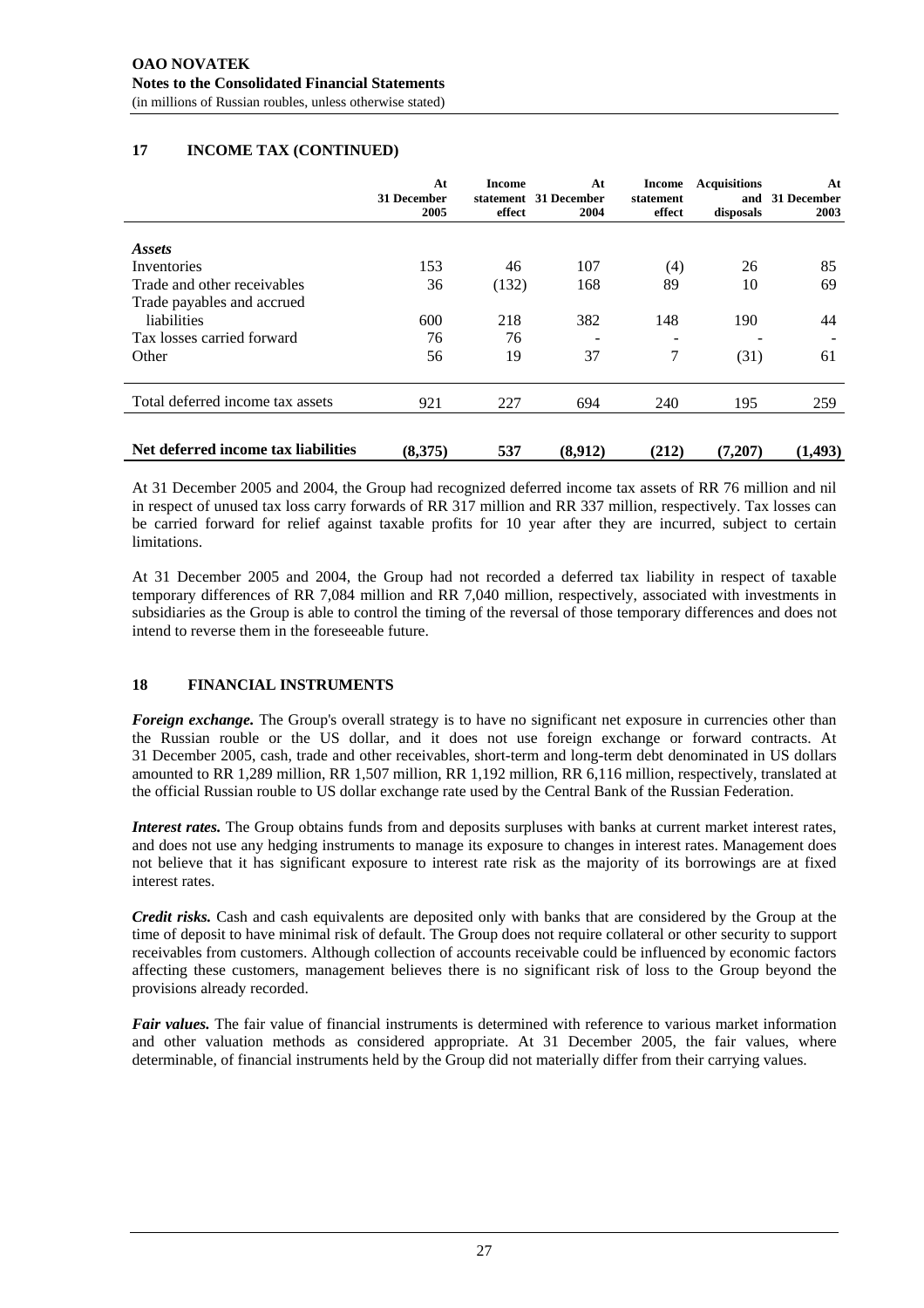#### **19 CONTINGENCIES AND COMMITMENTS**

*Operating environment.* The Russian Federation continues to display some characteristics of an emerging market. These characteristics include, but are not limited to, the existence of a currency that is not freely convertible in most countries outside of the Russian Federation, currency controls, and relatively high inflation. The tax, currency and customs legislation within the Russian Federation is subject to varying interpretations, and changes, which can occur frequently.

While there have been improvements in the economic trends, the future economic direction of the Russian Federation is largely dependent upon the effectiveness of economic, financial and monetary measures undertaken by the government, together with tax, legal, regulatory, and political developments.

*Guarantees and pledges.* At 31 December 2004, the Group had pledged 32.2 percent of its share in Tarkosaleneftegas and 31 percent of its participation interest in Yurkharovneftegas as collateral for long-term borrowings. During 2005, the respective loans were repaid and the associated pledges were released (see Note 10).

At 31 December 2005 and 2004, the Group had pledged property, plant and equipment of nil and approximately RR 7,839 million, respectively.

*Taxation.* Russian tax, currency and customs legislation is subject to varying interpretations, and changes, which can occur frequently. Management's interpretation of such legislation as applied to the transactions and activity of the Group may be challenged by the relevant regional and federal authorities. Recent events within the Russian Federation suggest that the tax authorities may be taking a more assertive position in its interpretation of the legislation and assessments. As a result, significant additional taxes, penalties and interest may be assessed. Fiscal periods remain open to review by the authorities in respect of taxes for three calendar years preceding the year of review. Under certain circumstances reviews may cover longer periods.

As at 31 December 2005, management believes that its interpretation of the relevant legislation is appropriate and that it is probable that the Group's tax, currency and customs positions will be sustained. Where management believes it is probable that a position cannot be sustained, an appropriate amount has been accrued for in these financial statements.

*Environmental liabilities.* The Group and its predecessor entities have operated in the oil and gas industry in the Russian Federation for many years. The enforcement of environmental regulation in the Russian Federation is evolving and the enforcement posture of government authorities is continually being reconsidered. The Group periodically evaluates its obligations under environmental regulations and, as obligations are determined, they are recognized immediately, if no current or future benefit is discernible. Potential liabilities which might arise as a result of stricter enforcement of existing regulations, civil litigation or changes in legislation, cannot be estimated. Under existing legislation, management believes that there are no probable liabilities which will have a material adverse effect on the Group's financial position, consolidated statements of income or of cash flows.

Legal contingencies. During the year, the Group was involved in a number of court proceedings (both as a plaintiff and a defendant) arising in the ordinary course of business. In the opinion of management, there are no current legal proceedings or other claims outstanding, which could have a material effect on the result of operations or financial position of the Group and which have not been accrued or disclosed in these consolidated financial statements.

*Oilfield licenses*. The Group is subject to periodic reviews of its activities by governmental authorities with respect to the requirements of its oilfield licenses. Management cooperates with governmental authorities to agree on remedial actions necessary to resolve any findings resulting from these reviews. Failure to comply with the terms of a license could result in fines, penalties or license limitation, suspension or revocation. The Group's management believes any issues of non-compliance will be resolved through negotiations or corrective actions without any materially adverse effect on the Group's financial position, consolidated statements of income or of cash flows.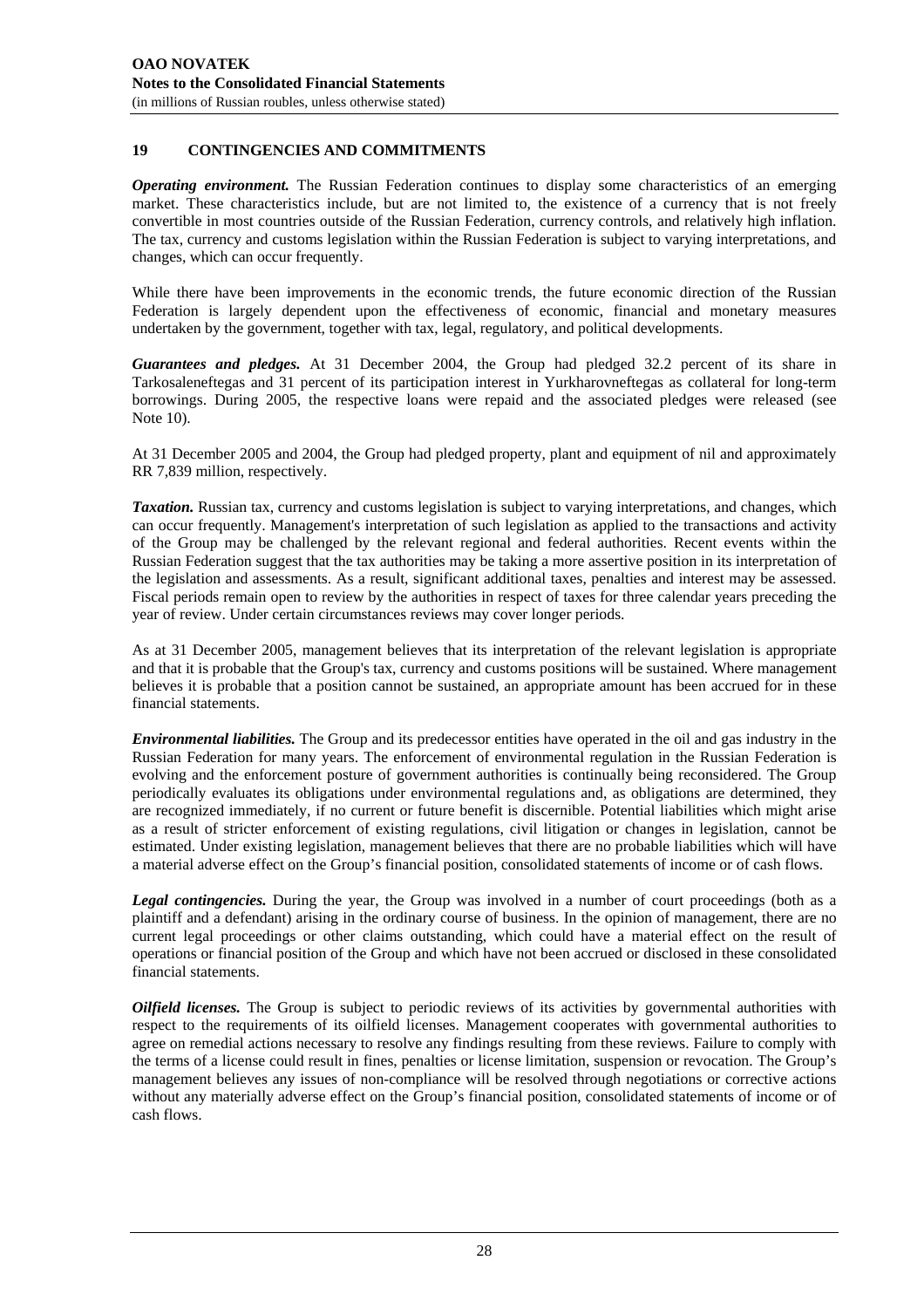#### **19 CONTINGENCIES AND COMMITMENTS (CONTINUED)**

The Group's oil and gas fields are situated on land belonging to the Regional Administration of Yamal-Nenets. Licenses are issued by the Ministry of Natural Resources and the Group pays unified natural resources production tax to explore and produce oil and gas from these fields. The principal licenses of the Group, including its subsidiaries, and their expiry dates are:

| Field                | <b>License holder</b> | License expiry date |
|----------------------|-----------------------|---------------------|
|                      |                       |                     |
| Yurkharovskoye       | Yurkharovneftegas     | 2034                |
| Khancheyskoye        | Tarkosaleneftegas     | 2019                |
| East-Tarkosalinskoye | Tarkosaleneftegas     | 2018                |
| Sterkhovoye          | Purneftegasgeologiya  | 2026                |
| Termokarstovoye      | Terneftegas           | 2021                |

The licenses expire between 2018 and 2034. Management believes the Group has the right to extend its licenses beyond the initial expiration date under the existing legislation and intends to exercise this right. In February 2005, the Group was successful in extending the license for the Yurkharovskoye field from 2020 to 2034. The Group plans to extend the terms of the licenses for its two other core fields, East-Tarkosalinskoye and Khancheyskoye.

*Commitments.* The Group had entered into commitments aggregating approximately RR 1,010 million to complete the facilities and begin phase two of construction of the Purovsky Gas Condensate Plant in 2006.

#### **20 RELATED PARTY TRANSACTIONS**

In 2005 and 2004, the Group had significant activities with companies related to its shareholders in connection with purchases and sales of natural gas, crude oil and gas condensate, construction and other related services, and purchases and sales of equity securities. The Group's reported statements of income, balance sheets and cash flows would be different had such transactions been carried out amongst unrelated parties. Related parties may enter into transactions which unrelated parties might not, and transactions between related parties may not be affected on the same terms, conditions and amounts as transactions between unrelated parties.

**Name of related party Service Service Service Service Service Service Service Service Service Service Service Service Service Service Service Service Service Service Service Service Service Service Service Service Service** *Shareholders*  Levit Provision of loans, transactions in shares of Group companies (see Notes 1, 4, 5, 22) SWGI Growth Fund (Cyprus) Limited Transactions in shares of Group companies (see Notes 4, 22) Yamal Regional Fund of Development (through June 2005) Receipt of loans, transactions in shares of Group companies (see Note 10) TNG Energy (\*) Crude oil and gas condensate sales, transactions in shares of Group companies. TNG Energy was a shareholder of the Group from December 2004 through January 2005 *Associates*  Khancheyneftegas (through December 2004) Purchases of natural gas and gas condensate, provision of construction services, provision of loans and guarantees Tarkosaleneftegas (through December 2004) Purchases of natural gas and gas condensate, provision of construction and well services, provision of loans and guarantees, settlement of receivables and loan payables Geoilbent (through June 2005) Purchases of crude oil

The Group had transactions with the following related parties during 2005 and 2004: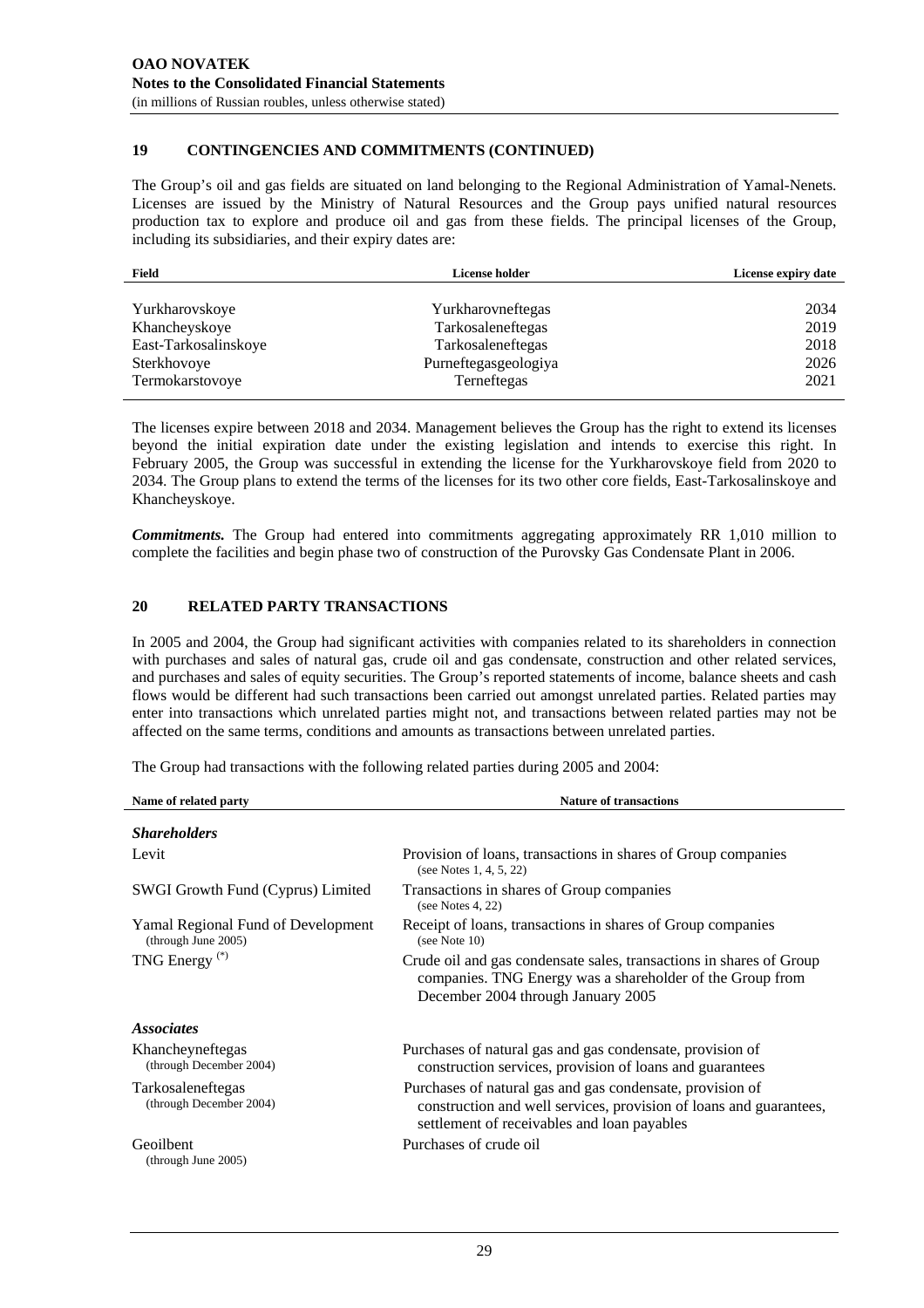## **20 RELATED PARTY TRANSACTIONS (CONTINUED)**

| Name of related party                                 | <b>Nature of transactions</b>                    |
|-------------------------------------------------------|--------------------------------------------------|
| Subject to control by significant shareholders        |                                                  |
| Kerden Trading Limited <sup>(**)</sup>                | Sales of crude oil and oil products              |
| <b>OOO</b> Novafininvest<br>(from July 2004)          | Provision of construction services (see Note 22) |
| <b>OAO SNP NOVA</b><br>(from July 2004)               | Provision of construction services (see Note 22) |
| <b>OOO NOVA Energy Services</b><br>(from July 2004)   | Provision of construction services (see Note 22) |
| OAO Pur-Land <sup>(*)</sup><br>(through January 2005) | Receipt of loans                                 |

(\*) Beginning December 2004, TNG Energy and OAO Pur-Land were subsidiaries of the significant shareholders. From December 2003 to the beginning of December 2004, TNG Energy and OAO Pur-Land were associate investments of the significant shareholders.

(\*\*) Beginning January 2006, the Group commenced export sales through its newly established foreign subsidiaries (see Note 1).

#### *Purchases and sales of crude oil:*

|                                            | <b>Year ended 31 December:</b> |                 |                     |                 |
|--------------------------------------------|--------------------------------|-----------------|---------------------|-----------------|
|                                            | 2005                           |                 | 2004                |                 |
|                                            | Sales volumes                  | Russian roubles | Sales volumes       | Russian roubles |
| Name of related party                      | (thousands of tons)            | (millions)      | (thousands of tons) | (millions)      |
|                                            |                                |                 |                     |                 |
| Sales to Kerden Trading Limited            | 97                             | 622             | 389                 | 1,772           |
| Sales to TNG Energy                        | 86                             | 492             | 73                  | 395             |
| Purchases from Tarkosaleneftegas           |                                |                 | 348                 | 557             |
| Purchases from Khancheyneftegas            |                                |                 | 520                 | 832             |
| Purchases from Geoilbent (until June 2005) | 219                            | 562             | 358                 | 920             |

#### *Purchases of natural gas:*

|                                                                     |                                       | <b>Year ended 31 December:</b> |                                       |                               |
|---------------------------------------------------------------------|---------------------------------------|--------------------------------|---------------------------------------|-------------------------------|
|                                                                     | 2005                                  |                                | 2004                                  |                               |
| Name of related party                                               | Sales volumes<br>(millions of $m^3$ ) | Russian roubles<br>(millions)  | Sales volumes<br>(millions of $m^3$ ) | Russian roubles<br>(millions) |
| Purchases from Tarkosaleneftegas<br>Purchases from Khancheyneftegas |                                       |                                | 5,738<br>2,297                        | 1,727<br>958                  |

#### *Sales of stable gas condensate and liquefied petroleum gas:*

During 2005, the Group sold 760 thousand tons of stable gas condensate and 28 thousand tons of liquefied petroleum gas to Kerden Trading Limited for RR 6,342 million and RR 271 million, respectively. Beginning January 2006, the Group commenced export sales through its newly established foreign subsidiaries (see Note 1).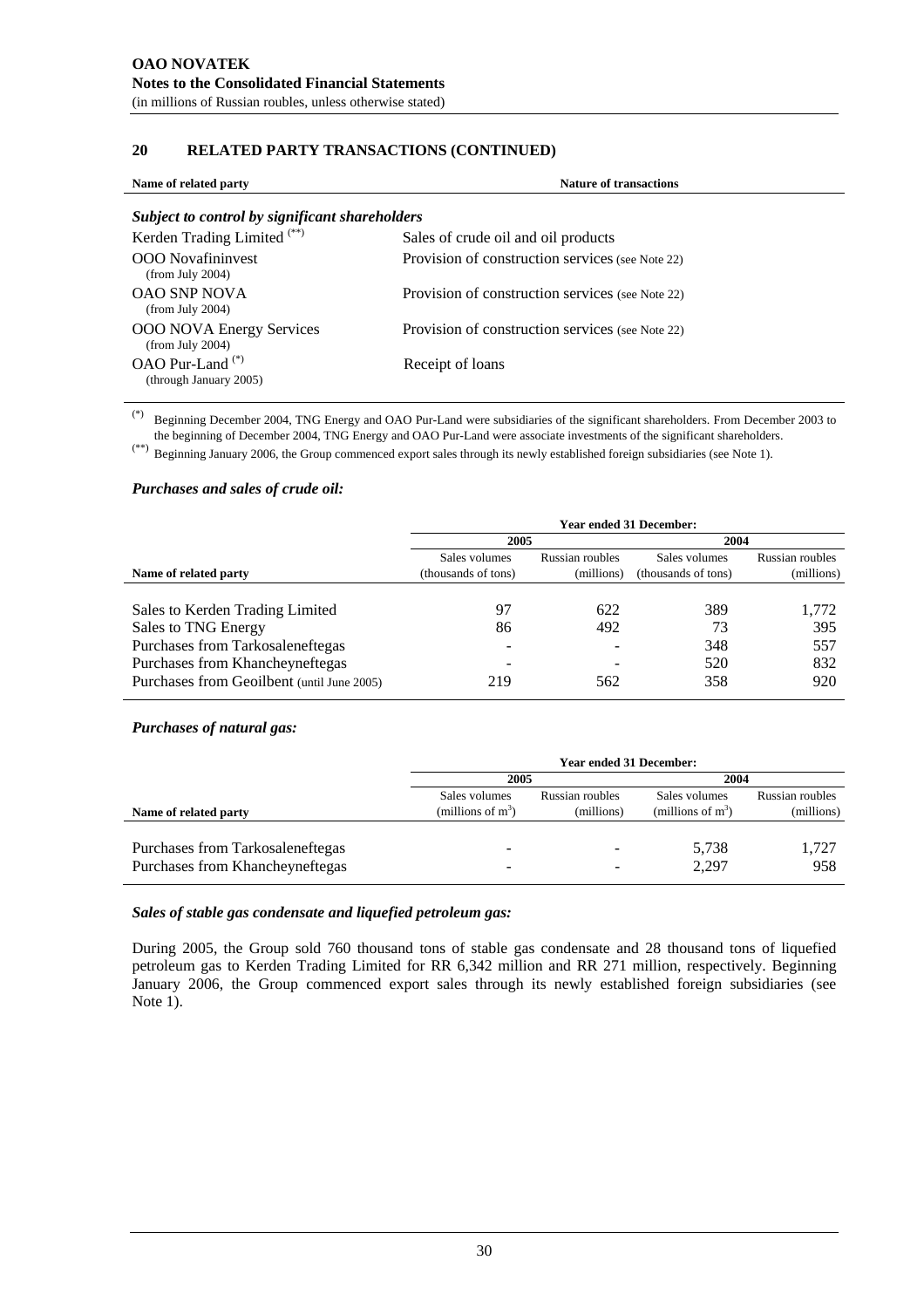#### **20 RELATED PARTY TRANSACTIONS (CONTINUED)**

#### *Other balances and transactions with related parties:*

|                                                       | As at and for the year ended<br>31 December: |       |
|-------------------------------------------------------|----------------------------------------------|-------|
|                                                       | 2005                                         | 2004  |
| <b>Balances</b>                                       |                                              |       |
| Prepayments and advances (for construction)           | 95                                           | 235   |
| Other non-current assets                              | 57                                           | 70    |
| Long-term loans receivable                            | 102                                          | 7,694 |
| Prepayments and advances                              | 15                                           | 30    |
| Trade and other receivables                           | 1,628                                        | 606   |
| Interest receivable                                   | 29                                           | 42    |
| Short-term loans receivable                           | 165                                          | 251   |
| Cash and cash equivalents                             | 179                                          |       |
| Long-term debt                                        |                                              | 640   |
| Short-term debt and current portion of long-term debt |                                              | 1,281 |
| Trade and other payables                              | 49                                           | 147   |
| <b>Transactions</b>                                   |                                              |       |
| Sales of inventory and oil products                   | 40                                           | 151   |
| Interest expense                                      | 64                                           | 85    |
| Interest income                                       | 467                                          | 425   |
| Construction services sales                           |                                              | 209   |
| Purchases of construction services                    | 791                                          | 486   |
| Other (Notes 4, 22)                                   |                                              |       |

*Long-term loans receivable.* At 31 December 2004, long-term loans receivable included a US dollar denominated loan to Levit, a Group shareholder, in the amount of USD 270 million (RR 7,492 million). The loan was unsecured, bore annual interest rate of 10 percent and was fully repaid in July 2005 ahead of its maturity schedule.

*Key management compensation.* During 2005 and 2004, the Group paid to the members of the Board of Directors and the Management Board, some of whom have also direct and indirect interests in the Group, the total of RR 153 million and RR 100 million, respectively, in compensation and directors' fees, excluding dividends. In addition, during 2005, RR 108 million were accrued as part of the share-based compensation scheme and included in general and administrative expense.

#### **21 SEGMENT INFORMATION**

The Group operates principally in the oil and gas industry in the Russian Federation. The Group evaluates performance and makes investment and strategic decisions based upon a review of profitability for the Group as a whole. However, the Group's activities are considered by management to comprise the following business segments:

- Exploration and production acquisitions, exploration, production, processing, marketing and transportation of oil and gas;
- Oil and gas construction services drilling and construction of oil and gas infrastructure and facilities (discontinued in June 2004);
- Other other activities, including head office services, polymer and tape insulation, banking and telecommunications.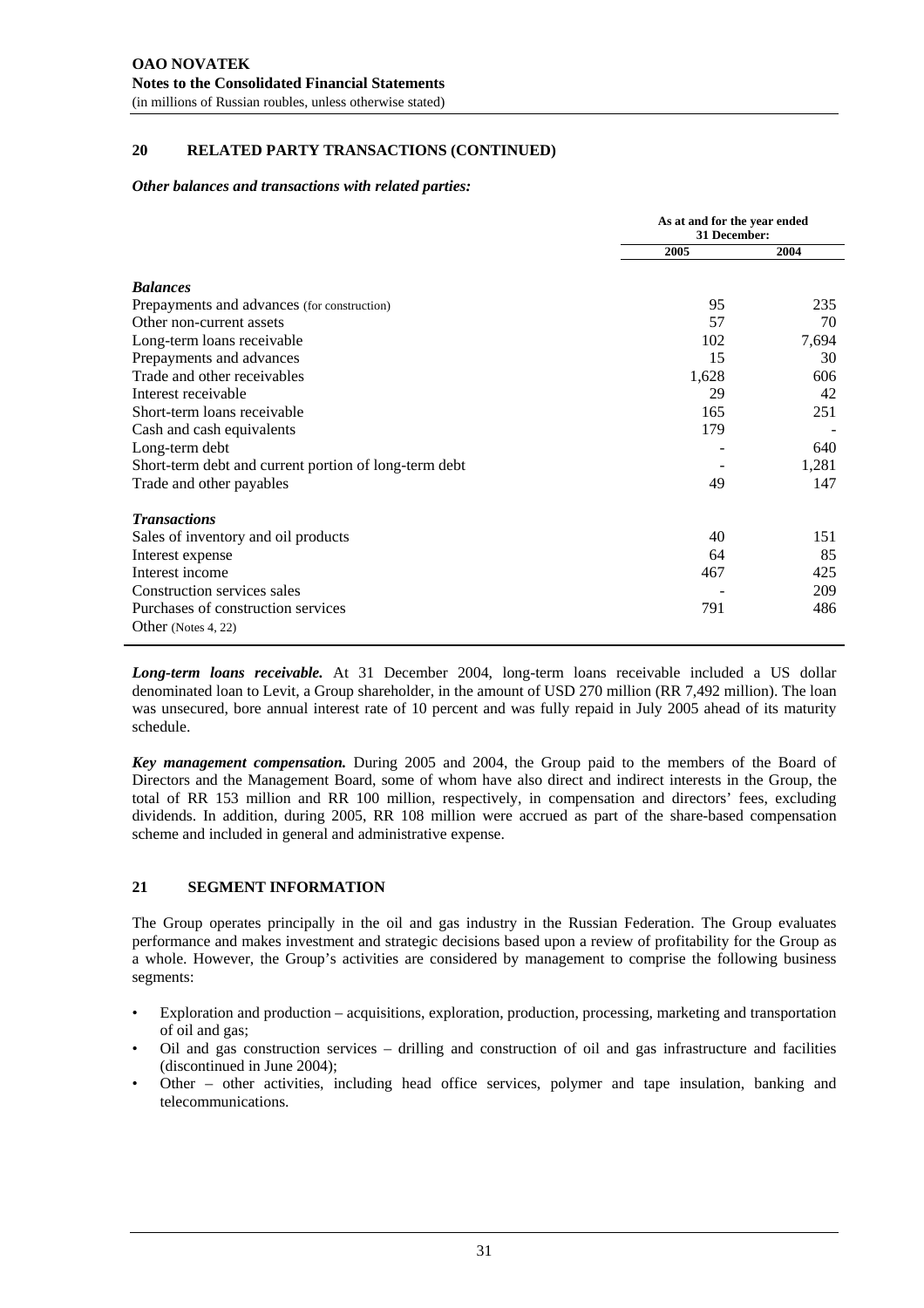## **21 SEGMENT INFORMATION (CONTINUED)**

Segment information as at 31 December 2005 and 2004 was as follows:

| At 31 December 2005                            | <b>Exploration</b><br>and production | Other | <b>Total</b>        |
|------------------------------------------------|--------------------------------------|-------|---------------------|
|                                                |                                      |       |                     |
| Segment assets                                 | 72,246                               | 2,505 | 74,751              |
| Unallocated assets                             |                                      |       | 4,011               |
| <b>Total assets</b>                            | 72,246                               | 2,505 | 78,762              |
| Segment liabilities<br>Unallocated liabilities | (3,470)                              | (142) | (3,612)<br>(17,601) |
| <b>Total liabilities</b>                       | (3,470)                              | (142) | (21,213)            |
| At 31 December 2004                            | <b>Exploration</b><br>and production | Other | <b>Total</b>        |
| Segment assets                                 | 68,154                               | 856   | 69,010              |
| Associated companies                           | 1,945                                |       | 1,945               |
| <b>Unallocated assets</b>                      |                                      |       | 11,729              |
| <b>Total assets</b>                            | 70,099                               | 856   | 82,684              |
|                                                |                                      |       |                     |
| Segment liabilities<br>Unallocated liabilities | (3,531)                              | (65)  | (3,596)<br>(34,016) |

Segment information for the years ended 31 December 2005 and 2004 was as follows:

|                                           | <b>Exploration</b> |       |              |
|-------------------------------------------|--------------------|-------|--------------|
| Year ended 31 December 2005               | and production     | Other | <b>Total</b> |
|                                           |                    |       |              |
| <b>Segment revenues</b>                   |                    |       |              |
| External revenues and other income        | 37,442             | 1,114 | 38,556       |
| Inter-segment sales                       | 8                  | 3     | 11           |
| <b>Total segment revenues</b>             | 37,450             | 1,117 | 38,567       |
| <b>Segment expenses</b>                   |                    |       |              |
| External expenses                         | (19, 525)          | (918) | (20, 443)    |
| Inter-segment expenses                    | (3)                | (8)   | (11)         |
| <b>Total segment expenses</b>             | (19, 528)          | (926) | (20, 454)    |
| <b>Segment result</b>                     | 17,922             | 191   | 18,113       |
| Unallocated gains on sales of investments |                    |       | 3,631        |
| Unallocated operating expenses            |                    |       | (2, 418)     |
| <b>Profit from operations</b>             |                    |       | 19,326       |
|                                           |                    |       |              |
| <b>Export revenues</b>                    | 7,732              | 30    | 7,762        |
| Income of associated companies, net       | 143                |       | 143          |
| Capital expenditures                      | 5,183              | 1,277 | 6,460        |
| Depreciation, depletion and amortization  | (3,358)            | (14)  | (3,372)      |
| Charges for impairment                    | (52)               | (35)  | (87)         |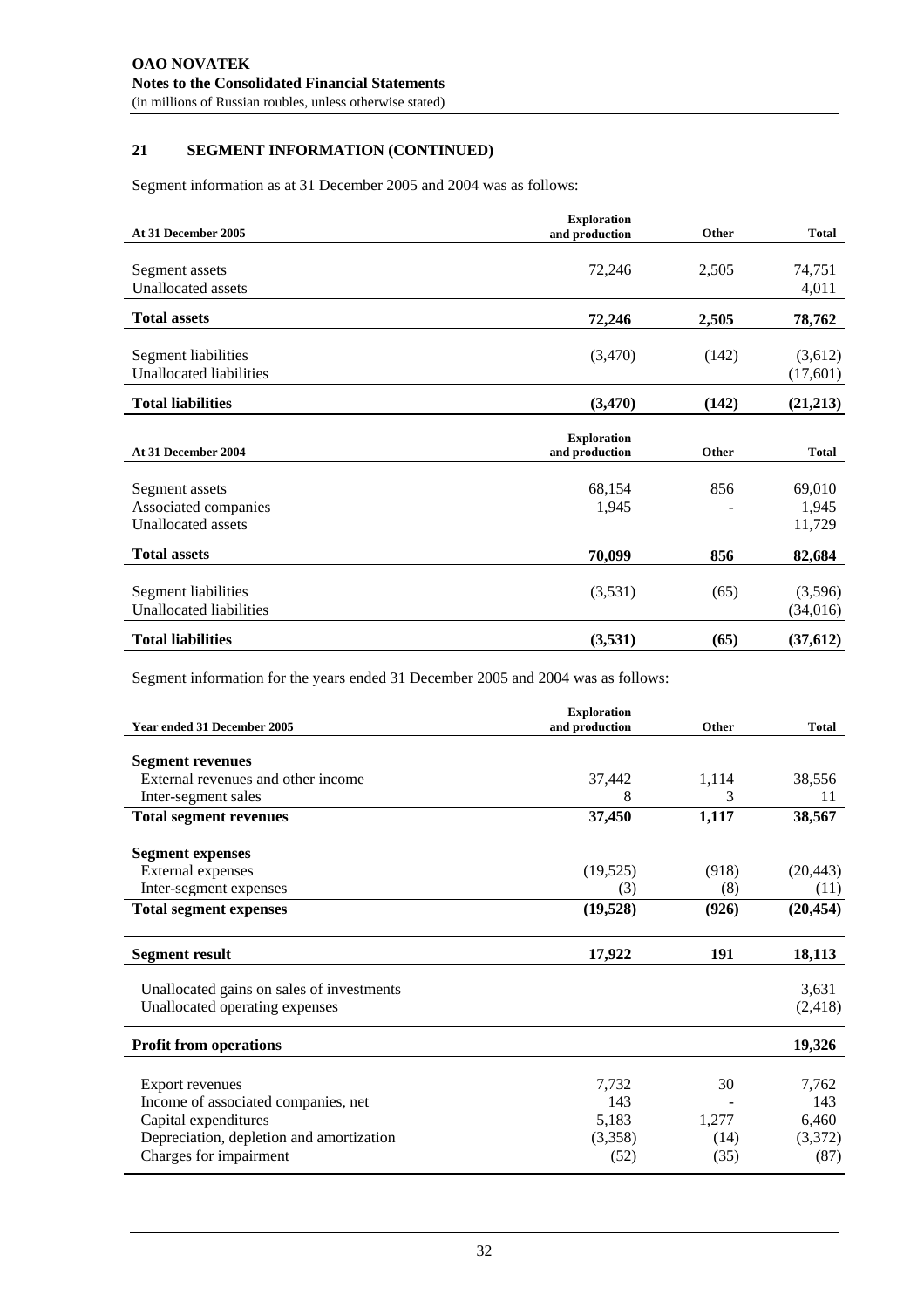## **21 SEGMENT INFORMATION (CONTINUED)**

| <b>Year ended 31 December 2004</b>        | Oil and gas<br>construction services | <b>Exploration</b><br>and production | Other | <b>Total</b> |
|-------------------------------------------|--------------------------------------|--------------------------------------|-------|--------------|
|                                           |                                      |                                      |       |              |
| <b>Segment revenues</b>                   |                                      |                                      |       |              |
| External revenues and other income        | 2.005                                | 21,250                               | 1,274 | 24,529       |
| Inter-segment sales                       | 915                                  | 12                                   | 8     | 935          |
| <b>Total segment revenues</b>             | 2,920                                | 21,262                               | 1,282 | 25,464       |
| <b>Segment expenses</b>                   |                                      |                                      |       |              |
| External expenses                         | (2,773)                              | (12,736)                             | (743) | (16,252)     |
| Inter-segment expenses                    | (16)                                 |                                      |       | (16)         |
| <b>Total segment expenses</b>             | (2,789)                              | (12, 736)                            | (743) | (16, 268)    |
| <b>Segment result</b>                     | 131                                  | 8,526                                | 539   | 9,196        |
| Unallocated gains on sales of investments |                                      |                                      |       | 198          |
| Unallocated operating expenses            |                                      |                                      |       | (1,773)      |
| Unrealized margin in segment assets       |                                      |                                      |       | (7)          |
| <b>Profit from operations</b>             |                                      |                                      |       | 7,614        |
| Export revenues                           |                                      | 2,480                                | 119   | 2,599        |
| Income of associated companies, net       |                                      | 764                                  |       | 764          |
| Acquisitions                              |                                      | 47,450                               |       | 47,450       |
| Capital expenditures                      |                                      | 7,212                                | 200   | 7,412        |
| Depreciation, depletion and amortization  | (79)                                 | (594)                                | (26)  | (699)        |
| Charges for impairment                    |                                      | 184                                  | (67)  | 118          |

All of the Group's operating assets are located in the Russian Federation.

At 31 December 2004, external expenses of the oil and gas construction services segment included RR 912 million of costs capitalized by exploration and production segment.

Segment assets consist primarily of property, plant and equipment and current assets. Unallocated assets include other investments and deferred tax assets. Segment liabilities comprise operating liabilities, excluding items such as taxes payable, borrowings and deferred tax liabilities.

Capital expenditures include purchases of property, plant, and equipment, and acquisitions of subsidiaries and associates. Charges for impairment above include impairment provisions for accounts and loans receivable, assets under construction, inventory, and other long-term assets.

The inter-segment revenues mainly consist of:

- Oil and gas construction services rendering drilling and construction services to the exploration and production segment, for which prices are determined on a cost plus basis; and
- Other provision of telecommunication and banking services to the other segments, for which prices are based on market prices.

Included within unallocated operating expenses are corporate expenses, including provision for the impairment of other investments.

The Group's segment revenues are generated from sales on domestic and international markets.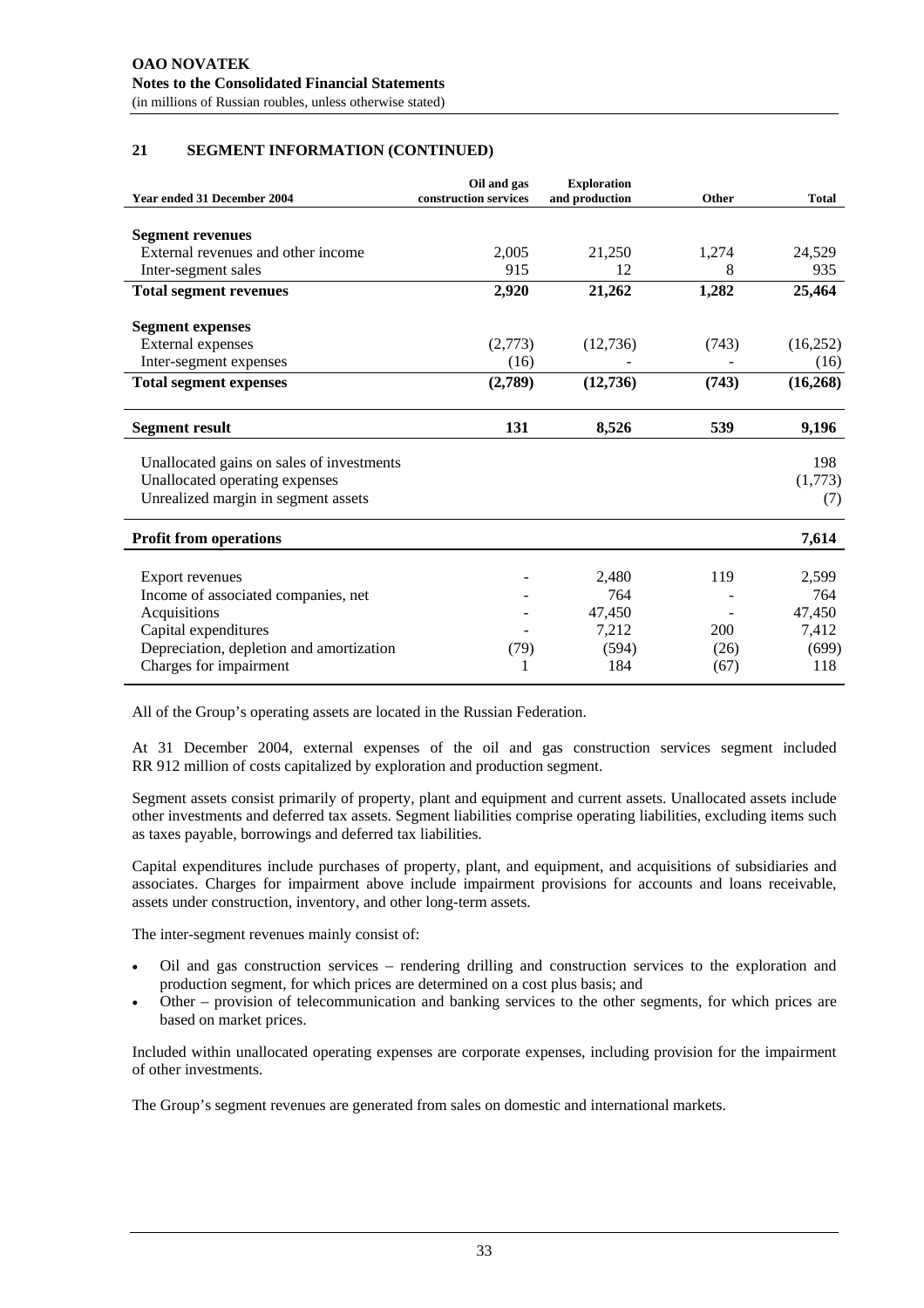#### **22 DISCONTINUED OPERATIONS**

In June 2004, NOVATEK's board of directors approved the sale of substantially all of the Group's oil and gas construction services business. The disposal is consistent with the Group's long-term strategy to focus its activities on oil and gas exploration, production, processing and marketing of hydrocarbons, and to divest noncore activities.

The Group's oil and gas construction services activities primarily consisted of drilling services and construction of oil and gas infrastructure and facilities for related and external parties within the Russian Federation. Contracts were typically signed with customers that allowed for the determination of agreed construction schedules, estimated costs, including a margin over the cost of materials and supplies, customer approval of deliverables, and invoicing.

In June 2004, the Group sold its 99 percent participation interest investment in the share capital of OOO Novafininvest ("Novafininvest") to shareholders of the Group: SWGI Growth Fund (Cyprus) Limited (40.9 percent), a Group shareholder, Levit (53.6 percent), a Group shareholder, and OOO Kopitek (4.5 percent), for total cash consideration of RR 240 million, recognizing a loss of RR 296 million.

During 2004, Novafininvest acted as general contractor for the construction of the Khancheyskoye and Yurkharovskoye fields. As of the date of disposal, Novafininvest also held interests in certain companies, including OAO SNP NOVA, which was the primary provider of construction services to the Group. Such activities represent substantially all of the activities of the oil and gas construction services segment of the Group. The Group expects to continue existing contractual relationships, and may enter into additional contracts, with Novafininvest and its subsidiaries in the future at market terms and conditions.

The table below summarizes the effect of the discontinued operations on the Group's results of operations and of cash flows for the year ended 31 December 2004.

| Total revenues and other income                                                      | 2,186     |
|--------------------------------------------------------------------------------------|-----------|
| Total operating expenses                                                             | (2,194)   |
| Loss before income tax                                                               | (8)       |
| Income tax expense                                                                   | (31)      |
| Loss after tax                                                                       | (39)      |
| Loss on disposal, net of tax of nil                                                  | (296)     |
| Loss for discontinued operations                                                     | (335)     |
| Net cash provided by operating activities                                            | 29        |
| Net cash used in investing activities                                                | (701)     |
| Net cash provided by financing activities                                            | 1,078     |
| Basic and diluted earnings per share from continuing operations (in Russian roubles) | 2,658     |
| Basic and diluted loss per share for discontinued operations (in Russian roubles)    | (148)     |
| Basic and diluted earnings per share (in Russian roubles)                            | 2,510     |
| Weighted average shares outstanding                                                  | 2.268.654 |

As of the date of disposal, total assets and total liabilities of the disposed operations were RR 2,569 million and RR 1,419 million, respectively.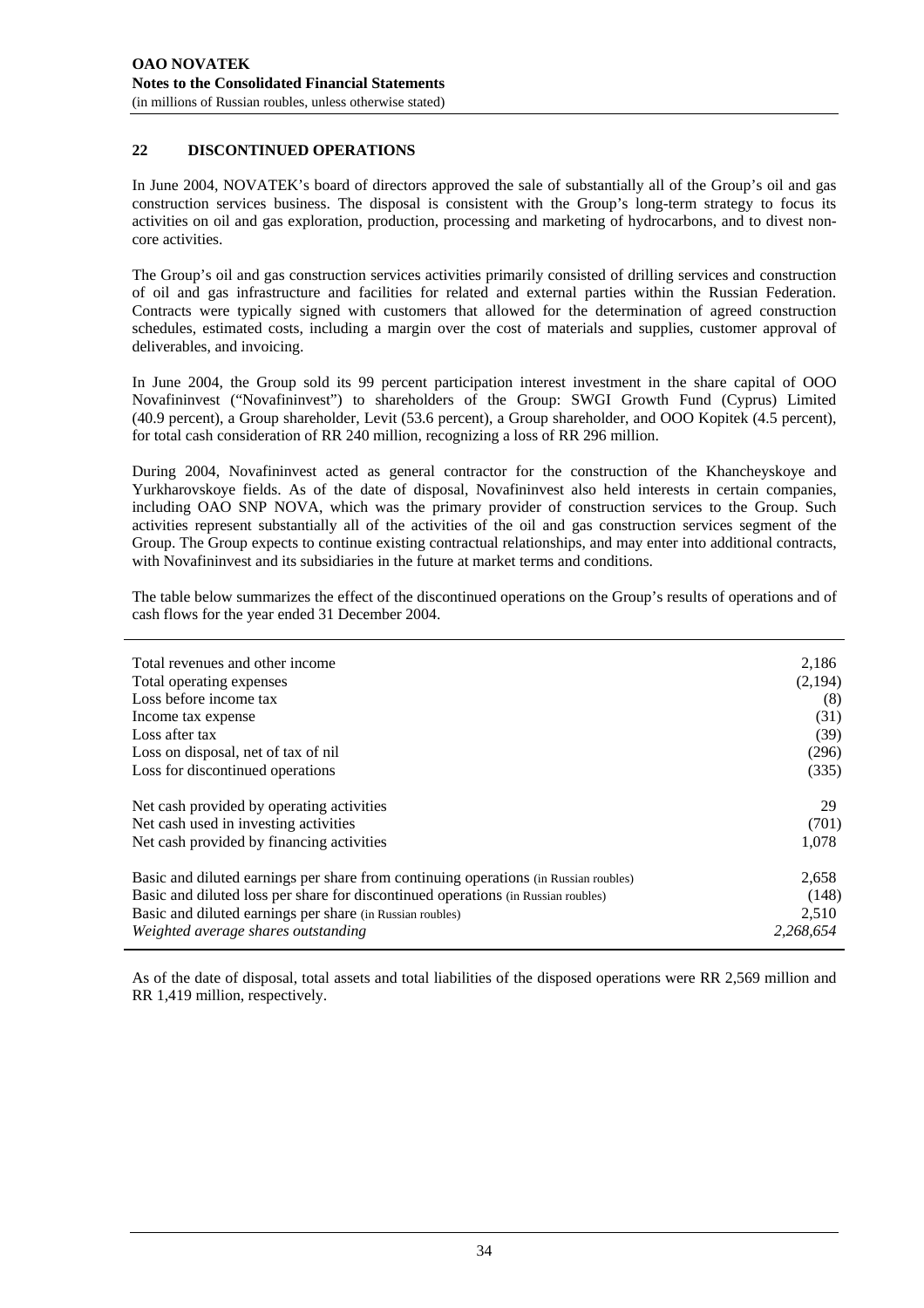## **UNAUDITED SUPPLEMENTAL OIL AND GAS DISCLOSURES**

The accompanying consolidated financial statements have been prepared in accordance with International Financial Reporting Standards ("IFRS"), including International Accounting Standards ("IAS"), and Interpretations issued by the International Accounting Standards Board ("IASB") and the International Accounting Standards Board's International Financial Reporting Interpretations Committee ("IFRIC"). In the absence of specific IFRS guidance which establishes a comprehensive set of disclosures for oil and gas producing companies, the Group has reverted to other relevant disclosure standards that are consistent with norms established for the oil and gas industry. While not required under IFRS, this section provides unaudited supplemental information on oil and gas exploration and production activities but excludes disclosures regarding the standardized measures of oil and gas activities.

The Group's exploration and production activities are exclusively within the Russian Federation; therefore, all of the information provided in this section pertains to this country. The Group operates through various oil and gas production subsidiaries. The Group also owned interest in oil and gas producing entities, referred to as Associates that were accounted for under the equity method.

#### **Oil and Gas Exploration and Development Costs**

The following tables set forth information regarding oil and gas acquisition, exploration and development activities. The amounts reported as costs incurred include both capitalized costs and costs charged to expense during the years ended 31 December 2005 and 2004 (amounts in millions of Russian roubles).

|                                                                                | <b>Year ended 31 December:</b> |        |
|--------------------------------------------------------------------------------|--------------------------------|--------|
|                                                                                | 2005                           | 2004   |
| Costs incurred in property acquisition, exploration and development activities |                                |        |
| Acquisition costs                                                              |                                | 47,019 |
| <b>Exploration costs</b>                                                       | 348                            | 183    |
| Development costs                                                              | 5,086                          | 6,391  |
| Total costs incurred in property acquisition, exploration and                  |                                |        |
| development activities                                                         | 5,434                          | 53,593 |
|                                                                                | At 31 December:                |        |
|                                                                                | 2005                           | 2004   |
| Capitalized costs relating to oil and gas producing activities                 |                                |        |
| Wells and related equipment and facilities                                     | 55,371                         | 47,494 |
| Support equipment and facilities                                               | 6,328                          | 5,740  |
| Uncompleted wells, equipment and facilities                                    | 3,940                          | 8,331  |
| Total capitalized costs relating to oil and gas producing activities           | 65,639                         | 61,565 |
| Accumulated depreciation, depletion and amortization                           | (4,065)                        | (806)  |
| Net capitalized costs relating to oil and gas producing activities             | 61,574                         | 60,759 |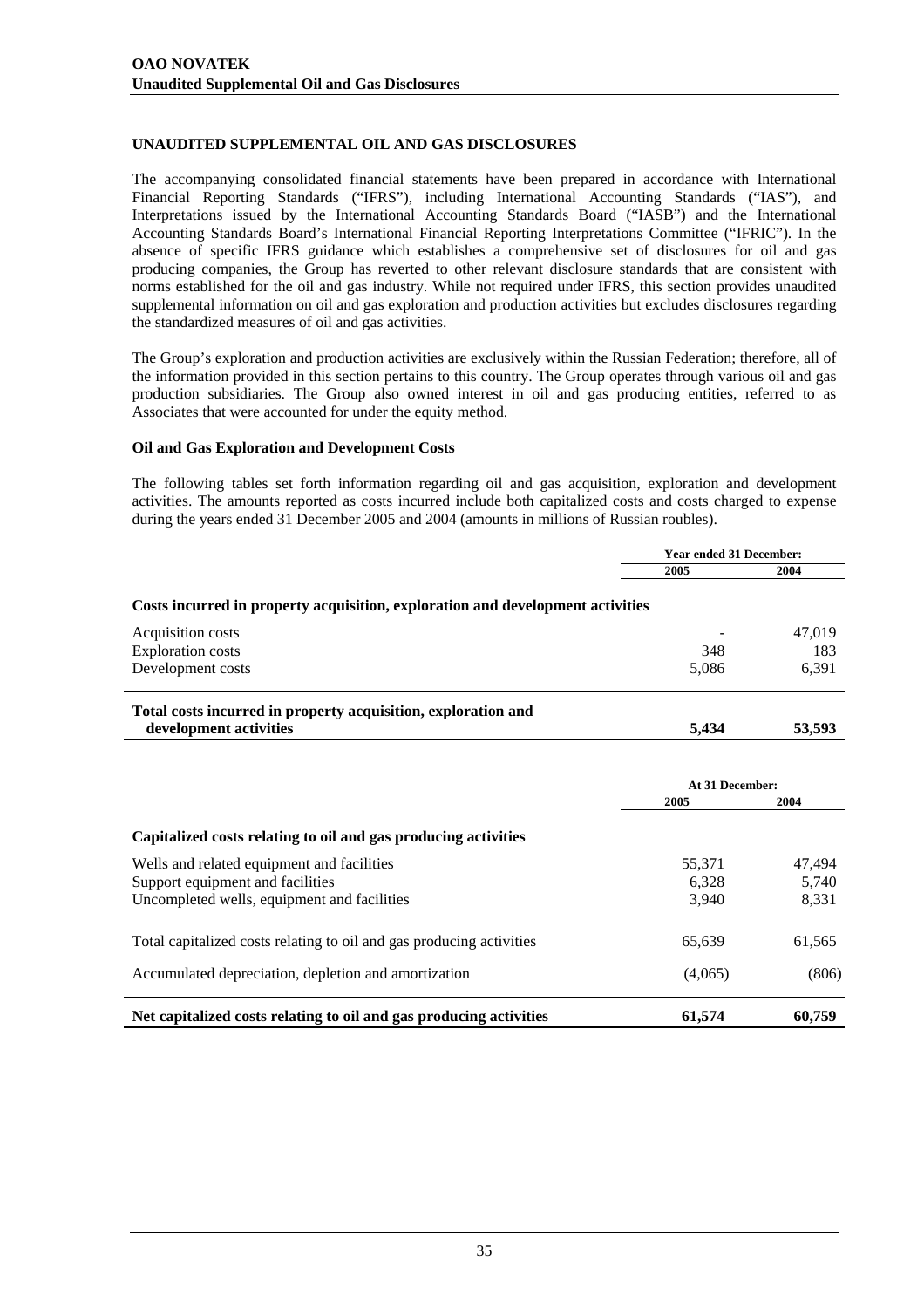#### **Results of Operations for Oil and Gas Producing Activities**

The Group's results of operations for oil and gas producing activities are shown below. The results of operations for oil and gas producing activities do not include general corporate overhead or its associated tax effects. Income tax is based on statutory rates (amounts in millions of Russian roubles).

|                                                                                    | <b>Year ended 31 December:</b> |                   |
|------------------------------------------------------------------------------------|--------------------------------|-------------------|
|                                                                                    | 2005                           | 2004              |
| Revenues from oil and gas sales                                                    | 37,246                         | 21,018            |
| <b>Production costs</b>                                                            | (2,342)                        | (1,103)           |
| Long-term supply purchases                                                         | (2,065)                        | (5,632)           |
| Transportation expenses                                                            | (6,291)                        | (3,368)           |
| Taxes other than income tax                                                        | (4,336)<br>(3,255)             | (1, 393)<br>(584) |
| Depreciation, depletion and amortization                                           |                                |                   |
| <b>Exploration</b> expenses                                                        | (348)                          | (183)             |
| Results of operations for oil and gas producing activities before income tax       | 18,609                         | 8,755             |
| Related income tax expense                                                         | (4, 466)                       | (2,101)           |
| Results of operations for oil and gas producing activities                         | 14,143                         | 6,654             |
| Share in associates' results of operations for oil and gas producing<br>activities | 143                            | 845               |

## **Proved Oil and Gas Reserves**

The Group's oil and gas reserves estimation and reporting process involves an annual independent third party reserve appraisal as well as internal technical appraisals of reserves. The Group maintains its own internal reserve estimates that are calculated by technical staff working directly with the oil and gas properties. The Group's technical staffs periodically updates reserve estimates during the year based on evaluations of new wells, performance reviews, new technical information and other studies.

The oil and gas reserve estimates reported below are determined by the Group's independent petroleum reservoir engineers, DeGolyer and MacNaughton ("D&M"), for the Group's primary fields – Yurkharovskoye, East-Tarkosalinskoye, Khancheyskoye, Sterkhovoye, and Termokarstovoye – as well as other oil and gas producing fields, North Gubkinskoye and South Tarasovskoye, that were appraised by independent consulting firm, Ryder Scott Co. LP as of 31 December 2004. The Group provides D&M annually with engineering, geological and geophysical data, actual production histories and other information necessary for the reserve determination. The Group's and D&M's technical staffs meet to review and discuss the information provided, and upon completion of this process, senior management reviews and approves the final reserve estimates issued by D&M.

The following reserve estimates were prepared using standard geological and engineering methods generally accepted by the petroleum industry. The method or combination of methods used in the analysis of each reservoir is tempered by experience with similar reservoirs, stages of development, quality and completeness of basic data, and production history.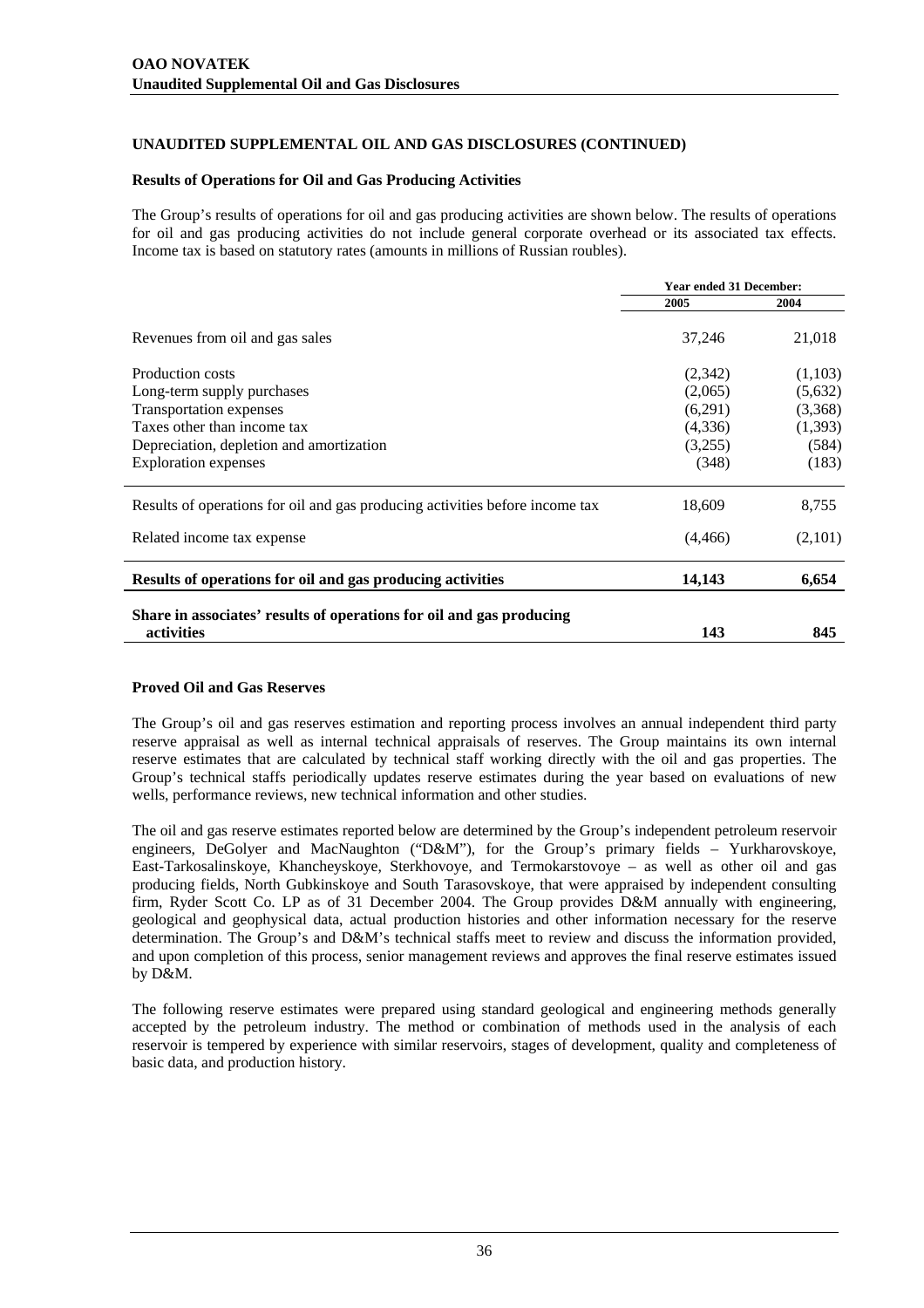The following information presents the quantities of proved oil and gas reserves and changes thereto as at and for the years ended 31 December 2005 and 2004.

Extensions of production licenses are assumed to be at the discretion of the Group. Management believes that proved reserves should include quantities which are expected to be produced after the expiry dates of the Group's production licenses. The Group's licenses expire between 2018 and 2034, with the most significant license, Yurkharovskoye field, expiring in 2034. Management believes that there is requisite legislation to extend mineral licenses at the initiative of the Group and, as such, intends to extend its licenses for properties expected to produce beyond the license expiry dates. In February 2005, the Group successfully extended its license on Yurkharovskoye field from 2020 through 2034, which year represents the expected end of the economic life of the field. The cost of license extension was not material. The Group plans to extend the terms of the licenses for its two other core fields, East-Tarkosalinskoye and Khancheyskoye.

The Group has disclosed information on proved oil and gas reserve quantities for periods up to and past the license expiry dates separately.

Proved reserves are defined as the estimated quantities of oil and gas which geological and engineering data demonstrate with reasonable certainty to be recoverable in future years from known reservoirs under existing economic conditions. In some cases, substantial new investment in additional wells and related support facilities and equipment will be required to recover such proved reserves. Due to the inherent uncertainties and the limited nature of reservoir data, estimates of underground reserves are subject to change over time as additional information becomes available.

Proved developed reserves are those reserves which are expected to be recovered through existing wells with existing equipment and operating methods. Undeveloped reserves are those reserves which are expected to be recovered as a result of future investments to drill new wells, to re-complete existing wells and/or install facilities to collect and deliver the production.

"Net" reserves exclude quantities due to others when produced.

The below reserve quantities include 100 percent of the net proved reserve quantities attributable to the Company's consolidated subsidiaries. A portion of the Group's total proved reserves are classified as either developed non-producing or undeveloped. Of the non-producing reserves, a portion represents existing wells which are to be returned to production at a future date.

Additions represent two more fields, Sterkhovoye and Termokarstovoye, appraised by D&M in 2005. For convenience, volumes are provided both in English and metric units.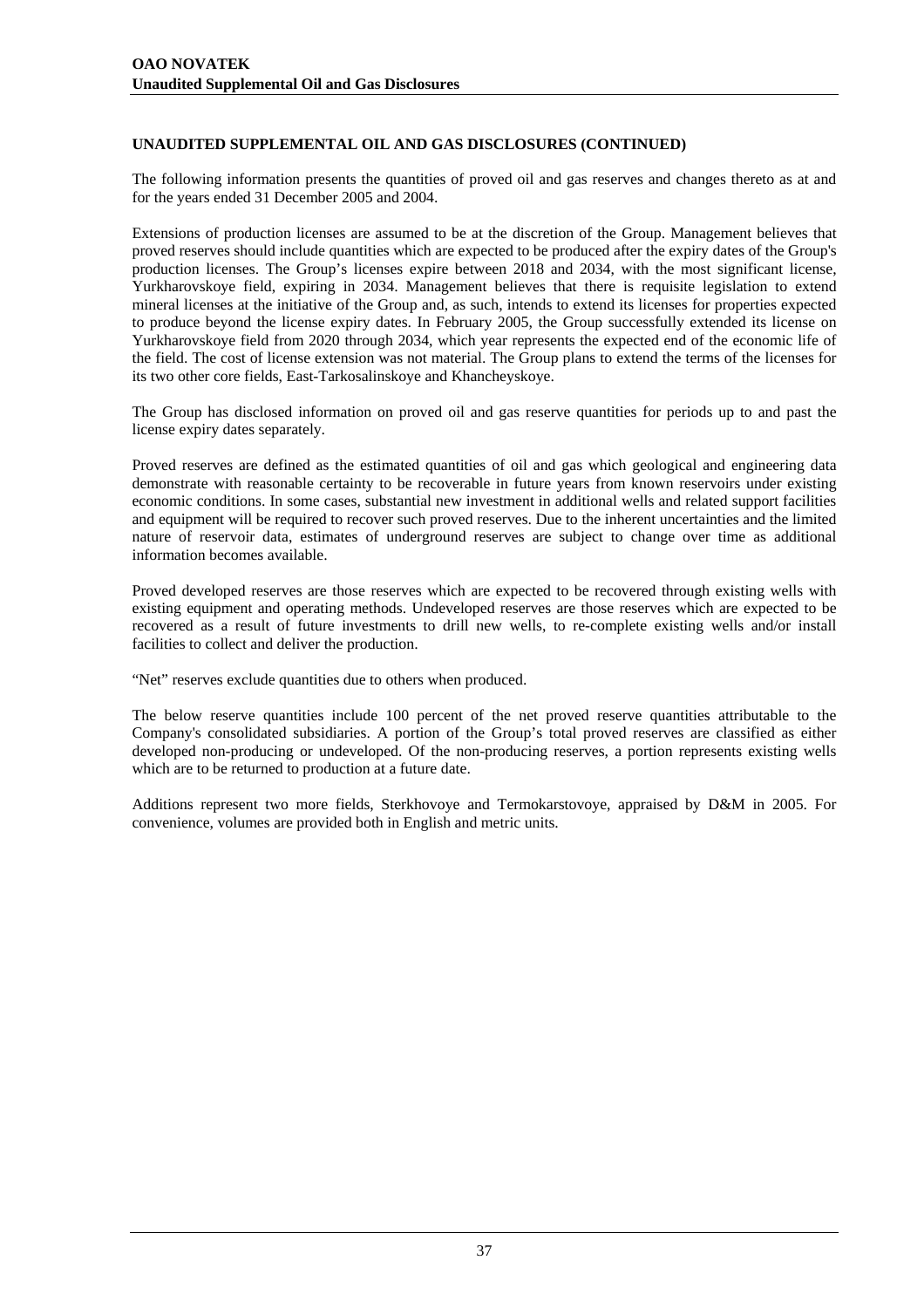Net proved reserves of natural gas are presented below.

| Net proved reserves<br>of natural gas<br>recoverable up to<br>license expiry dates |                                                | Net proved reserves<br>of natural gas<br>recoverable past<br>license expiry dates |                                       | <b>Total net proved</b><br>reserves of natural gas |                                       |
|------------------------------------------------------------------------------------|------------------------------------------------|-----------------------------------------------------------------------------------|---------------------------------------|----------------------------------------------------|---------------------------------------|
| <b>Billions</b> of<br>cubic feet                                                   | <b>Billions</b><br>of cubic<br>meters          | <b>Billions</b> of<br>cubic feet                                                  | <b>Billions</b><br>of cubic<br>meters | <b>Billions</b> of<br>cubic feet                   | <b>Billions</b><br>of cubic<br>meters |
| 7,356                                                                              | 208                                            |                                                                                   |                                       | 7,356                                              | 208                                   |
|                                                                                    |                                                |                                                                                   |                                       |                                                    |                                       |
| 1,178                                                                              | 34                                             |                                                                                   |                                       | 1,178                                              | 34                                    |
|                                                                                    | 244                                            |                                                                                   | 107                                   | 12,401                                             | 351                                   |
| (343)                                                                              | (10)                                           |                                                                                   |                                       | (343)                                              | (10)                                  |
| 16,805                                                                             | 476                                            | 3,787                                                                             | 107                                   | 20,592                                             | 583                                   |
|                                                                                    |                                                |                                                                                   |                                       |                                                    |                                       |
| 2,418                                                                              | 69                                             | (315)                                                                             |                                       | 2,103                                              | 60                                    |
| 609                                                                                | 17                                             | 213                                                                               | 6                                     | 822                                                | 23                                    |
| (883)                                                                              | (25)                                           |                                                                                   |                                       | (883)                                              | (25)                                  |
| 18,949                                                                             | 537                                            | 3,685                                                                             | 104                                   | 22,634                                             | 641                                   |
|                                                                                    |                                                |                                                                                   |                                       |                                                    |                                       |
| 736                                                                                | 21                                             |                                                                                   |                                       | 736                                                | 21                                    |
| 11,016                                                                             | 312                                            | 2,728                                                                             | 77                                    | 13,744                                             | 389                                   |
| 10,513                                                                             | 298                                            | 2,925                                                                             | 83                                    | 13,438                                             | 381                                   |
|                                                                                    | 8,614<br>Net proved developed (included above) |                                                                                   | 3,787                                 | (9)                                                |                                       |

The Group's interests in proved developed and undeveloped reserves of associates were not included in the table above and were as follows:

|                                            | Net proved reserves<br>of natural gas<br>recoverable up to<br>license expiry dates |                                       | Net proved reserves<br>of natural gas<br>recoverable past<br>license expiry dates |                                       | <b>Total net proved</b><br>reserves of natural gas |                                       |
|--------------------------------------------|------------------------------------------------------------------------------------|---------------------------------------|-----------------------------------------------------------------------------------|---------------------------------------|----------------------------------------------------|---------------------------------------|
|                                            | <b>Billions of</b><br>cubic feet                                                   | <b>Billions</b><br>of cubic<br>meters | <b>Billions of</b><br>cubic feet                                                  | <b>Billions</b><br>of cubic<br>meters | <b>Billions of</b><br>cubic feet                   | <b>Billions</b><br>of cubic<br>meters |
| At 31 December 2003<br>At 31 December 2004 | 3.498                                                                              | 99                                    | 849<br>$\overline{\phantom{a}}$                                                   | 24<br>۰                               | 4,347                                              | 123                                   |
| At 31 December 2005                        |                                                                                    |                                       | -                                                                                 | $\overline{\phantom{0}}$              |                                                    |                                       |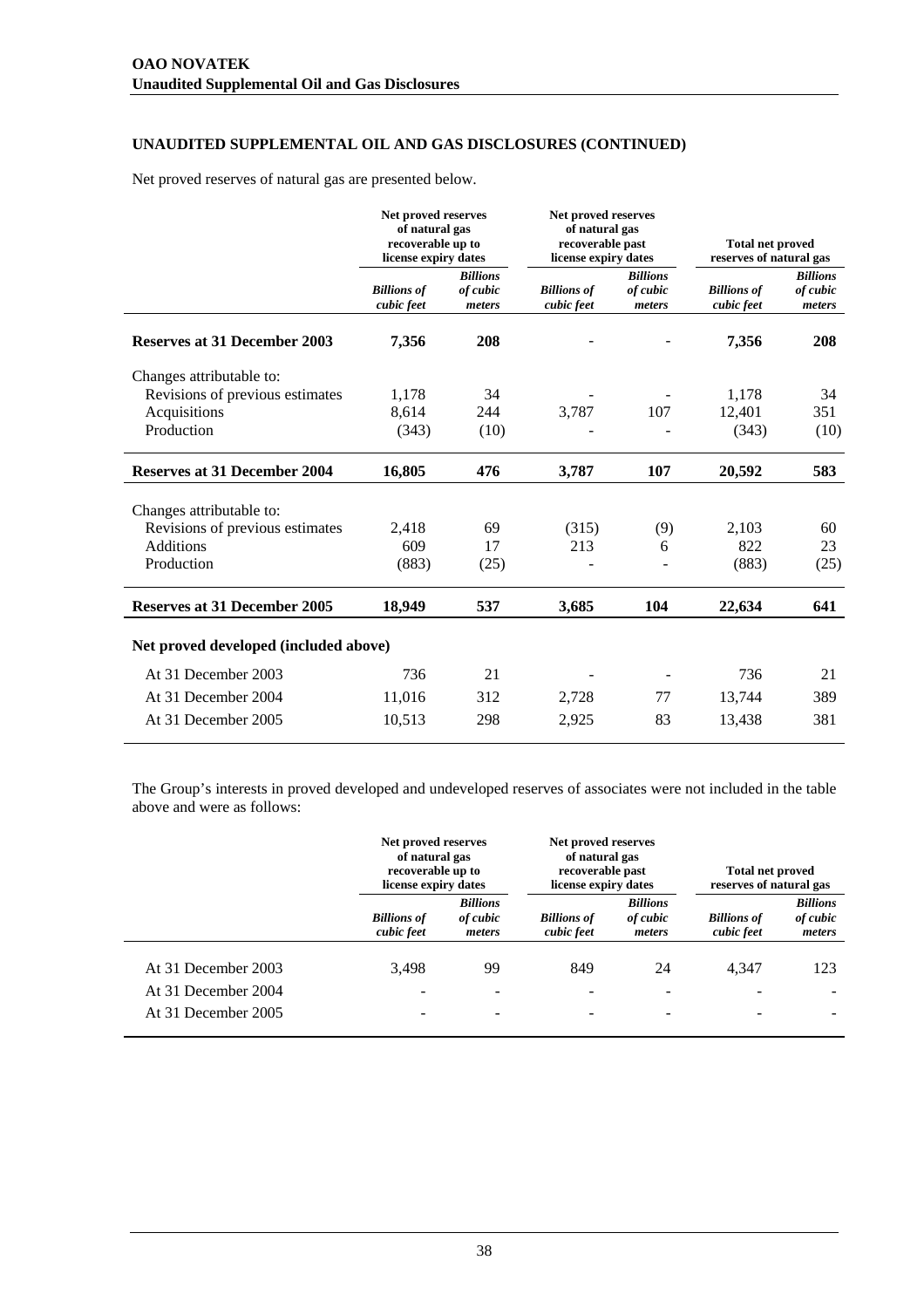Net proved reserves of crude oil, gas condensate and natural gas liquids are presented below.

|                                       | Net proved reserves of<br>crude oil, gas condensate<br>and natural gas liquids<br>recoverable up to license<br>expiry dates |                                      | Net proved reserves of<br>crude oil, gas condensate<br>and natural gas liquids<br>recoverable past license<br>expiry dates |                                      | <b>Total net proved</b><br>reserves of crude oil, gas<br>condensate and natural<br>gas liquids |                                      |
|---------------------------------------|-----------------------------------------------------------------------------------------------------------------------------|--------------------------------------|----------------------------------------------------------------------------------------------------------------------------|--------------------------------------|------------------------------------------------------------------------------------------------|--------------------------------------|
|                                       | <b>Millions</b><br>of barrels                                                                                               | <b>Millions</b><br>of metric<br>tons | <b>Millions</b><br>of barrels                                                                                              | <b>Millions</b><br>of metric<br>tons | <b>Millions</b><br>of barrels                                                                  | <b>Millions</b><br>of metric<br>tons |
| <b>Reserves at 31 December 2003</b>   | 106                                                                                                                         | 12                                   |                                                                                                                            |                                      | 106                                                                                            | 12                                   |
| Changes attributable to:              |                                                                                                                             |                                      |                                                                                                                            |                                      |                                                                                                |                                      |
| Revisions of previous estimates       | (8)                                                                                                                         | (1)                                  | 1                                                                                                                          | 1                                    | (7)                                                                                            |                                      |
| Acquisitions                          | 151                                                                                                                         | 19                                   | 52                                                                                                                         | 6                                    | 203                                                                                            | 25                                   |
| Production                            | (7)                                                                                                                         | (1)                                  |                                                                                                                            |                                      | (7)                                                                                            | (1)                                  |
| <b>Reserves at 31 December 2004</b>   | 242                                                                                                                         | 29                                   | 53                                                                                                                         | 7                                    | 295                                                                                            | 36                                   |
| Changes attributable to:              |                                                                                                                             |                                      |                                                                                                                            |                                      |                                                                                                |                                      |
| Revisions of previous estimates       | 46                                                                                                                          | 5                                    | (11)                                                                                                                       | (1)                                  | 35                                                                                             | 4                                    |
| <b>Additions</b>                      | 54                                                                                                                          | 7                                    | 14                                                                                                                         |                                      | 68                                                                                             | 8                                    |
| Production                            | (17)                                                                                                                        | (2)                                  |                                                                                                                            |                                      | (17)                                                                                           | (2)                                  |
| <b>Reserves at 31 December 2005</b>   | 325                                                                                                                         | 39                                   | 56                                                                                                                         | 7                                    | 381                                                                                            | 46                                   |
| Net proved developed (included above) |                                                                                                                             |                                      |                                                                                                                            |                                      |                                                                                                |                                      |
| At 31 December 2003                   | 14                                                                                                                          | $\overline{2}$                       |                                                                                                                            |                                      | 14                                                                                             | 2                                    |
| At 31 December 2004                   | 130                                                                                                                         | 15                                   | 8                                                                                                                          | 1                                    | 138                                                                                            | 16                                   |
| At 31 December 2005                   | 123                                                                                                                         | 15                                   | 10                                                                                                                         | 1                                    | 133                                                                                            | 16                                   |
|                                       |                                                                                                                             |                                      |                                                                                                                            |                                      |                                                                                                |                                      |

The Group's interests in proved developed and undeveloped reserves of associates were not included in the table above and were as follows:

|                     |                               | Net proved reserves of<br>crude oil, gas condensate<br>and natural gas liquids<br>recoverable up to license<br>expiry dates |                               | Net proved reserves of<br>crude oil, gas condensate<br>and natural gas liquids<br>recoverable past license<br>expiry dates |                               | <b>Total net proved</b><br>reserves of crude oil, gas<br>condensate and natural<br>gas liquids |  |
|---------------------|-------------------------------|-----------------------------------------------------------------------------------------------------------------------------|-------------------------------|----------------------------------------------------------------------------------------------------------------------------|-------------------------------|------------------------------------------------------------------------------------------------|--|
|                     | <b>Millions</b><br>of barrels | <b>Millions</b><br>of metric<br>tons                                                                                        | <b>Millions</b><br>of barrels | <b>Millions</b><br>of metric<br>tons                                                                                       | <b>Millions</b><br>of barrels | <b>Millions</b><br>of metric<br>tons                                                           |  |
| At 31 December 2003 | 113                           | 14                                                                                                                          | 16                            | $\mathfrak{D}$                                                                                                             | 129                           | 16                                                                                             |  |
| At 31 December 2004 | 51                            | 6                                                                                                                           | 2                             | $\overline{\phantom{a}}$                                                                                                   | 53                            | 6                                                                                              |  |
| At 31 December 2005 |                               |                                                                                                                             |                               |                                                                                                                            |                               |                                                                                                |  |